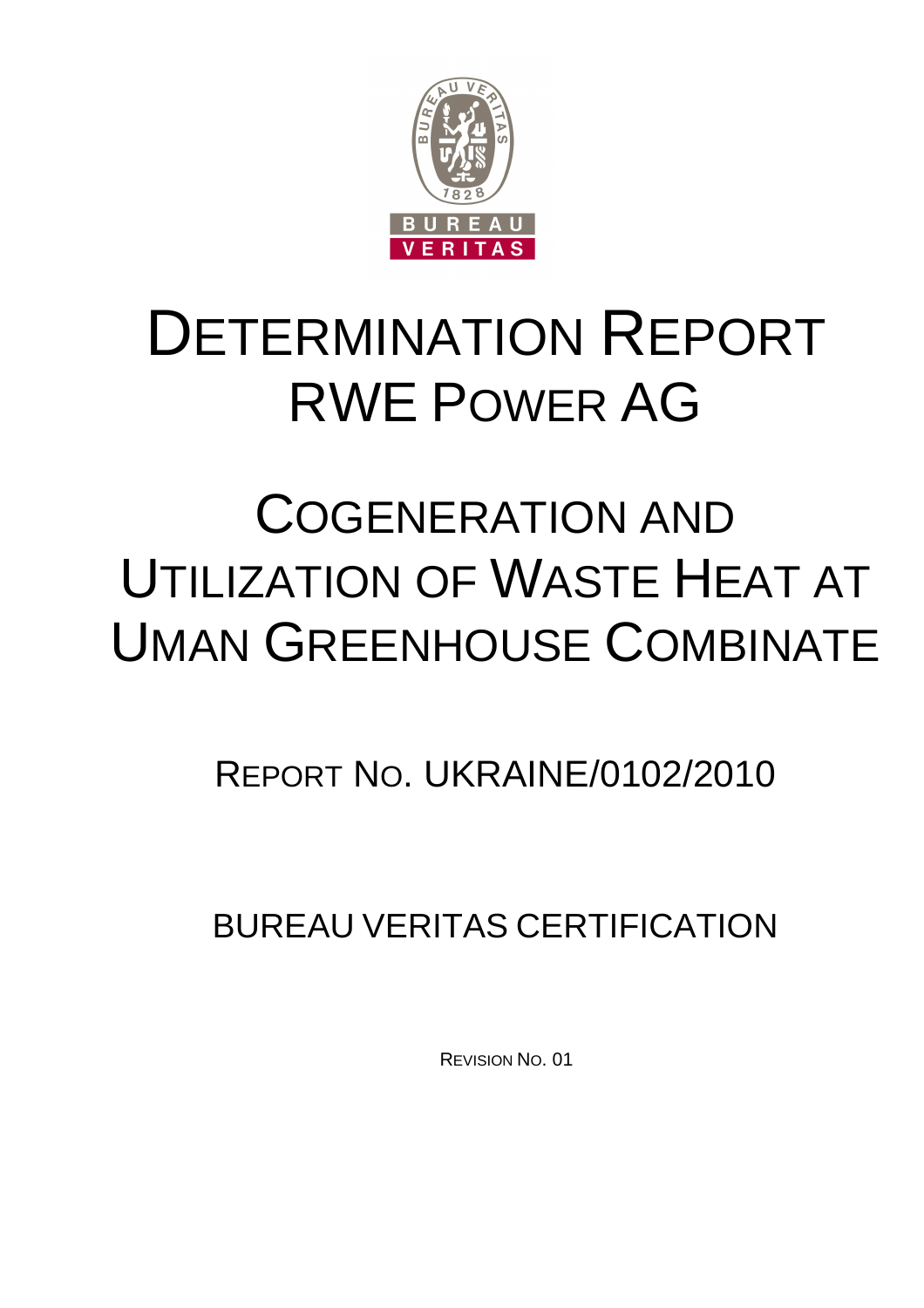| Date of first issue:<br>22/11/2010                                                                                                                                                                                                                                                                                                                                                                                                                                                                                                                                                                                                                                                                                                                                                                                                                                                                                                                                                                                                                                                                                                                                                                                                    | Organizational unit:<br><b>Bureau Veritas Certification</b><br><b>Holding SAS</b>                                                                                                                                                                                                                                                                                                                                                                                                                                   |  |  |
|---------------------------------------------------------------------------------------------------------------------------------------------------------------------------------------------------------------------------------------------------------------------------------------------------------------------------------------------------------------------------------------------------------------------------------------------------------------------------------------------------------------------------------------------------------------------------------------------------------------------------------------------------------------------------------------------------------------------------------------------------------------------------------------------------------------------------------------------------------------------------------------------------------------------------------------------------------------------------------------------------------------------------------------------------------------------------------------------------------------------------------------------------------------------------------------------------------------------------------------|---------------------------------------------------------------------------------------------------------------------------------------------------------------------------------------------------------------------------------------------------------------------------------------------------------------------------------------------------------------------------------------------------------------------------------------------------------------------------------------------------------------------|--|--|
| Client:<br><b>RWE Power AG</b>                                                                                                                                                                                                                                                                                                                                                                                                                                                                                                                                                                                                                                                                                                                                                                                                                                                                                                                                                                                                                                                                                                                                                                                                        | Client ref.:<br>Antonio Aguilera                                                                                                                                                                                                                                                                                                                                                                                                                                                                                    |  |  |
| Summary:                                                                                                                                                                                                                                                                                                                                                                                                                                                                                                                                                                                                                                                                                                                                                                                                                                                                                                                                                                                                                                                                                                                                                                                                                              |                                                                                                                                                                                                                                                                                                                                                                                                                                                                                                                     |  |  |
| Bureau Veritas Certification has made the determination of the "Cogeneration and Utilization of<br>Waste Heat at Uman Greenhouse Combinate" project of RWE Power AG located in the towns<br>Uman and Talne, Cherkasy oblast, Ukraine on the basis of UNFCCC criteria for the JI, as well as<br>criteria given to provide for consistent project operations, monitoring and reporting. UNFCCC criteria<br>refer to Article 6 of the Kyoto Protocol, the JI rules and modalities and the subsequent decisions by<br>the JI Executive Board, as well as the host country criteria.<br>The determination scope is defined as an independent and objective review of the project design<br>document, the project's baseline study, monitoring plan and other relevant documents, and<br>consisted of the following three phases: i) desk review of the project design and the baseline and<br>monitoring plan; ii) follow-up interviews with project stakeholders; iii) resolution of outstanding issues<br>and the issuance of the final determination report and opinion. The overall determination, from<br>Contract Review to Determination Report & Opinion, was conducted using Bureau Veritas<br>Certification internal procedures. |                                                                                                                                                                                                                                                                                                                                                                                                                                                                                                                     |  |  |
| revised its project design document.<br>country criteria.                                                                                                                                                                                                                                                                                                                                                                                                                                                                                                                                                                                                                                                                                                                                                                                                                                                                                                                                                                                                                                                                                                                                                                             | The first output of the determination process is a list of Clarification and Corrective Actions Requests<br>(CL and CAR), presented in Appendix A. Taking into account this output, the project proponent<br>In summary, it is Bureau Veritas Certification's opinion that the project correctly applies the baseline<br>and monitoring methodology developed according the Guidance on Criteria for Baseline Setting and<br>Monitoring and meets the relevant UNFCCC requirements for the JI and the relevant host |  |  |
| Report No.:<br>Subject Group:<br>UKRAINE/0102/2010<br>JI                                                                                                                                                                                                                                                                                                                                                                                                                                                                                                                                                                                                                                                                                                                                                                                                                                                                                                                                                                                                                                                                                                                                                                              | Indexing terms                                                                                                                                                                                                                                                                                                                                                                                                                                                                                                      |  |  |
| Project title:<br>"Cogeneration and Utilization of Waste Heat at<br>Uman Greenhouse Combinate"                                                                                                                                                                                                                                                                                                                                                                                                                                                                                                                                                                                                                                                                                                                                                                                                                                                                                                                                                                                                                                                                                                                                        | Climate Change, Kyoto Protocol, JI, Emission<br>Reductions, Verification                                                                                                                                                                                                                                                                                                                                                                                                                                            |  |  |
| Work carried out by:<br>Kateryna Zinevych - Team leader, Lead Verifier<br>Iuliia Pylnova - Team member, Verifier<br>Svitlana Gariyenchyk - Team member, Verifier<br>Denis Pishchalov - Team member, Financial<br>Specialist                                                                                                                                                                                                                                                                                                                                                                                                                                                                                                                                                                                                                                                                                                                                                                                                                                                                                                                                                                                                           | $\bowtie$<br>No distribution without permission from the<br>Client or responsible organizational unit                                                                                                                                                                                                                                                                                                                                                                                                               |  |  |
| Work reviewed by:<br>Ivan Sokolov - Internal Technical Reviewer                                                                                                                                                                                                                                                                                                                                                                                                                                                                                                                                                                                                                                                                                                                                                                                                                                                                                                                                                                                                                                                                                                                                                                       | Limited distribution                                                                                                                                                                                                                                                                                                                                                                                                                                                                                                |  |  |
| Work approved by: Burgerational Manager<br>Holdin<br>Date of this revision:<br>Rev. No.:<br>Number of pages:                                                                                                                                                                                                                                                                                                                                                                                                                                                                                                                                                                                                                                                                                                                                                                                                                                                                                                                                                                                                                                                                                                                          |                                                                                                                                                                                                                                                                                                                                                                                                                                                                                                                     |  |  |
| 22/11/2010<br>01                                                                                                                                                                                                                                                                                                                                                                                                                                                                                                                                                                                                                                                                                                                                                                                                                                                                                                                                                                                                                                                                                                                                                                                                                      | 115<br>Unrestricted distribution                                                                                                                                                                                                                                                                                                                                                                                                                                                                                    |  |  |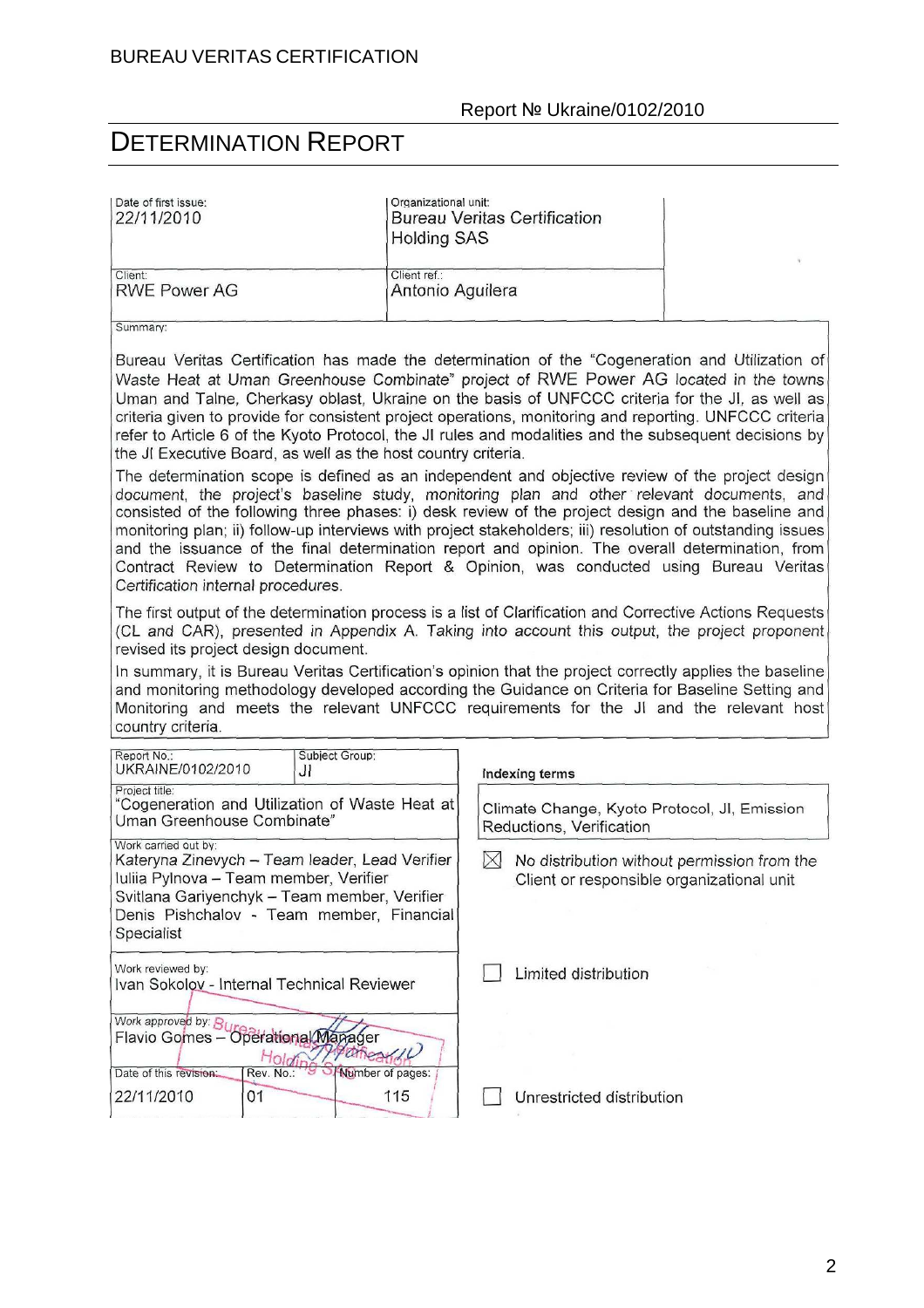## DETERMINATION REPORT

#### **Abbreviations**

| AIE             | <b>Accredited Independent Entity</b>                   |
|-----------------|--------------------------------------------------------|
| CAR             | <b>Corrective Action Request</b>                       |
| CL              | <b>Clarification Request</b>                           |
| $\mathsf{CO_2}$ | Carbon Dioxide                                         |
| DR              | Document Review                                        |
| ERU             | <b>Emission Reduction Unit</b>                         |
| EIA             | <b>Environmental Impact Assessment</b>                 |
| GHG             | Green House Gas(es)                                    |
| JI              | Joint Implementation                                   |
|                 | Interview                                              |
| IETA            | International Emissions Trading Association            |
| MoV             | <b>Means of Verification</b>                           |
| МP              | <b>Monitoring Plan</b>                                 |
| NGO             | Non Government Organization                            |
| PCF             | Prototype Carbon Fund                                  |
| PDD             | <b>Project Design Document</b>                         |
| <b>UNFCCC</b>   | United Nations Framework Convention for Climate Change |
|                 |                                                        |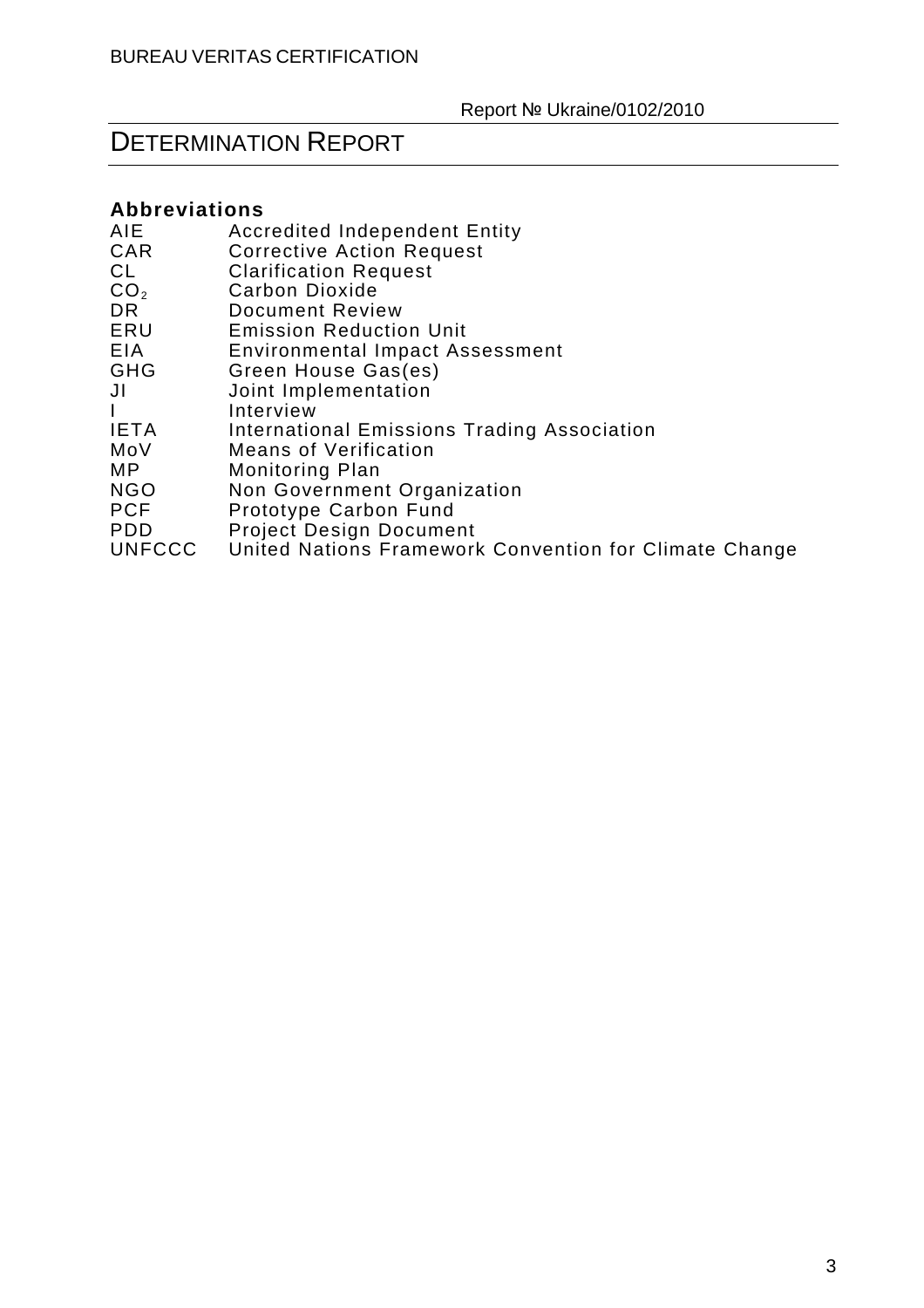## DETERMINATION REPORT

### **Table of Contents Page**

| $\mathbf{1}$<br>1.1<br>1.2<br>1.3<br>1.4    | Objective<br>Scope<br><b>GHG Project Description</b><br>Determination team                                                                                                         | 5<br>5<br>5<br>$\overline{7}$          |
|---------------------------------------------|------------------------------------------------------------------------------------------------------------------------------------------------------------------------------------|----------------------------------------|
| 2<br>2.1<br>2.2<br>2.3                      | <b>Review of Documents</b><br>Follow-up Interviews<br>Resolution of Clarification and Corrective Action Requests                                                                   | 10<br>11<br>11                         |
| 3<br>3.1<br>3.2<br>3.3<br>3.4<br>3.5<br>3.6 | <b>Project Design</b><br><b>Baseline</b><br><b>Monitoring Plan</b><br><b>Calculation of GHG Emissions</b><br><b>Environmental Impacts</b><br><b>Comments by Local Stakeholders</b> | 12<br>12<br>12<br>16<br>17<br>20<br>21 |
| 4                                           | COMMENTS BY PARTIES, STAKEHOLDERS AND NGOS  21                                                                                                                                     |                                        |
| 5<br>6                                      |                                                                                                                                                                                    | 22                                     |

Appendix A: Determination Protocol

Appendix B: Verifiers CV's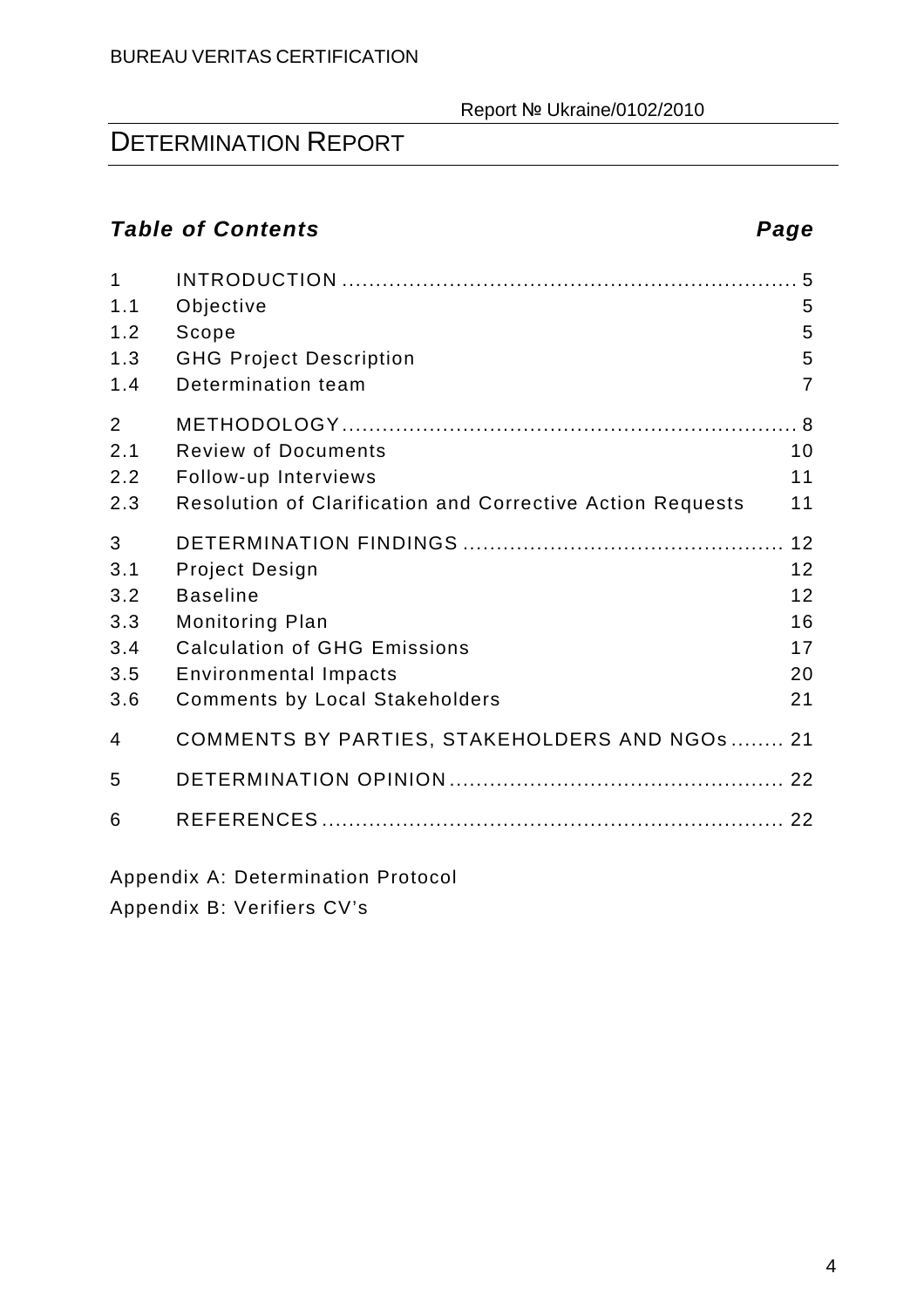### **1 INTRODUCTION**

RWE Power AG has commissioned Bureau Veritas Certification to determinate its JI project "Cogeneration and Utilization of Waste Heat at Uman Greenhouse Combinate" (hereafter called "the project"). The project is implemented at the PRAE "Uman Greenhouse Combinate" located in the towns Uman and Talne, Cherkasy oblast, Ukraine.

This report summarizes the findings of the determination of the project, performed on the basis of UNFCCC criteria, as well as criteria given to provide for consistent project operations, monitoring and reporting.

#### **1.1 Objective**

The determination serves as project design verification and is a requirement of all projects. The determination is an independent third party assessment of the project design. In particular, the project's baseline, the monitoring plan (MP), and the project's compliance with relevant UNFCCC and host country criteria are determined in order to confirm that the project design, as documented, is sound and reasonable, and meet the stated requirements and identified criteria. Determination is a requirement for all JI projects and is seen as necessary to provide assurance to stakeholders of the quality of the project and its intended generation of emission reduction units (ERUs).

UNFCCC criteria refer to Article 6 of the Kyoto Protocol, the JI rules and modalities and the subsequent decisions by the JI Supervisory Committee, as well as the host country criteria.

#### **1.2 Scope**

The determination scope is defined as an independent and objective review of the project design document, the project's baseline study and monitoring plan and other relevant documents. The information in these documents is reviewed against Kyoto Protocol requirements, UNFCCC rules and associated interpretations.

The determination is not meant to provide any consulting towards the Client. However, stated requests for clarifications and/or corrective actions may provide input for improvement of the project design.

#### **1.3 GHG Project Description**

The project is aimed at reducing greenhouse gases emissions from natural gas combustion and grid electricity consumption at Uman Greenhouse Combinate (UGС), located in Cherkasy oblast, Ukraine.

UGC is one of the biggest producers of fresh vegetables in Ukraine representing up to 7 % share of the market. Its main products are tomatoes and cucumbers cultivated in the Company's greenhouses, which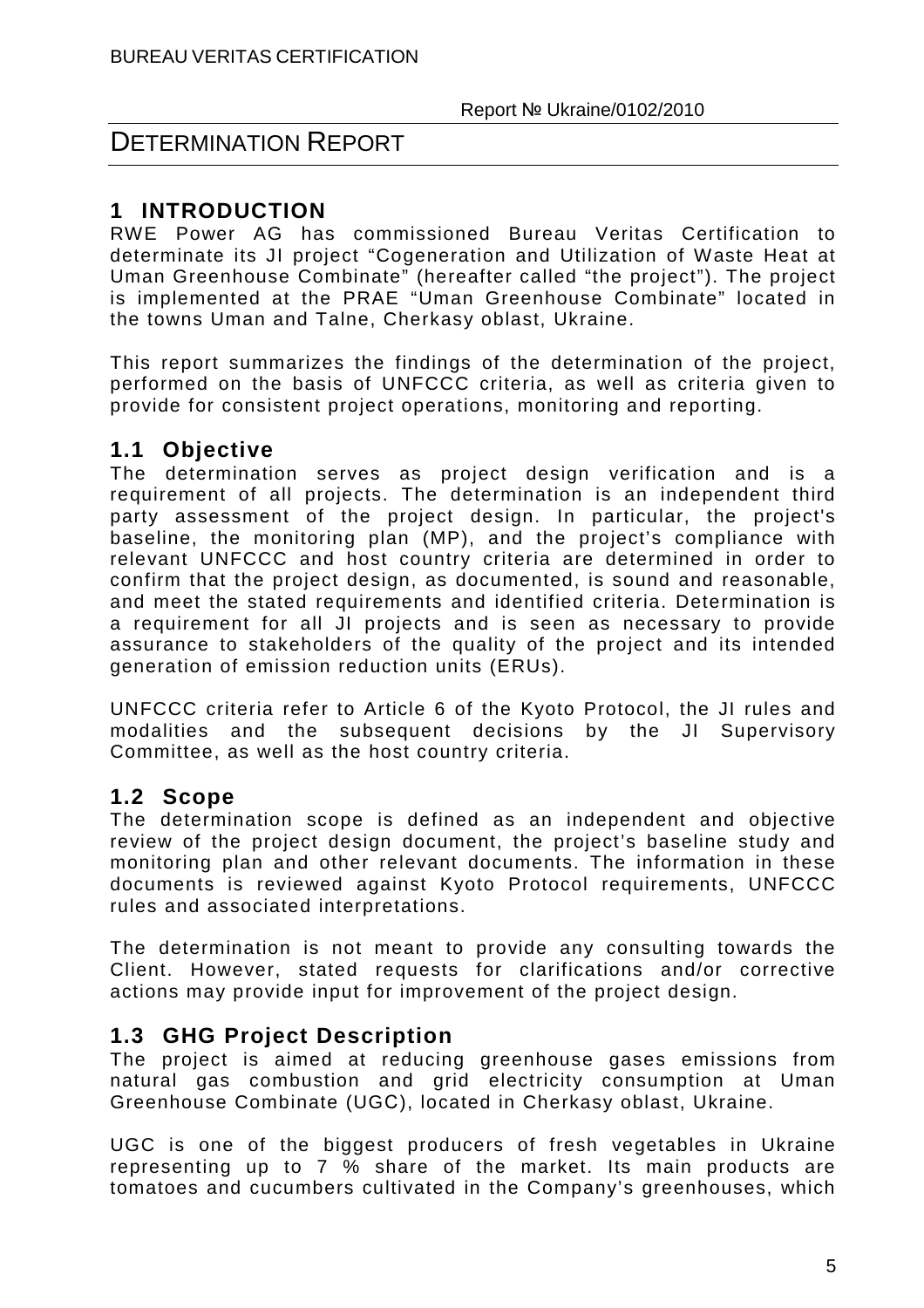#### DETERMINATION REPORT

are located in three places: Uman, Talne, and Khrystynivka (for simplification purposes, the Company's greenhouses sites in Uman are called "Uman", those in Talne – "Talne", site in Khrystynivka is not included in the Project boundaries). The total greenhouses area of the company in 2006, when the decision about the project implementation was made, was 18.3 hm², which allowed production of 8162 tonnes of tomatoes and cucumbers per annum. The products of the company are produced and packed at UGS and then distributed through Ukrainian supermarket retail chains, up to 40% are exported.

According to UGC development plan in 2012 the production capacity is to be increased to reach 24500 tonnes of vegetables. It involves enlargement of the greenhouses area for 27.3 hm² to reach 45.6 hm² of total UGC greenhouses area in 2012. This will increase overall energy demand of the Enterprise.

Electricity is used for operational activities and for additional lighting in greenhouses. Natural gas is combusted for the purposes of heating and to enrich the air within the greenhouses with  $CO<sub>2</sub>$  in order to increase the plants' bioproductivity.

Before project implementation heat energy was generated by water boilers with natural gas combustion to satisfy UGC's demand in heat. Electricity demand has been covered by purchasing electricity from the national grid as there were no electricity generating capacities on site.

The baseline scenario was assumed as continuation of the current practice of purchasing electricity from national power grid and producing heat by natural gas combustion in water boilers.

The JI project activity involves installation of:

⋅ three Caterpillar G3520C cogeneration units in Uman to produce heat, electricity and  $CO<sub>2</sub>$  for the plants in the greenhouses;

two heat utilizers TUV-16 to utilize the waste heat at the Talne Gas Compressor Station "Talne", a part of Ukrtransgas Affiliated Company Naftogaz of Ukraine, which is located 1.5 km away from UGS's greenhouses in Talne.

The anthropogenic emissions of GHGs will be reduced by the proposed JI project through offsetting the use of state grid electricity and displacing the heat produced by gas-fired water boilers.

Substituting the carbon-intensive national grid electricity produced by traditional power plants with electricity locally generated by gas-fired cogeneration units leads to GHGs emission reductions and will also avoid electricity transportation losses during the delivery to the Enterprise. Generated heat will be directed for heating the greenhouses of the company, which will offset the heat previously produced by natural gas-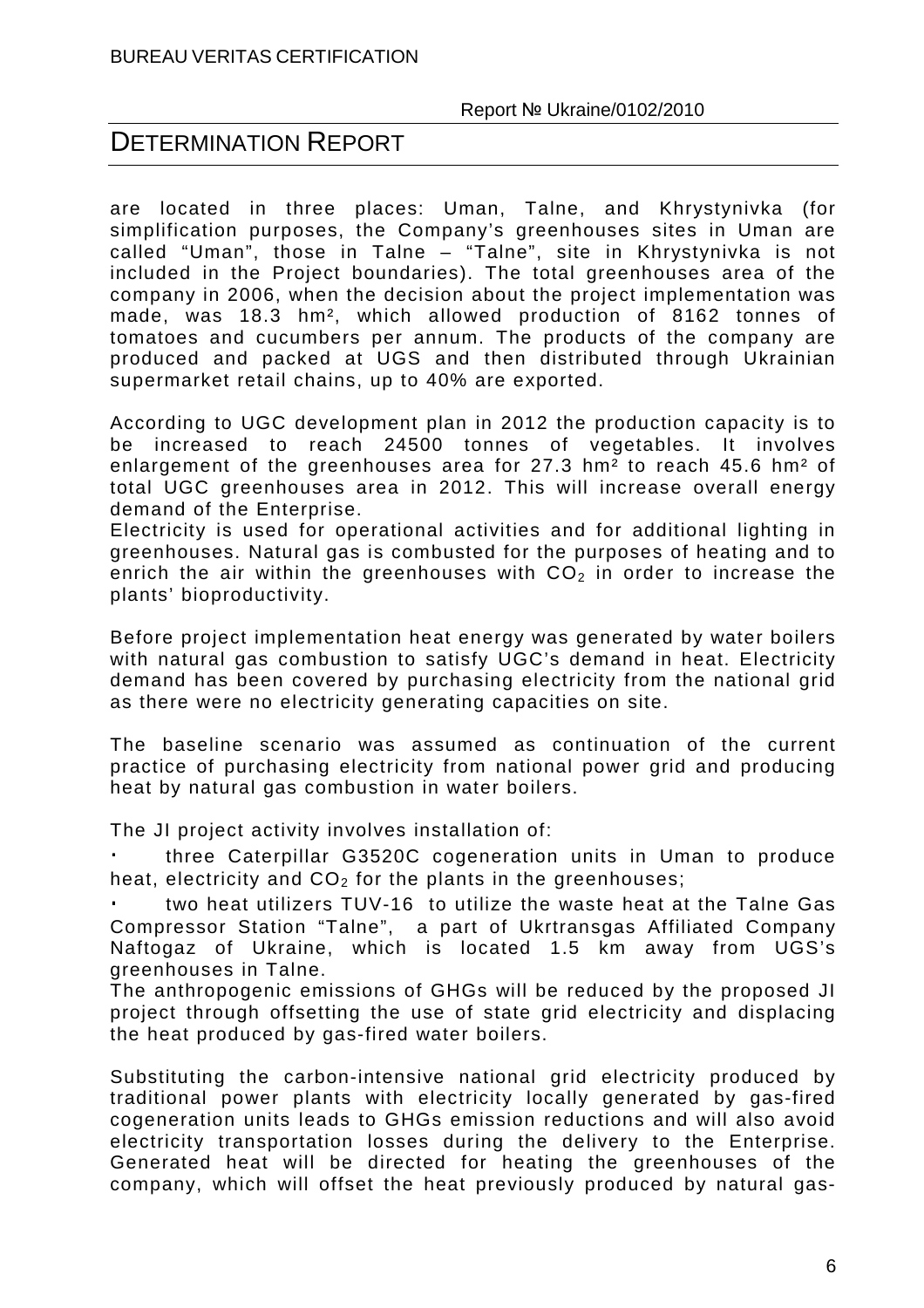fired water boilers.  $CO<sub>2</sub>$  produced by cogeneration units and purified in exhaust gases' purification system would be enough to satisfy the  $CO<sub>2</sub>$ demand for greenhouse air enrichment in Uman, therefore, it will substitute the  $CO<sub>2</sub>$  previously generated in boilers.

Besides, the energy utilized at Gas Compressor Station "Talne" will be used to heat the company's Talne greenhouses, offsetting the heat previously produced by natural gas combustion.

The overall project investments are UAH 38.6 million financed by the bank loan and UGC internal investment. The decision on the project implementation was made in the beginning of 2006. While the decisionmaking the JI component was assumed as significant incentive to launch the project. The project investment period began in December 2006 and its operational phase started in November 2009. Without JI revenues the project activity could not have happened as it would be prevented by number of financial, organizational, technological and other barriers.

The implementation of the project activity will be socially and environmentally beneficial. Two of the cogeneration units installed will be equipped with the system for exhaust gases purification, which will lead to overall decrease in the air pollution on the site and improve health and safety conditions for the UGC workers. Heat utilizers will reduce the heat pollution currently caused by Talne Gas Compressor Station and affecting the local ecosystem by changing its microclimate and impacting the local biodiversity.

#### **1.4 Determination team**

The determination team consists of the following personnel:

Kateryna Zinevych,

Bureau Veritas Certification, Team Leader, Climate Change Lead Verifier

Iuliia Pylnova,

Bureau Veritas Certification, Team member, Climate Change Verifier

Svitlana Gariyenchyk Bureau Veritas Certification, Team member, Climate Change Verifier

Denis Pischalov, Bureau Veritas Certification, Team member, Financial Specialist

#### **The determination report was reviewed by:**

Ivan Sokokov Bureau Veritas Certification, Internal Technical Reviewer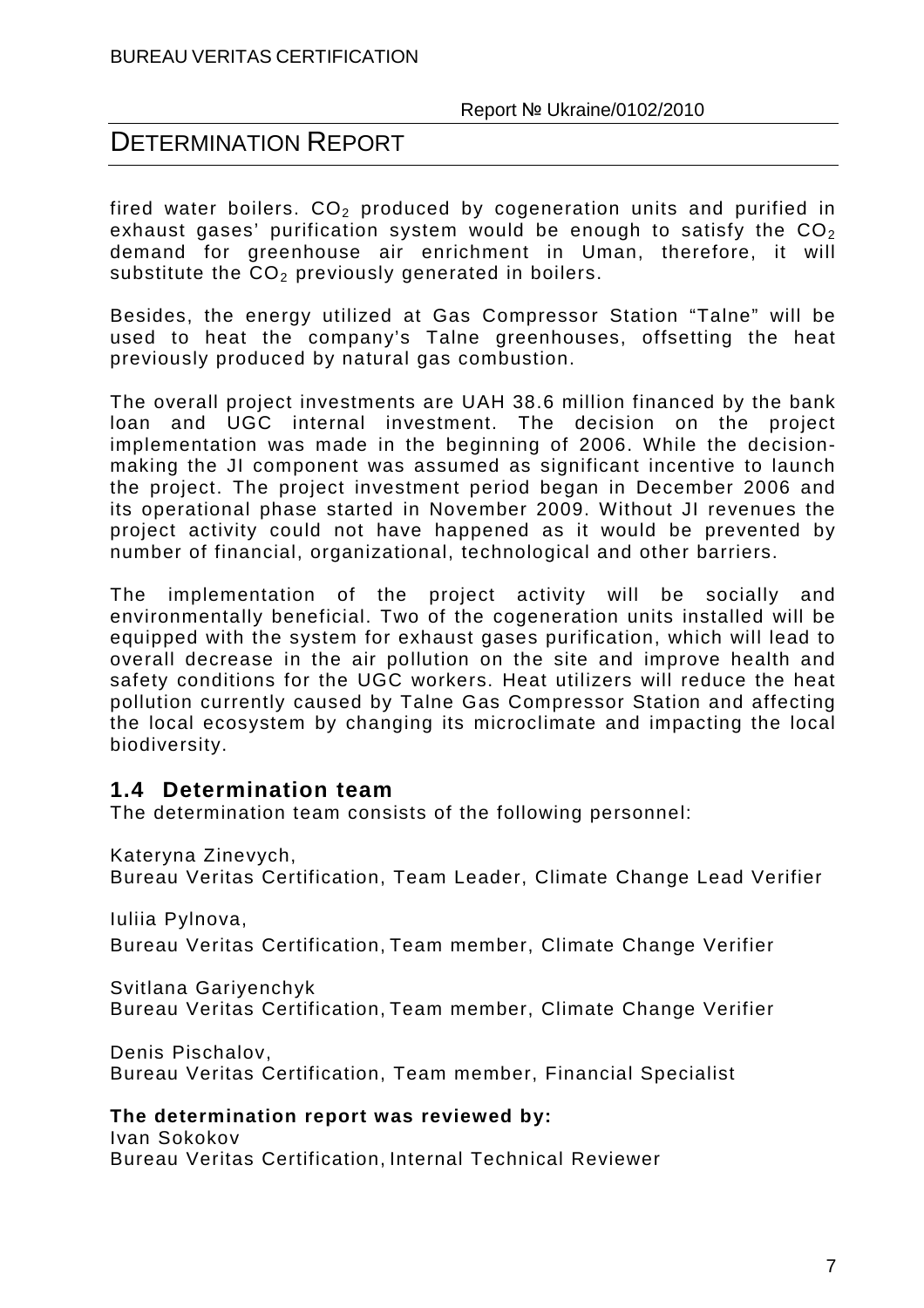#### **2 METHODOLOGY**

The overall determination, from Contract Review to Determination Report & Opinion, was conducted using Bureau Veritas Certification internal procedures.

In order to ensure transparency, a determination protocol was customized for the project, according to the Determination and Verification Manual (IETA/PCF). The protocol shows, in a transparent manner, criteria (requirements), means of verification and the results from determining the identified criteria. The determination protocol serves the following purposes:

- It organizes, details and clarifies the requirements a JI project is expected to meet;
- It ensures a transparent determination process where the determinator will document how a particular requirement has been determined and the result of the determination.

The determination protocol consists of four tables. The different columns in these tables are described in Figure 1.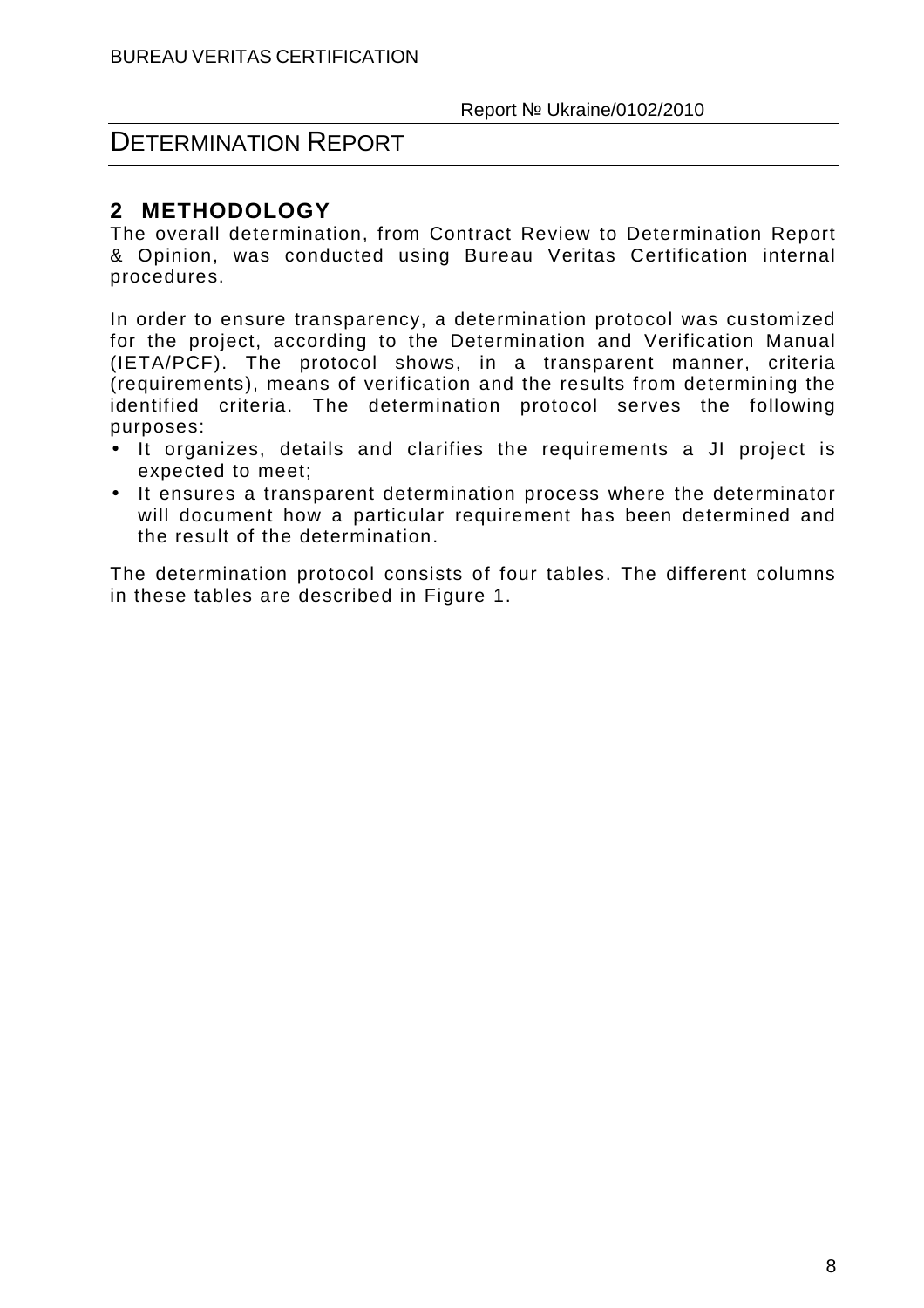I

The completed determination protocol is enclosed in Appendix A to this report.

#### **Determination Protocol Table 1: Mandatory Requirements**

| Requirement            | Reference         | <b>Conclusion</b>            | <b>Cross reference</b>  |
|------------------------|-------------------|------------------------------|-------------------------|
| requirements<br>The    | Gives reference   | This is<br>either            | Used to refer to the    |
| project<br>the<br>must | the<br>to         | acceptable based on          | relevant<br>protocol    |
| meet.                  | legislation<br>or | evidence provided            | questions in Tables     |
|                        | agreement         | (OK), a Corrective           | 2, 3 and 4 to show      |
|                        | where<br>the      | Action<br>Request            | how<br>the<br>specific  |
|                        | is<br>requirement | (CAR)<br>or <b>or</b><br>a   | requirement<br>is       |
|                        | found.            | <b>Clarification Request</b> | determined. This<br>is. |
|                        |                   | (CL) of risk or non-         | to<br>ensure<br>a       |
|                        |                   | compliance with stated       | transparent             |
|                        |                   | The<br>requirements.         | determination           |
|                        |                   | CAR's and CL's are           | process.                |
|                        |                   | numbered<br>and              |                         |
|                        |                   | presented to the client      |                         |
|                        |                   | in the Determination         |                         |
|                        |                   | Report.                      |                         |

| Determination Protocol Table 2: Requirements checklist                                                                                                                                                                                                                                                                                                                                                                                             |                                                                                                                                 |                                                                                                                                                                                                                                          |                                                                                                                                                                                                                                |                                                                                                                                                                                                                                                                                                                                                                                               |  |
|----------------------------------------------------------------------------------------------------------------------------------------------------------------------------------------------------------------------------------------------------------------------------------------------------------------------------------------------------------------------------------------------------------------------------------------------------|---------------------------------------------------------------------------------------------------------------------------------|------------------------------------------------------------------------------------------------------------------------------------------------------------------------------------------------------------------------------------------|--------------------------------------------------------------------------------------------------------------------------------------------------------------------------------------------------------------------------------|-----------------------------------------------------------------------------------------------------------------------------------------------------------------------------------------------------------------------------------------------------------------------------------------------------------------------------------------------------------------------------------------------|--|
| <b>Checklist</b><br>Question                                                                                                                                                                                                                                                                                                                                                                                                                       | Referenc<br>e                                                                                                                   | <b>Means</b><br>οf<br>verification<br>(MoV)                                                                                                                                                                                              | Comment                                                                                                                                                                                                                        | Draft and/or<br>Final<br><b>Conclusion</b>                                                                                                                                                                                                                                                                                                                                                    |  |
| The<br>various<br>requirements<br>in<br>Table 1 are linked<br>checklist<br>to<br>questions<br>the<br>project<br>should<br>meet.<br>The<br>various<br>requirements<br>0f<br>baseline<br>and<br>monitoring<br>methodologies<br>should be met.<br>checklist<br>The<br>is<br>organized<br>in<br>sections.<br>several<br>section<br>Each<br>is<br>then further<br>sub-<br>divided.<br>The<br>lowest<br>level<br>constitutes<br>a<br>checklist question. | Gives<br>reference<br>to<br>document<br>where<br>S.<br>the<br>answer to<br>the<br>checklist<br>question<br>or item is<br>found. | Explains<br>how<br>conformance<br>the<br>with<br>checklist<br>question<br>is<br>investigated.<br>Examples<br>of<br>of<br>means<br>verification are<br>document<br>review (DR) or<br>interview<br>$(I)$ .<br>N/A means not<br>applicable. | The<br>section<br>used<br>is<br>to<br>elaborate and<br>the<br>discuss<br>checklist<br>question<br>and/or<br>the<br>conformance<br>the<br>to<br>question. It is<br>further<br>used<br>to explain the<br>conclusions<br>reached. | This<br>is<br>either<br>acceptable<br>based<br>evidence<br>on.<br>provided (OK), or a<br>Corrective<br>Action<br>Request (CAR) due<br>non-compliance<br>to<br>with<br>the<br>checklist<br>(See<br>question.<br>below).<br><b>Clarification</b><br>(CL)<br>Request<br>is<br>used<br>when<br>the<br>determination<br>team<br>identified<br>has<br>a<br>for<br>further<br>need<br>clarification. |  |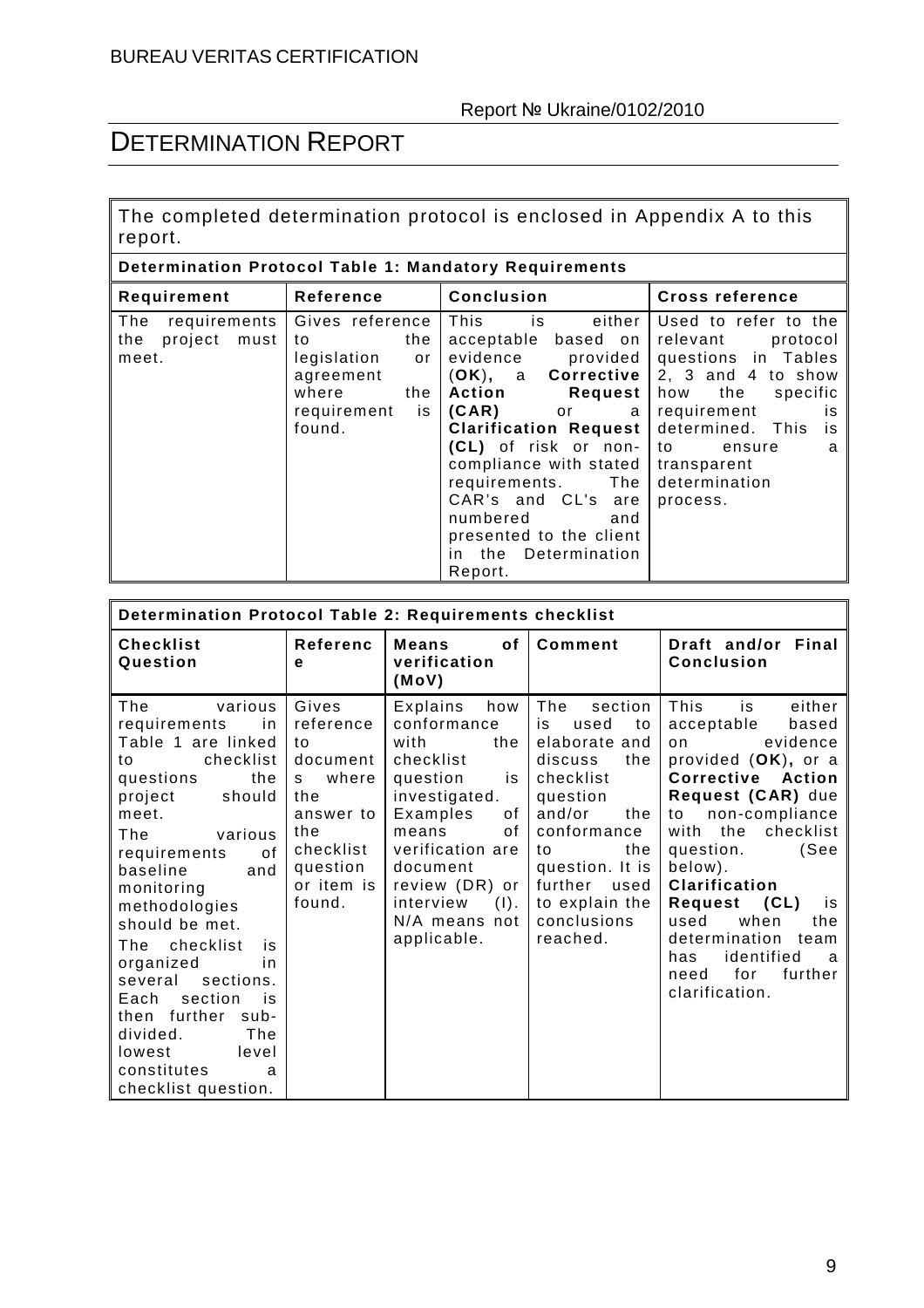### DETERMINATION REPORT

| Determination Protocol Table 3: Legal requirements              |                                                                                                                                |                                                                                                                                                                                                                                       |                                                                                                                                                                                                                                |                                                                                                                                                                                                                                                                                                                                                                                        |
|-----------------------------------------------------------------|--------------------------------------------------------------------------------------------------------------------------------|---------------------------------------------------------------------------------------------------------------------------------------------------------------------------------------------------------------------------------------|--------------------------------------------------------------------------------------------------------------------------------------------------------------------------------------------------------------------------------|----------------------------------------------------------------------------------------------------------------------------------------------------------------------------------------------------------------------------------------------------------------------------------------------------------------------------------------------------------------------------------------|
| <b>Checklist</b><br>Question                                    | Referenc<br>е                                                                                                                  | <b>Means</b><br>of<br>verification<br>(MoV)                                                                                                                                                                                           | Comment                                                                                                                                                                                                                        | Draft and/or<br>Final<br><b>Conclusion</b>                                                                                                                                                                                                                                                                                                                                             |
| The national legal<br>the<br>requirements<br>project must meet. | Gives<br>reference<br>to<br>document<br>where<br>S<br>the<br>answer to<br>the<br>checklist<br>question<br>or item is<br>found. | Explains<br>how<br>conformance<br>with<br>the<br>checklist<br>question<br>is<br>investigated.<br>Examples<br>of<br>of<br>means<br>verification are<br>document<br>review (DR) or<br>(I).<br>interview<br>N/A means not<br>applicable. | The<br>section<br>is<br>used<br>to<br>elaborate and<br>discuss<br>the<br>checklist<br>question<br>and/or<br>the<br>conformance<br>the<br>to<br>question. It is<br>further<br>used<br>to explain the<br>conclusions<br>reached. | This<br>either<br>is<br>acceptable<br>based<br>evidence<br>on.<br>provided (OK), or a<br>Corrective<br>Action<br>Request (CAR) due<br>non-compliance<br>to<br>with<br>the<br>checklist<br>question.<br>(See<br>below).<br>Clarification<br>(CL)<br>Request<br>is<br>when<br>used<br>the<br>determination<br>team<br>identified<br>has<br>a<br>for<br>further<br>need<br>clarification. |

| Determination Protocol Table<br>4: Resolution<br>Corrective<br>οf<br>Action<br>and<br><b>Clarification Requests</b>                                                                   |                                                                                                                                                                           |                                                                                                                                                                                                       |                                                                                                                                                                                                                                            |  |
|---------------------------------------------------------------------------------------------------------------------------------------------------------------------------------------|---------------------------------------------------------------------------------------------------------------------------------------------------------------------------|-------------------------------------------------------------------------------------------------------------------------------------------------------------------------------------------------------|--------------------------------------------------------------------------------------------------------------------------------------------------------------------------------------------------------------------------------------------|--|
| Report<br>clarifications and<br>corrective<br>action<br>requests                                                                                                                      | Ref. to checklist<br>question<br>in.<br>tables 2/3                                                                                                                        | of<br>Determination<br>Summary<br>conclusion<br>project<br>owner<br>response                                                                                                                          |                                                                                                                                                                                                                                            |  |
| If the conclusions<br>the<br>from<br>Determination<br>are<br>either a Corrective<br>Action Request or a<br>Clarification<br>these<br>Request,<br>should be listed in<br>this section. | Reference to the<br>checklist question<br>number in Tables<br>2, 3 and 4 where<br>Corrective<br>the.<br>Action Request or<br>Clarification<br>is<br>Request<br>explained. | The<br>responses<br>given by the Client<br>or other project<br>participants during<br>the<br>communications<br>with<br>the<br>determination<br>should<br>be<br>team<br>summarized in this<br>section. | This<br>should<br>section<br>the<br>summarize<br>determination<br>team's<br>final<br>responses and<br>conclusions.<br>The<br>conclusions<br>should<br>also be included<br>-in<br>Tables $2, 3$ and $4,$<br>"Final<br>under<br>Conclusion". |  |

| Figure 1 |  | <b>Determination protocol tables</b> |
|----------|--|--------------------------------------|
|----------|--|--------------------------------------|

#### **2.1 Review of Documents**

The Project Design Document (PDD version 1.1 dated 20.12.09) was submitted by "KT-Energy" 20/08/2010 together with supporting documentation in terms of calculation of GHG emission. PDD Version 1.1 and supporting documentation as well as additional background documents related to the project design, baseline, and monitoring plan, such as Kyoto Protocol, host Country laws and regulations, JI guidelines, JISC Guidance on criteria for baseline setting and monitoring, and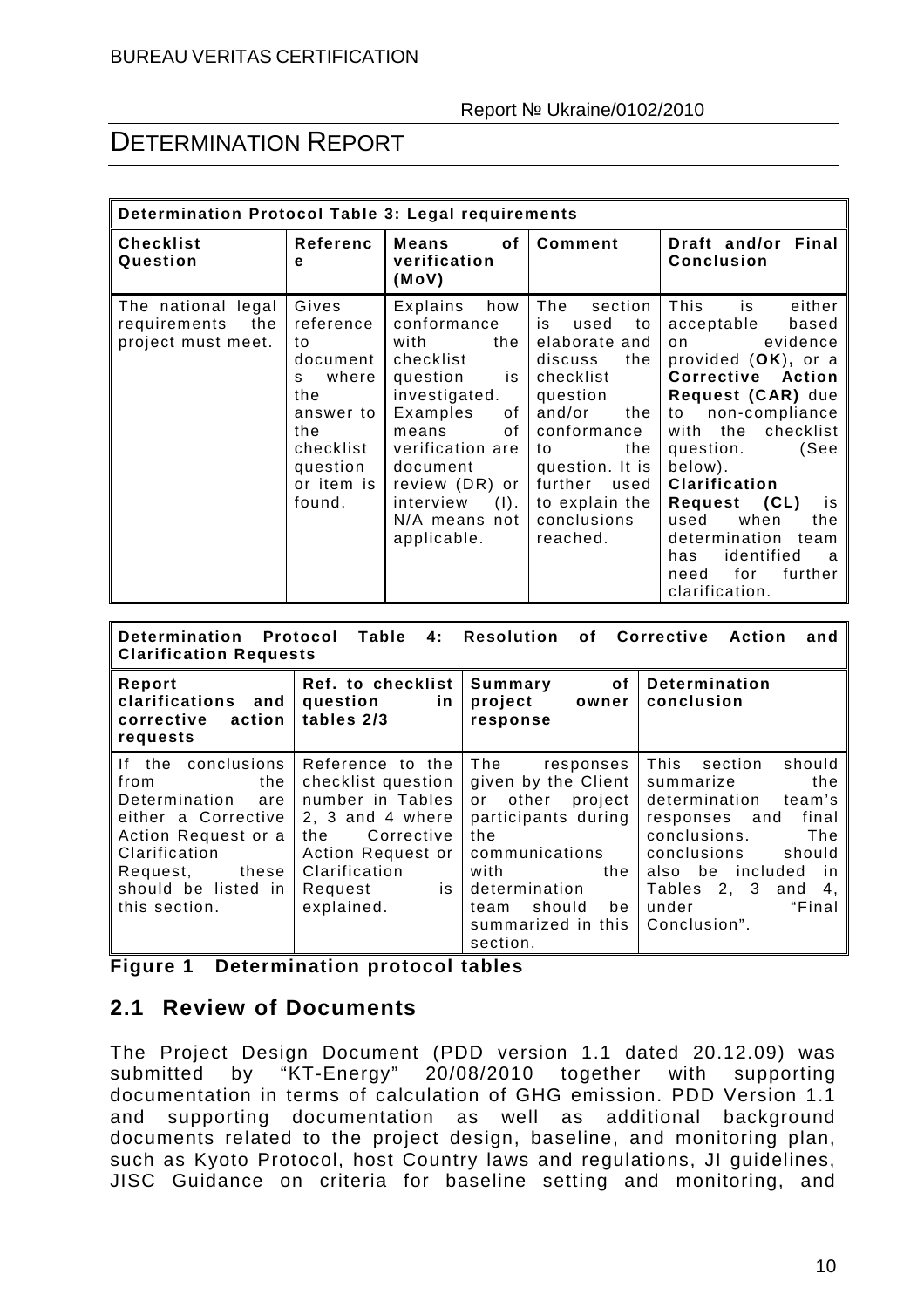Guidelines for users of the JI PDD Form were reviewed. PDD Version 1.1 was made publicly available for comments from 20 August 2010.

The first deliverable of the document review was the Draft Determination Report with 43 CAR's and 18 CL.

To address Bureau Veritas Certification corrective action and clarification requests, LLC "KT-Energy", revised the PDD and as the latest response issued PDD version 02.5 dated 11/11/2010 and resubmitted it on 11/11/2010.

The determination findings presented in this report relate to the project as described in the PDD version 1.1, 2.1, 2.2, 02.3, 02.4, 02.5.

#### **2.2 Follow-up Interviews**

On 14/09/2010 Bureau Veritas Certification performed interviews with project stakeholders during site visit to confirm selected information and to resolve issues identified in the document review. Representatives of LLC "KT-Energy" and PRAE "Uman Greenhouse Combinate" were interviewed (see References). The main topics of the interviews are summarized in Table1.

| Interviewed<br>organization                | Interview topics                                                                                                                                                                                                                                                                                                |
|--------------------------------------------|-----------------------------------------------------------------------------------------------------------------------------------------------------------------------------------------------------------------------------------------------------------------------------------------------------------------|
| <b>PRAE</b> "Uman<br>Greenhouse Combinate" | Organizational structure.<br>Responsibilities and authorities.<br>Training of personnel.<br>Quality management procedures and technology.<br>Rehabilitation/Implementation of equipment (records).<br>Metering equipment control.<br>Metering record keeping system, database.<br>Local stakeholder's response. |
| LLC "KT-Energy"                            | Baseline methodology.<br>Monitoring plan.                                                                                                                                                                                                                                                                       |

**Table 1 Interview topics** 

#### **2.3 Resolution of Clarification and Corrective Action Requests**

The objective of this phase of the determination is to raise the requests for corrective actions and clarification and any other outstanding issues that needed to be clarified for Bureau Veritas Certification positive conclusion on the project design.

To guarantee the transparency of the determination process, the concerns raised are documented in more detail in the determination protocol in Appendix A.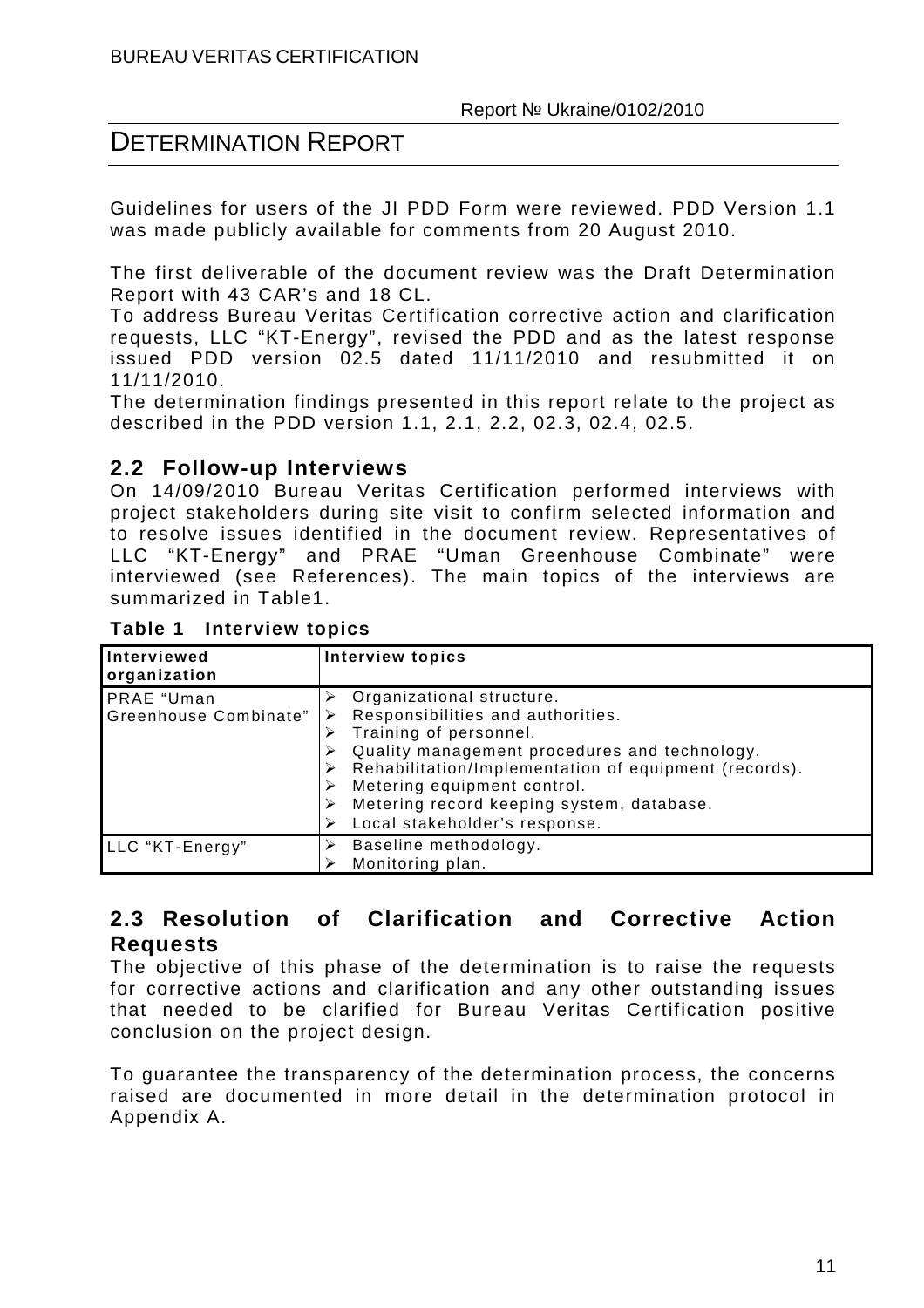#### **3 DETERMINATION FINDINGS**

In the following sections, the findings of the determination are stated. The determination findings for each determination subject are presented as follows:

- 1) The findings from the desk review of the original project design documents and the findings from interviews during the follow up visit are summarized. A more detailed record of these findings can be found in the Determination Protocol in Appendix A.
- 2) Where Bureau Veritas Certification had identified issues that needed clarification or that represented a risk to the fulfillment of the project objectives, a Clarification or Corrective Action Request, respectively, have been issued. The Clarification and Corrective Action Requests are stated, where applicable, in the following sections and are further documented in the Determination Protocol in Appendix A. The determination of the Project resulted in 43 Corrective Action Requests and 18 Clarification Requests.
- 3) The conclusions for determination subject are presented.

#### **3.1 Project Design**

Bureau Veritas Certification recognizes that this Project is helping the host country fulfill its goals of promoting sustainable development. The project is expected to be in line with the host-country specific JI requirements.

The Project Scenario is considered additional in comparison to the baseline scenario, and therefore eligible to receive Emissions Reductions Units (ERUs) under the JI, based on an analysis, presented by the PDD, of investment, technological and other barriers, and prevailing practice.

The project design is sound and the geographical (located in the towns Uman and Talne, Cherkasy oblast, Ukraine) and temporal (11 years and 2 month or 134 months) boundaries of the project are clearly defined.

CARs (CAR 01, 02, 03, 04, 05, 06, 07, 08, 09, 10, 11, 12, 13, 26, 27) and CLs (CL 01, 02, 03, 04, 05, 06) their resolution/conclusion applicable to project design are listed in the APPENDIX A: DETERMINATION PROTOCOL (Table 4) below.

The project has no approvals by the Parties involved, therefore CAR 01 remains pending. CAR 01 will be closed after report finalizing.

#### **3.2 Baseline and Additionality**

In course of development of the project "Cogeneration and Utilization of Waste Heat at Uman Greenhouse Combinate", JI specific approach was used that is partly similar to Approved baseline methodology AM0014 "Natural gas-based package cogeneration" (Version 04) (for site in Uman) and Approved consolidated baseline and monitoring methodology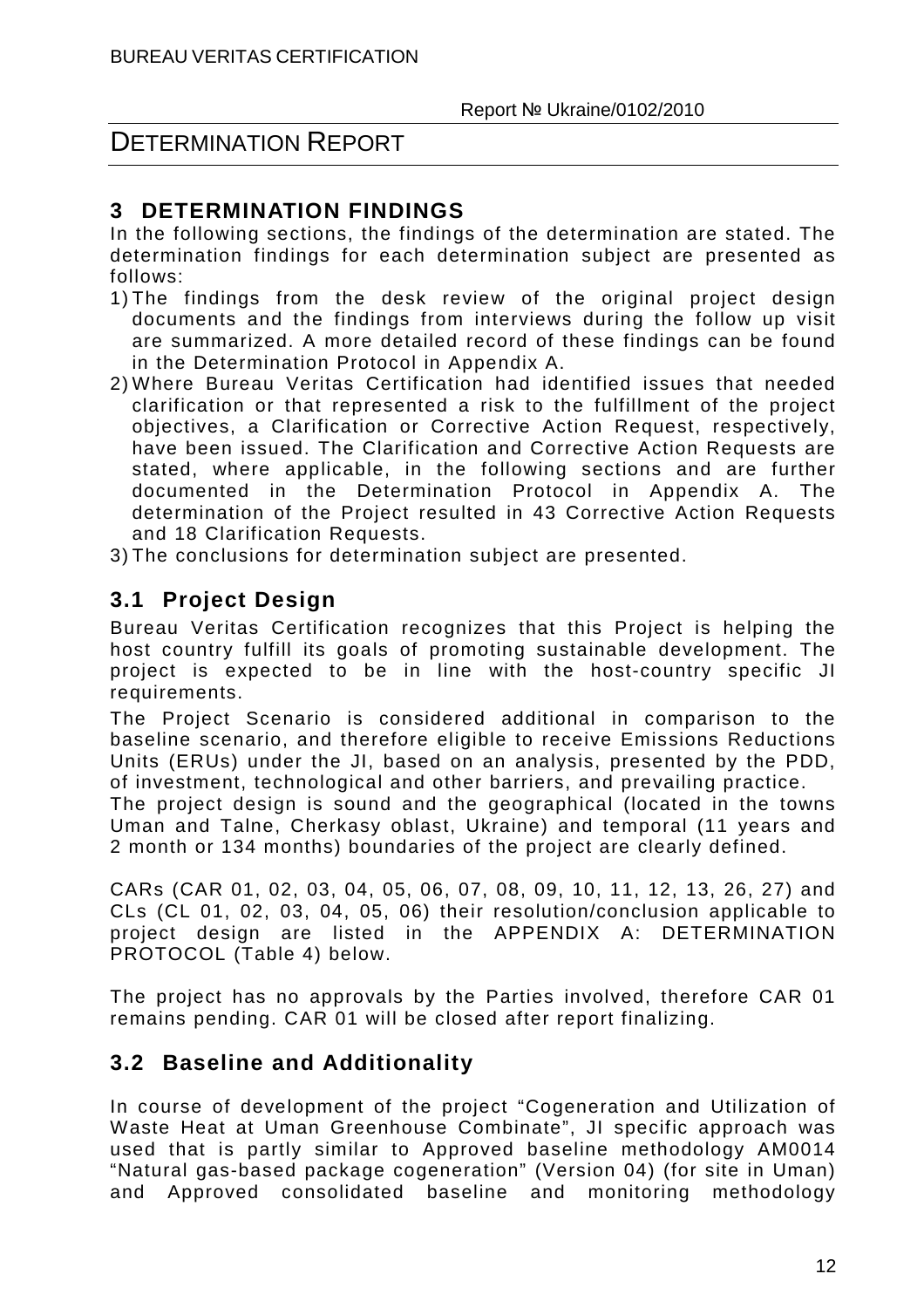#### DETERMINATION REPORT

ACM0012 "Consolidated baseline methodology for GHG emission reductions from waste energy recovery projects" (Version 03.2) (for site in Talne).

Basic assumptions of the baseline methodology in the context of project activity are the following:

• Heat generation by the cogeneration units Caterpillar G3520C and heat-utilizers TUV-16 within the project activity refers to heat generation by natural-gas fired boilers in the baseline.

• Electricity generation by the cogeneration units in the project scenario will substitute electricity generation by the power plants of national grid in the baseline.

• Heat energy and electricity demand of the Enterprise in the baseline and project scenarios is equal.

Baseline emissions are proportional to the amount of baseline fuel consumption that is offset by heat and electricity supplied by the natural gas cogeneration system.

Due to the similar nature of the effect resulting from the employment of heat-exchange technology, namely the substitution of the heat energy, which in the absence of the project activity would have to be produced by natural gas-fired water boilers, the similar approach for baseline emissions calculation as in the Approved baseline methodology AM0014 "Natural gas-based package cogeneration" (Version 04) for this technology was used.

The analysis performed allowed Bureau Veritas Certification to conclude that the baseline has been chosen according to the requirements and the project activity is additional to any that would otherwise occur

#### Application of the approach chosen

Step 1. Identification of alternatives to the project activity consistent with current laws and regulations

In considering options for heat and electricity supply and the ongoing management of the facility, UGC and its investors sought reliability, regular supply, simplicity of operation and minimal capital outlay.

Options for project site in Uman

1. Project owner continues to operate with equipment replacement as needed with no change in equipment efficiency (The frozen-efficiency scenario).

2. Project owner continues to operate with improved efficiency new equipment at the time of equipment replacement using a less carbon intensive fuel.

3. Project owner upgrades the thermal energy generating equipment and therefore increases the efficiency of boiler(s) immediately.

4. The heat and or electricity demand of the project owner is reduced through improvements in end-use efficiency.

5. Installation of a cogeneration system owned by the project owner.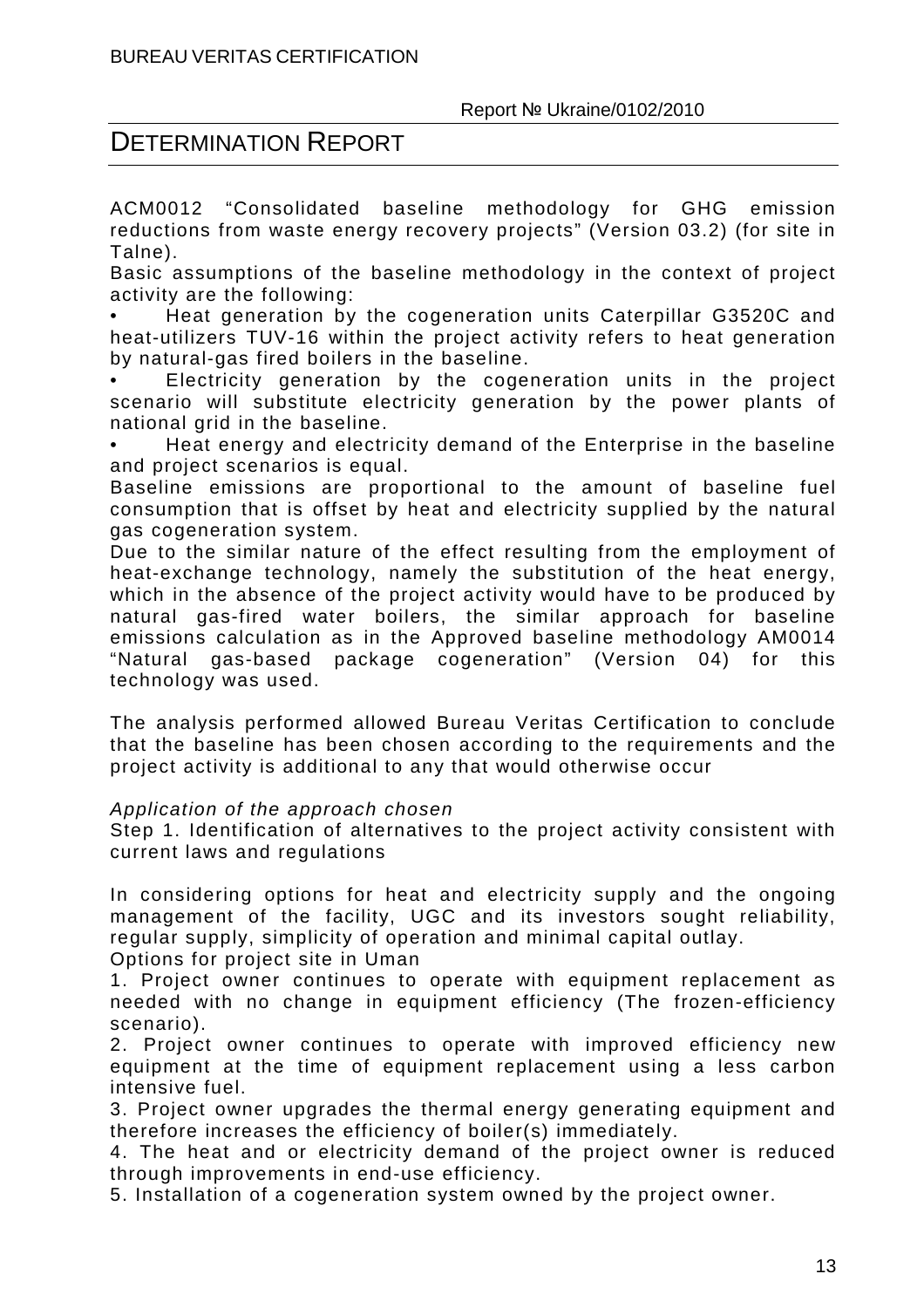6. Installation of a package cogeneration system owned by a company other than the project owner.

7. Installation of a cogeneration system by a third party.

Options for project site in Talne :

1. On-site or off-site existing/new renewable energy based cogeneration plant;

2. On-site or off-site existing/new fossil fuel based cogeneration plant;

3. An existing or new fossil fuel based boilers;

4. An existing or new renewable energy based boilers;

5. Any other source such as district heat;

6. Other heat generation technologies (e.g. heat pump or solar energy);

7. Steam/Process heat generation from waste energy, but with lower efficiency;

8. Cogeneration with waste energy, but at a lower efficiency;

9. Implementation of the project activity without ERU revenue.

All of the options are consistent with current Ukrainian legislation.

Step 2. Investment analysis

To demonstrate that the proposed project activity was not the most financially attractive the investment comparison analysis was performed (Option II, sub-step 2a of the Tool for demonstration and assessment of additionality (Version 05.2). The indicator chosen is net present value (NPV).

Financial calculations have shown that for the project scenario without ERU sales net present value (NPV) of the project scenario was UAH 9 million greater than the same indicator in the baseline scenario, while NPV of project scenario with ERU sales was more than UAH 10 million lower. Thus, the project scenario without revenues from ERUs sale is not the most financially favorable.

Step 3. Barrier analysis

In addition to financial barriers analyzed before, the project faced significant technological, organizational and prevailing practice barriers. Technological barriers included lack of skilled and properly trained personnel to operate and maintain the cogeneration units in Uman and heat-utilizers in Talne. For UGC the technological barriers existing for cogeneration in Ukraine are even more serious due to the need to ensure exhaust gases purity to be able to supply the part of them – the pure CO2 – to the greenhouses. It makes cogeneration units with air purification equipment unique installations in Ukraine.

The heat-utilizers installed by UGC at Gas Compressor Station "Talne" are the "first of its kind": they are the only 16 MW capable heat-utilizers installed at gas compressor station in Ukraine. Another project of this type was realized in Novopskovsk, Luhansk oblast, where two 8MW capable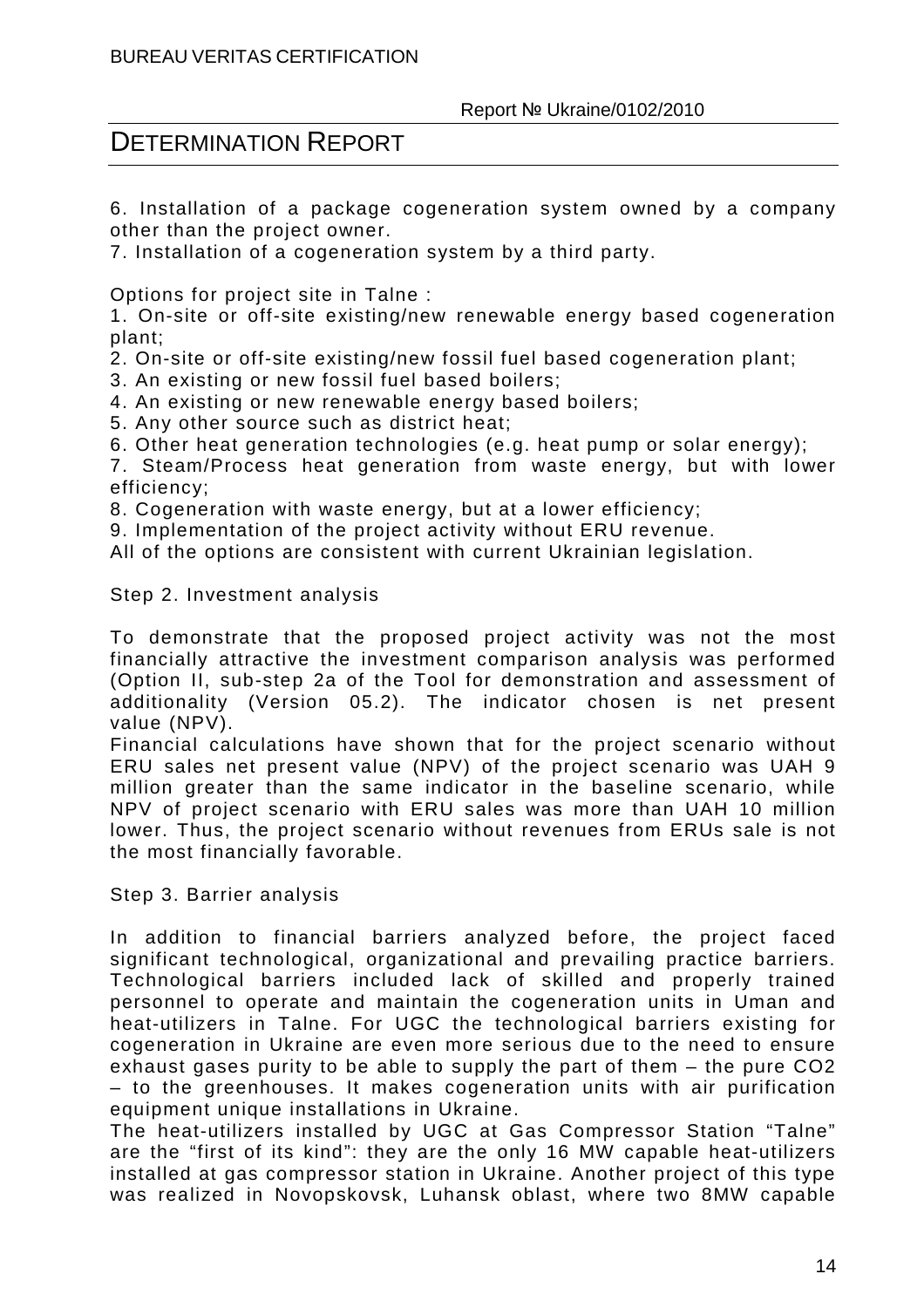#### DETERMINATION REPORT

heat-utilizers were mounted at gas compressor station operated by Donbastransgas. This allows stating the existence of the barrier due to prevailing practice. Finally, this project intervention faces serious organizational barrier: Gas Compressor Station "Talne", a part of Ukrtransgas – the affiliated company of Naftogaz of Ukraine, is a strategic entity with limited access. Installation of heat utilizers there, their operation and maintenance raises a number of legal, organizational and financial issues that need to be overcame in order to make the heat utilization possible.

Additionally, power generation projects have to obtain the license for power generation activity, which is reported as one of the serious administrative barriers for the business development in Ukraine. According to the study provided by the International Financial Corporation, around 64% of the companies that are subject to obtain permits or licenses considered the licensing process as a difficult one.

The barriers identified do not exist for the baseline scenario which is the continuation of the current practice of purchasing national grid electricity and heat generation by natural gas consumption in gas-fired water boilers.

Step 4. Common practice analysis

According to the information obtained from Ukrainian Greenhouse Association, cogeneration is not common for greenhouse complexes in Ukraine. Prevailing practice is heat generation by non-renewable fuel combustion and purchase of electricity from national power grid. Heat generation in gas fired boilers is common practice in Ukraine given the easy availability of gas, its relatively low price in recent years and the need for high quality, reliable heat. In addition, natural gas combustion in boilers produces  $CO<sub>2</sub>$  of sufficient purity which allows its direct supplying to the greenhouses with no need for introduction of any emission purification systems.

Therefore, the chosen project scenario faced significant financial, technological, organizational and prevailing practice barriers which in the absence of JI mechanism would prevent the implementation of the project activity.

CARs (14, 15, 16, 17, 18, 19, 20, 21, 22, 23, 24, 25, 28, 29, 30, 32, 37) and CLs (CL 07, 08, 09, 10) and their resolution/conclusion applicable to baseline and additionality are listed in the APPENDIX A: DETERMINATION PROTOCOL (Table 4) below.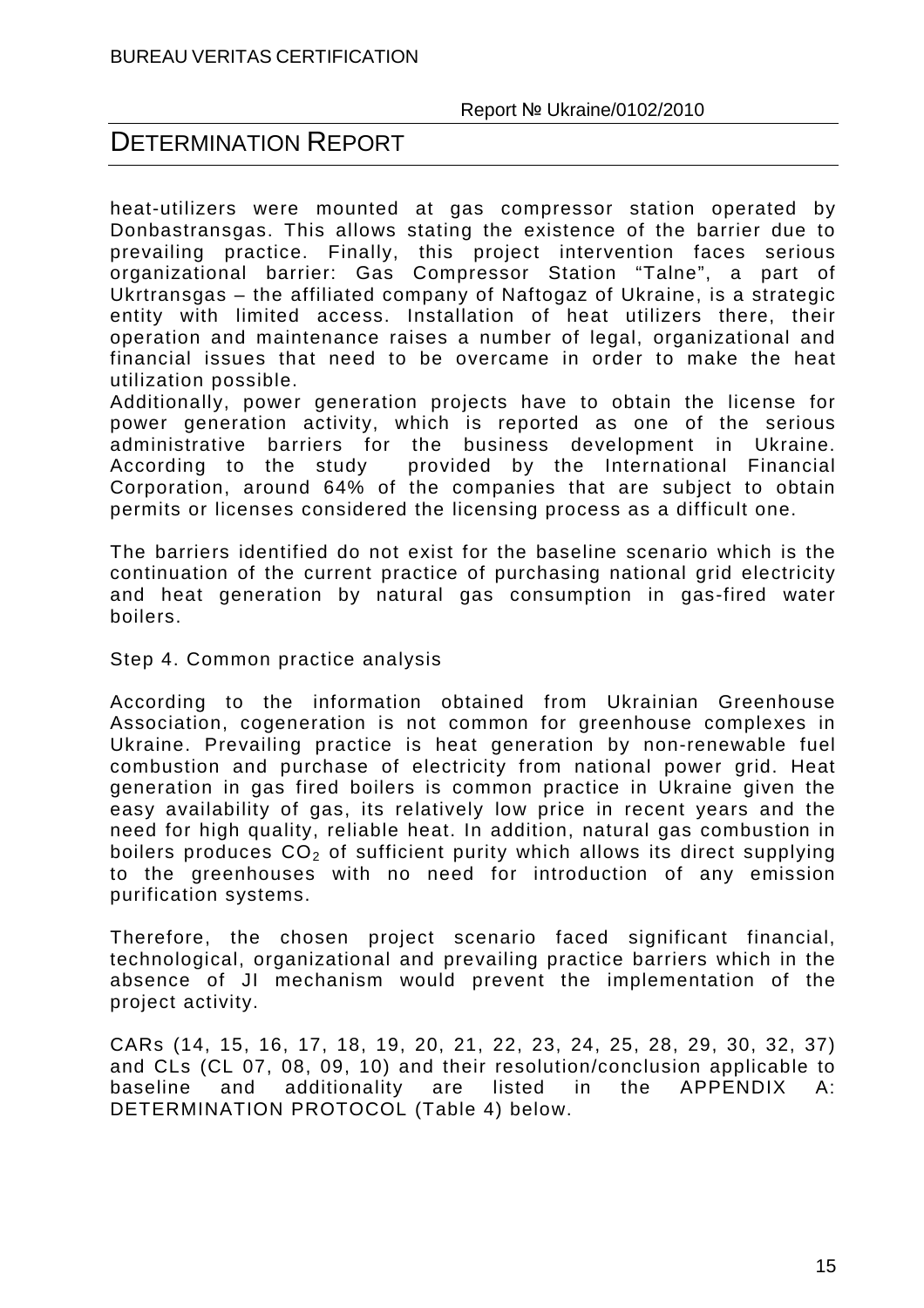#### DETERMINATION REPORT

#### **3.3 Monitoring Plan**

For monitoring of GHGs emissions a JI specific approach with elements of the approved baseline and monitoring methodology AM0014 "Natural gasbased package cogeneration" (Version 04) has been used. Monitoring plan is established in accordance with Host Party regulations, namely in accordance with Decree of Cabinet of Ministers of Ukraine #206 dated 22.02.2006 'On Approval of the Procedure of Drafting, Review, Approval and Implementation of Projects Aimed at Reduction of Anthropogenic Emissions of Greenhouse Gases' and "Requirements for the Joint Implementation Projects preparation" approved by National Environmental Investment Agency of Ukraine (Order #33 from 25th of June, 2008).

Monitoring plan has also been established in accordance with Appendix B of the JI guidelines and taking into account Guidance on criteria for baseline setting and monitoring developed by JISC. The formulae applied correspond to those proposed by the approved baseline and monitoring methodology AM0014 "Natural gas-based package cogeneration" (Version 04).

The approved baseline and monitoring methodology AM0014 cannot be used in full as it implies no excess electricity to be supplied to the power grid. Since electricity supply to the national grid is foreseen within project boundaries, baseline  $CO<sub>2</sub>$  emissions from electricity supply to electricity grid, that are offset by electricity supplied from cogeneration system, should be taken into account. To estimate above mentioned  $CO<sub>2</sub>$ emissions cogeneration electricity supply to the national grid will be monitored and multiplied by relevant emission factor for electricity from public supply.

Besides, the monitoring methodology AM0014 will be used for the monitoring of the following sources of emissions:

 $CO<sub>2</sub>$  emissions from the combustion of natural gas for heat generation in the baseline and heat and electricity generation in the project;

 $CH<sub>4</sub>$  emissions from natural gas production, processing and distribution leaks.

Monitoring of  $CH_4$  and N<sub>2</sub>O emissions from natural gas combustion excluded as they do not exceed 1% of annual average anthropogenic emissions by sources of GHGs, and therefore were considered negligible.

CARs (CAR 33, 34, 35, 36) and CLs (CL 11, 12, 13) and their resolution/conclusion applicable to monitoring plan are listed in the APPENDIX A: DETERMINATION PROTOCOL (Table 4) below.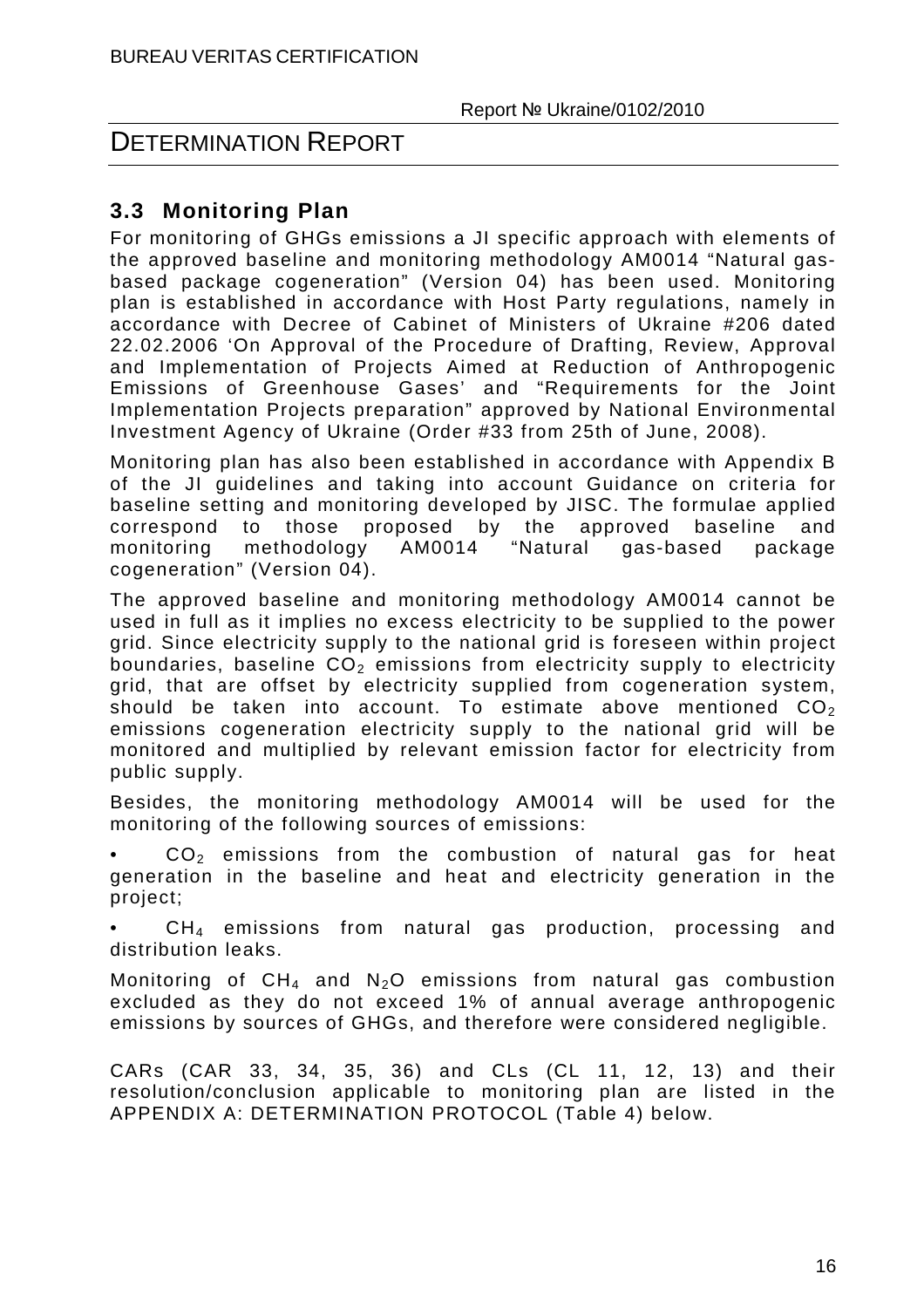#### **3.4 Calculation of GHG Emissions**

Project emissions comprise the following components:

- $\bullet$  Carbon dioxide (CO $_2^{}$ ) emissions from natural gas combustion in cogeneration system;
- $\bullet$  Methane (CH $_4$ ) emissions from leakages at natural gas production, transportation, distribution and consumption.

(1) 
$$
PE_y = PE_{cs} + PE_{equiv} t_{uq}
$$

where

 $PE<sub>v</sub>$  – total project GHG-s emissions, tonnes  $CO<sub>2</sub>e/year;$ 

 $PE_{cs}$  – project carbon dioxide emissions from natural gas combustion in the cogeneration system, tonnes  $CO<sub>2</sub>/year$ ;

 $PE$  equiv fug – project methane emissions from natural gas production and leakage in transport and distribution, corresponding to heat supply, tonnes CO<sub>2</sub>e/year;

Project carbon dioxide emissions from each of the sources are proportional to annual energy consumption of natural gas in cogeneration system which is calculated as follows:

$$
(1.0.) \t\t AEC_{NG} = CEC \times AOH_{CS} \times FCR_{NG} ,
$$

where:

*AEC<sub>NG</sub>* – annual energy consumption of natural gas in cogeneration system, GJ/year;

CEC – cogeneration electricity capacity, MW

 $AOH_{CS}$  – annual operating hours of cogeneration system, hours per year;

 $FCR_{NG}$  – cogeneration system fuel consumption rate, GJ/MWh.

 $(1.1.)$   $PE_{cs} = AEC_{NG} \times EF_{NG}$ ,

where:

 $PE_{cs}$  – project carbon dioxide emissions from natural gas combustion in the cogeneration system, tonnes  $CO<sub>2</sub>/year$ ;

*AEC<sub>NG</sub>* – annual energy consumption of natural gas in cogeneration system, GJ/year;

 $EF_{NG}$  – CO<sub>2</sub> emission factor of natural gas (lower heating value basis), tonnes CO $_{2}$ /GJ.

IPCC default value for  $EF_{NG}$  is 0,056 tonnes  $CO<sub>2</sub>/GJ$ , [1996 IPCC Guidelines for National Greenhouse Gas Inventories: Workbook, Module 1: Energy, Table 1-2 Carbon emission factors (CEF). CEF has been converted to  $CO<sub>2</sub>$  emission factor through multiplying CEF by 44/12 and carbon oxidation factor 1.]

(1.2.) 
$$
PE_{\text{equiving}} = AEC_{NG} \times MLR \times GWP (CH_4) \times 10^{-3},
$$

where: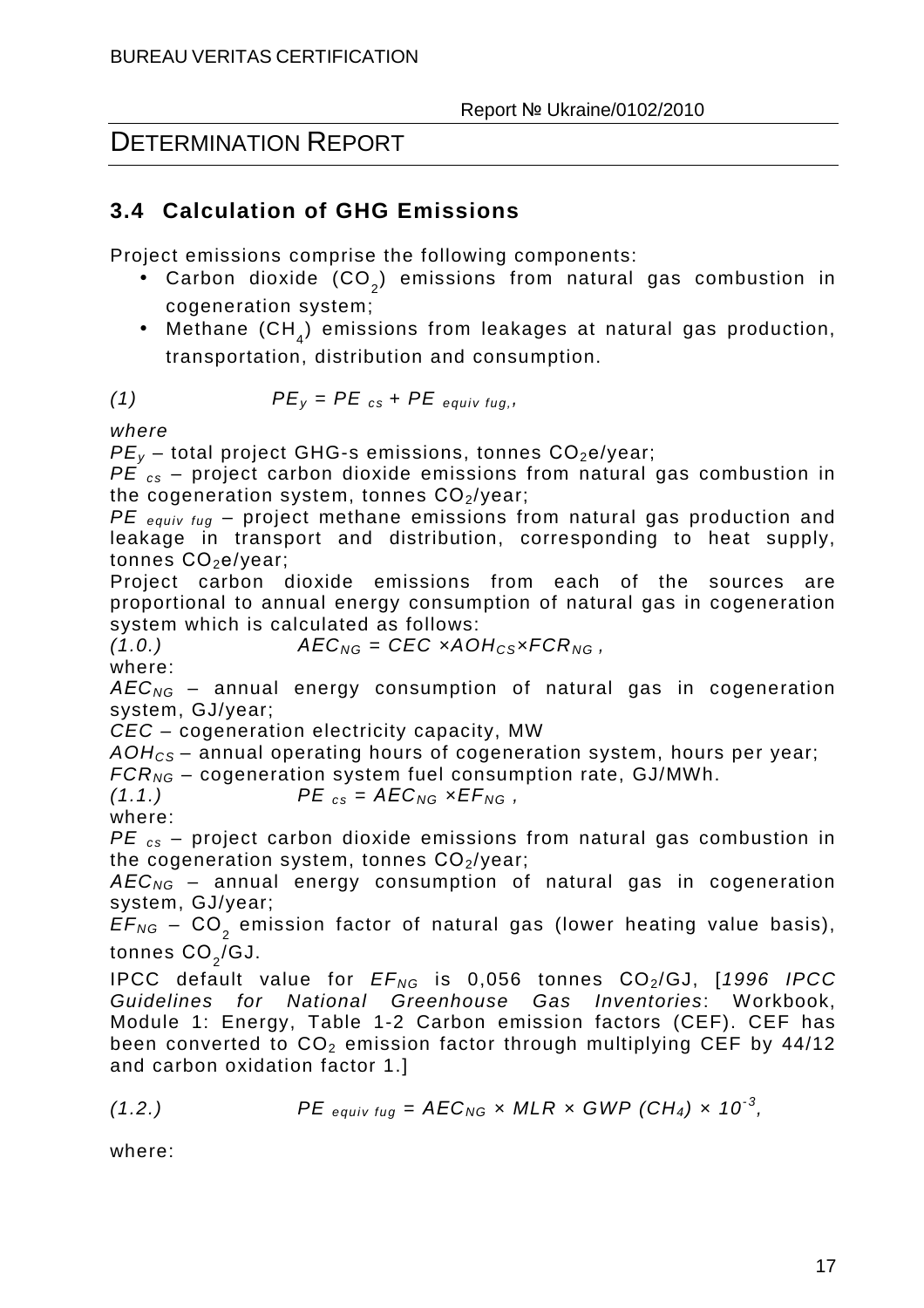$PE$  equiv fug – project methane emissions from natural gas production and leakage in transport and distribution, corresponding to consumption of natural gas in cogeneration system, tonnes  $CO_{2e}/year$ ;

*AEC<sub>NG</sub>* – annual energy consumption of natural gas in cogeneration system, GJ/year;

MLR - Methane Leakage Rate in natural gas production, transport and distribution leakage, including leaks at the industrial site (lower heating value basis), kg CH<sub>4</sub>/GJ natural gas energy consumption;

 $GWP$  (CH<sub>4</sub>) - global warming potential of methane = 21.

Default value for MLR corresponds to1996 IPCC Guidelines for National Greenhouse Gas: Reference Manual, Chapter 1: Eastern Europe and Fromer USSR – Emission Factors:.

- 0,218 kg CH $_{\mathrm{4}}$ /GJ of methane emissions at natural gas production [Table 1-61, page 1.129.55];

- 0,340 kg CH $_{\mathrm{4}}$ /GJ of methane emissions at natural gas processing, transport, and distribution.

Baseline emissions comprise three components:

- $CO<sub>2</sub>$  emissions corresponding to the combustion of natural gas that would have been used to generate heat for satisfying UGC's demand in the absence of proposed project activity;
- $CH<sub>4</sub>$  emissions from natural gas production and leaks in the transport and distribution pipeline supplying the plant and leaks in the gas distribution piping within the plant, associated with the natural gas consumption;
- $CO<sub>2</sub>$  emissions associated with the electricity that would have to be purchased from the power grid if the cogeneration system did not provide electricity to the plant.

Total baseline scenario GHGs emissions are estimated using the formula below:

(2) 
$$
BE_y = BE_{th} + BE_{th \; equity \; fug} + BE_{elec \; own} + BE_{elec \; grid}
$$

where

 $BE<sub>v</sub>$  – total baseline GHG-s emissions, tonnes  $CO<sub>2</sub>e/year$ ;

BE  $_{th}$  – baseline CO<sub>2</sub>e emissions from combustion of baseline fuel for heat supply, tonnes  $CO<sub>2</sub>e$  /year;

BE th equiv fug – baseline methane emissions from natural gas production and leakage in transport and distribution, corresponding to heat supply, tonnes CO<sub>2</sub>e/year;

BE  $_{elec,own}$  – baseline emissions of CO<sub>2</sub> from electricity supply to industrial plant that is offset by electricity supplied from cogeneration system, tonnes CO<sub>2</sub>e/year: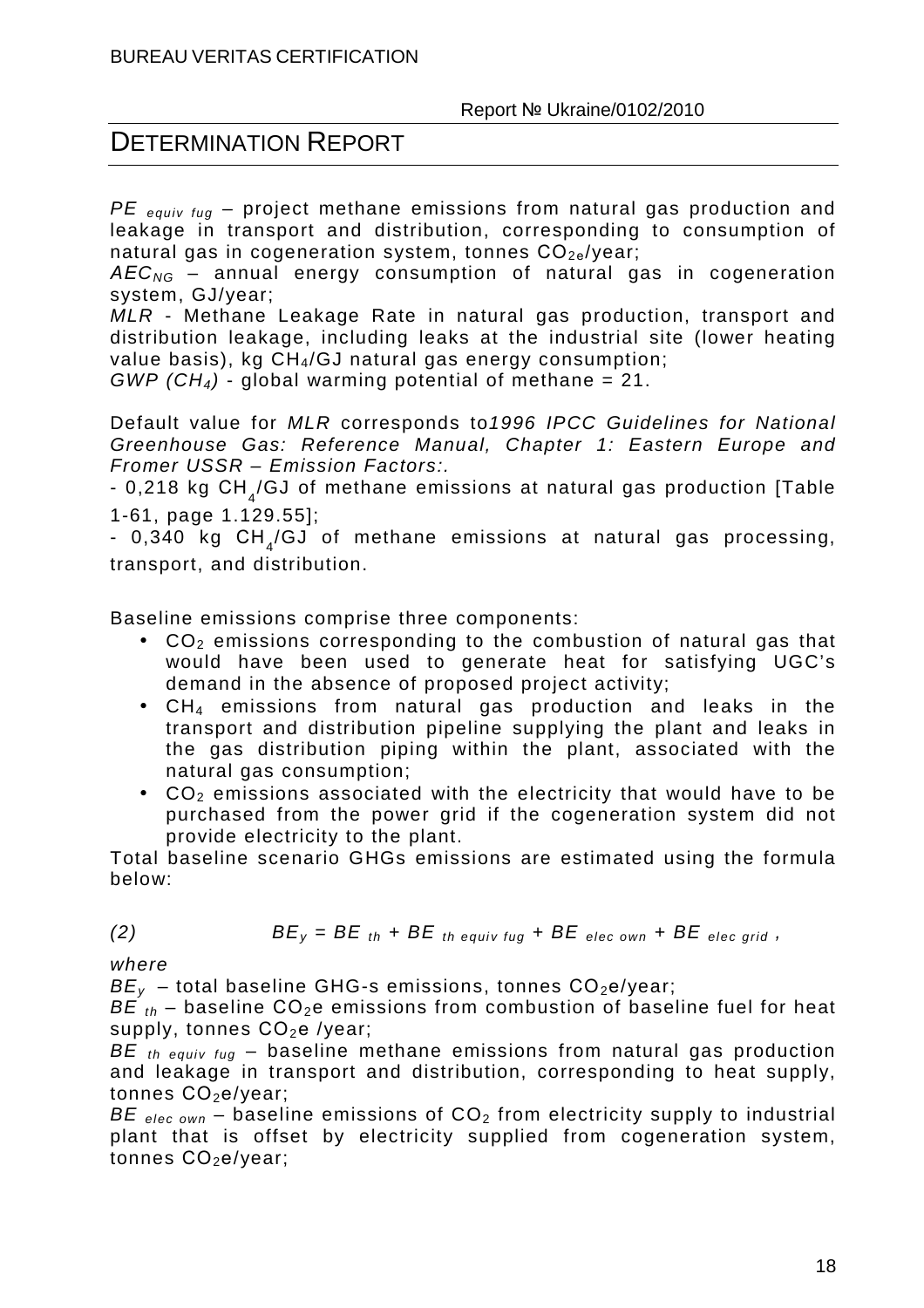BE  $_{elec\ grid}$  – baseline emissions of  $CO<sub>2</sub>$  from electricity supply to electricity grid that is offset by electricity supplied from cogeneration system, tonnes CO<sub>2</sub>e/year.

$$
(2.1.) \t BEth = ABECBF xEFBF,
$$

where:

 $BE_{th}$  – baseline CO<sub>2</sub> emissions from combustion of baseline fuel for heat supply, tonnes CO<sub>2</sub>e/year;

 $ABEC_{BF}$  - annual energy consumption for heat supply at baseline plant, GJ/year;

 $EF_{BF}$  -  $CO_{2}$  emission factor of the fuel used to generate heat, tonnes  $CO<sub>2</sub>/GJ$ .

(2.2.) 
$$
BE_{th\;equiv\;y} = ABEC_{BF} \times MLR \times GWP (CH_4) \times 10^{-3},
$$

where:

BE th equiv fug – baseline methane emissions from natural gas production and leakage in transport and distribution, corresponding to heat supply, tonnes CO<sub>2</sub>e/year;

 $ABEC_{BF}$  - annual energy consumption for heat supply at baseline plant, GJ/year;

MLR - Methane Leakage Rate in natural gas production, transport and distribution leakage, including leaks at the industrial site (lower heating value basis), kg CH<sub>4</sub>/GJ natural gas energy consumption;

 $GWP$  (CH<sub>4</sub>) - global warming potential of methane = 21.

$$
(2.3.) \t BE_{elec own} = CEO_{IP} \times EF_{red_eelec grid} \times 10^{-3},
$$

where:

BE  $_{elec}$   $_{own}$  – baseline emissions of CO<sub>2</sub> from electricity supply to industrial plant that is offset by electricity supplied from cogeneration system, tonnes CO<sub>2</sub>e/year;

 $CEO_{IP}$  – cogeneration electricity supplied to industrial plant, MWh;

 $EF_{red-elec grid}$  – baseline  $CO<sub>2</sub>$  emissions factor for electricity from public supply, kg CO<sub>2</sub>/MWh [Carbon B.V. "Standardized emission factors for Ukrainian electricity grid" are to be used (see Annex 4)].

(2.4.) 
$$
BE_{elec grid} = CEO_{EG} \times EF_{prod_e elec grid} \times 10^{-3},
$$

where:

BE elec grid – baseline emissions of  $CO<sub>2</sub>$  from electricity supply to electricity grid that is offset by electricity supplied from cogeneration system, tonnes CO<sub>2</sub>e/year;

 $CEO_{EG}$  – cogeneration electricity supplied to electricity grid, MWh;

 $EF_{prod\_elec\ grid}$  – baseline  $CO<sub>2</sub>$  emissions factor for electricity from public supply, kg  $CO<sub>2</sub>/MWh$ .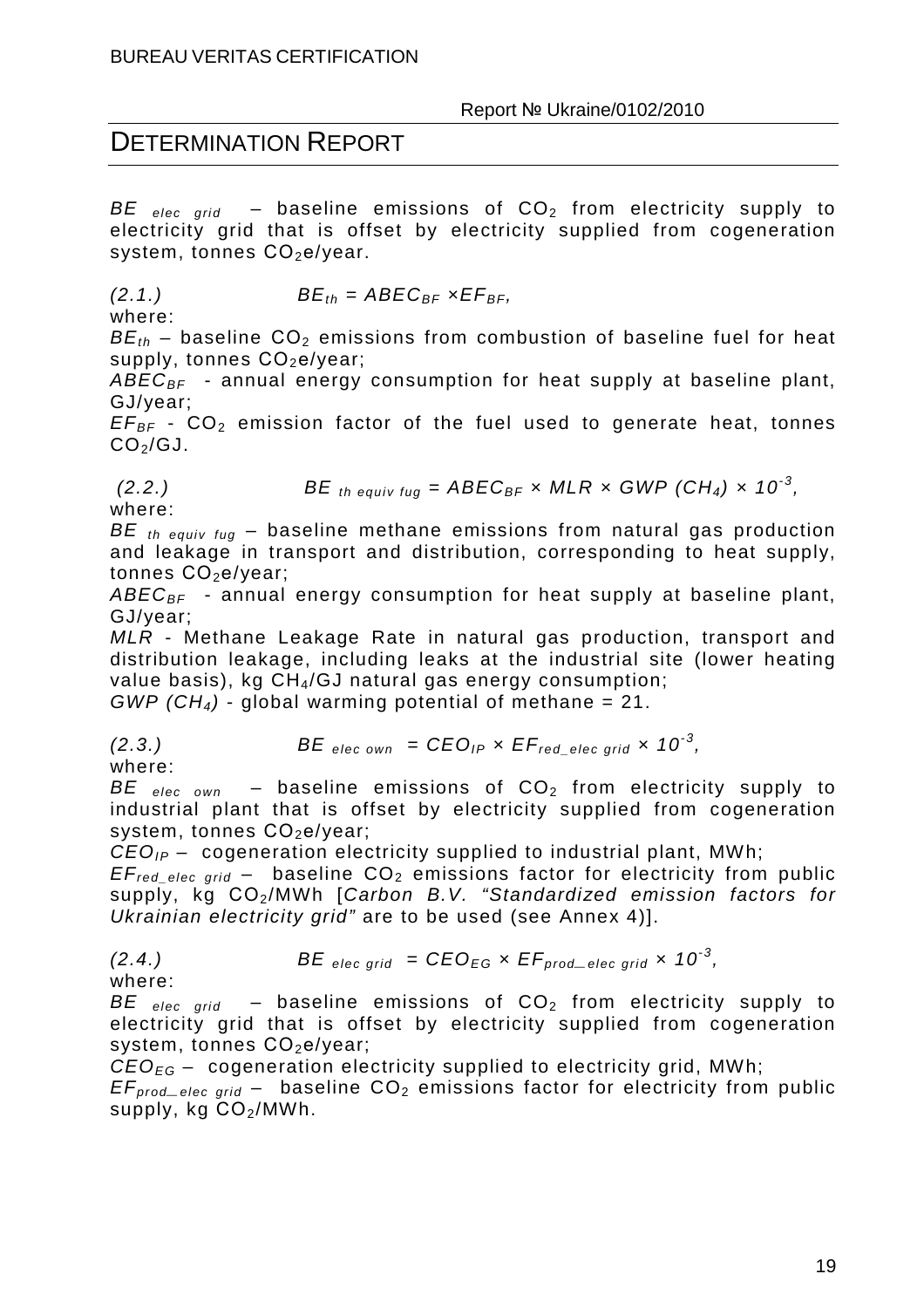Difference between baseline emissions and project emissions represents emission reductions.

The estimated annual average of approximately 55 245 tCO<sub>2</sub>e over the crediting period of emission reduction represents a reasonable estimation using the assumptions given by the project.

CARs (CAR 31, 38) and CLs (CL 14, 15, 16) and their resolution/conclusion applicable to calculations of GHG emissions are listed in the APPENDIX A: DETERMINATION PROTOCOL (Table 4) below.

#### **3.5 Environmental Impacts**

The project has been subject to a formal environmental impact assessment (EIA) undertaken in accordance with the applicable legislation and regulations of Ukraine. These include: the Laws of Ukraine "On Protection of Environment", "On Ecological Expertise", "On Protection of Atmospheric Air", "On Ensuring Sanitary and Epidemic Welfare of the Population", and "On Local Councils and Local Government", as well as the applicable Water Code, Land Code, and Forest Code.

Before the start of the project implementation the Enterprise received all the required conclusions of the state ecological expertise. Permit #7110800000-45 on Polluting Substances' Emissions into the Atmospheric Air by Stationary Sources has been issued to UGC by State Department for Environmental Protection in Chercasy Oblast. It is valid from August 14th, 2009, until August 15th, 2014. Also the License # 469980 has been issued to the UGC by the National Electricity Regulatory Commission of Ukraine on October 29th, 2009. The License is valid from October 29th, 2009, until October 28th, 2012.

Main environmental impacts of the project are caused be exhaust gases emitted by cogeneration system;  $NO<sub>x</sub>$ , CO, THC, HC (non-methane). They are subjects to regulation by existing Ukrainian legislation. The gases emitted from the cogeneration system are monitored and reported in compliance with the requirements of the State environmental monitoring service of the Committee on natural resources in Cherkasy oblast through official quaterly statistical form 2-tp (air) Data on protection of atmospheric air, which contains information on amounts of trapped and neutralized atmospheric pollutants, itemized emissions of specific pollutants, number of emission sources, measures on reduction of emissions into the atmosphere, emissions from particular groups of pollution sources. Two of the cogeneration units installed will be equipped with the system for exhaust gases purification, which will lead to overall decrease in the air pollution on the site and improve health and safety conditions for the UGC workers in comparison to baseline scenario.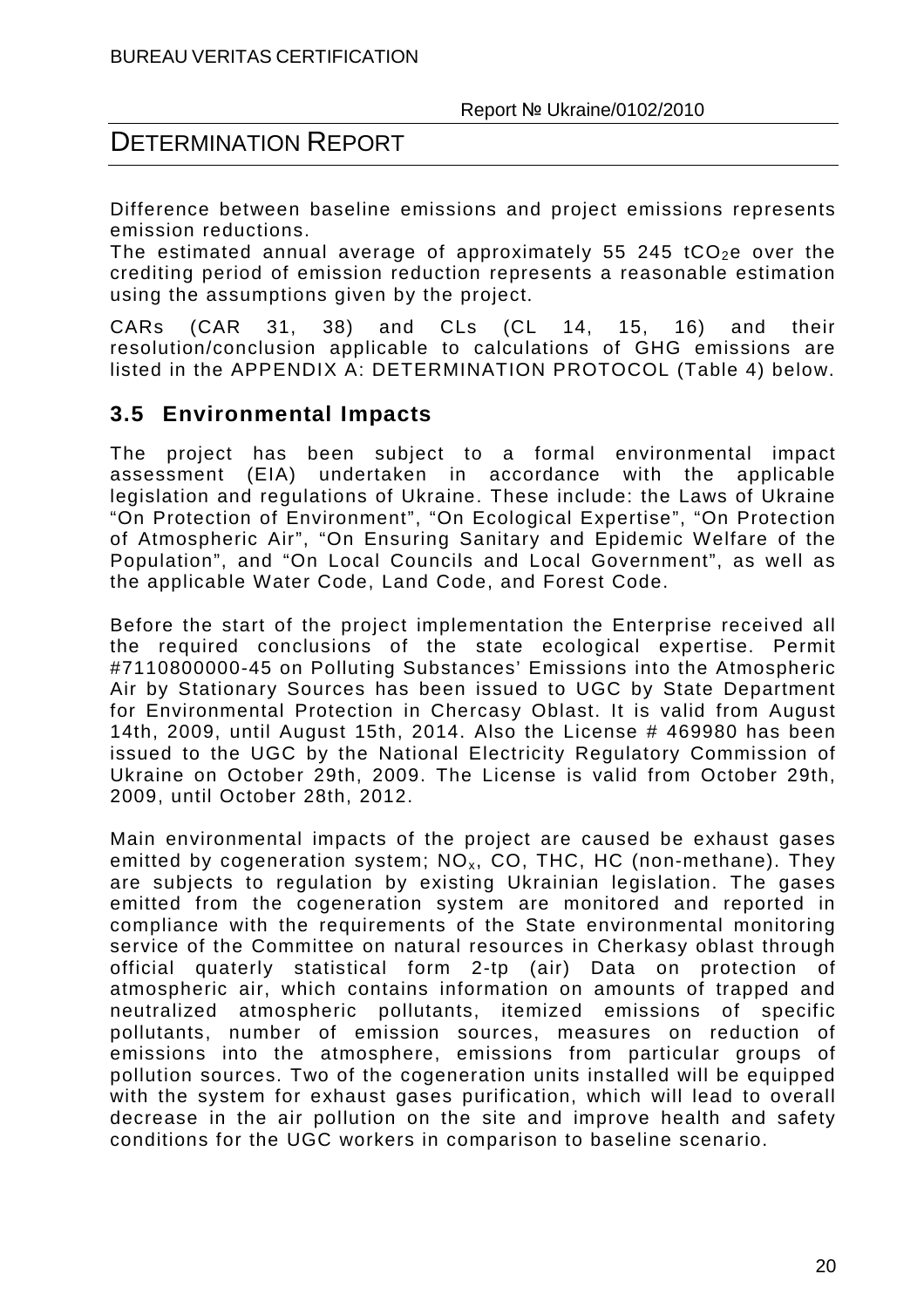According to the EIA, only local environmental impact can be stated, thus no transboundary environmental effects are expected.

Toxic waste of the Enterprise including the waste related to the project activity (used engine oil, oil containers etc.) is utilized by "Dobrobut Eco-Ukraina", which has all the necessary state licenses.

Heat-utilizers will reduce the heat pollution currently caused by Talne Gas Compressor Station and affecting the local ecosystem by changing its microclimate and impacting the local biodiversity.

Project territory does not belong to natural reserve territory. There are no fauna and flora species mentioned on Red Lists present on the area of the project location. The project will be located totally within the land boundary of the Enterprise territory and will not require any additional land. Cogeneration units and heat utilizers are not water pollution source.

CARs (CAR 39, 40, 41, 43), CLs (CL 17, 18) and its resolution/conclusion applicable to environmental impacts are listed in the APPENDIX A: DETERMINATION PROTOCOL (Table 4) below.

#### **3.6 Comments by Local Stakeholders**

No stakeholder consultation process for the JI projects is required by the Host Party. Stakeholder comments will be collected after the publication of this document on UNFCCC web-page during the determination procedure.

However, at the stage of EIA of the project the statement of intention and the statement of environmental implications have been published in local newspaper. No stakeholder comments were received.

CAR 42 and its resolution/conclusion applicable to environmental impacts are listed in the APPENDIX A: DETERMINATION PROTOCOL (Table 4) below.

#### **4 COMMENTS BY PARTIES, STAKEHOLDERS AND NGOs**

According to the modalities for the Determination of JI projects, the AIE shall make publicly available the project design document and receive, within 30 days, comments from Parties, stakeholders and UNFCCC accredited non-governmental organizations and make them publicly available.

Bureau Veritas Certification published the project documents on the website (http://www.bureauveritas.com.ua) on 20 of August 2010 and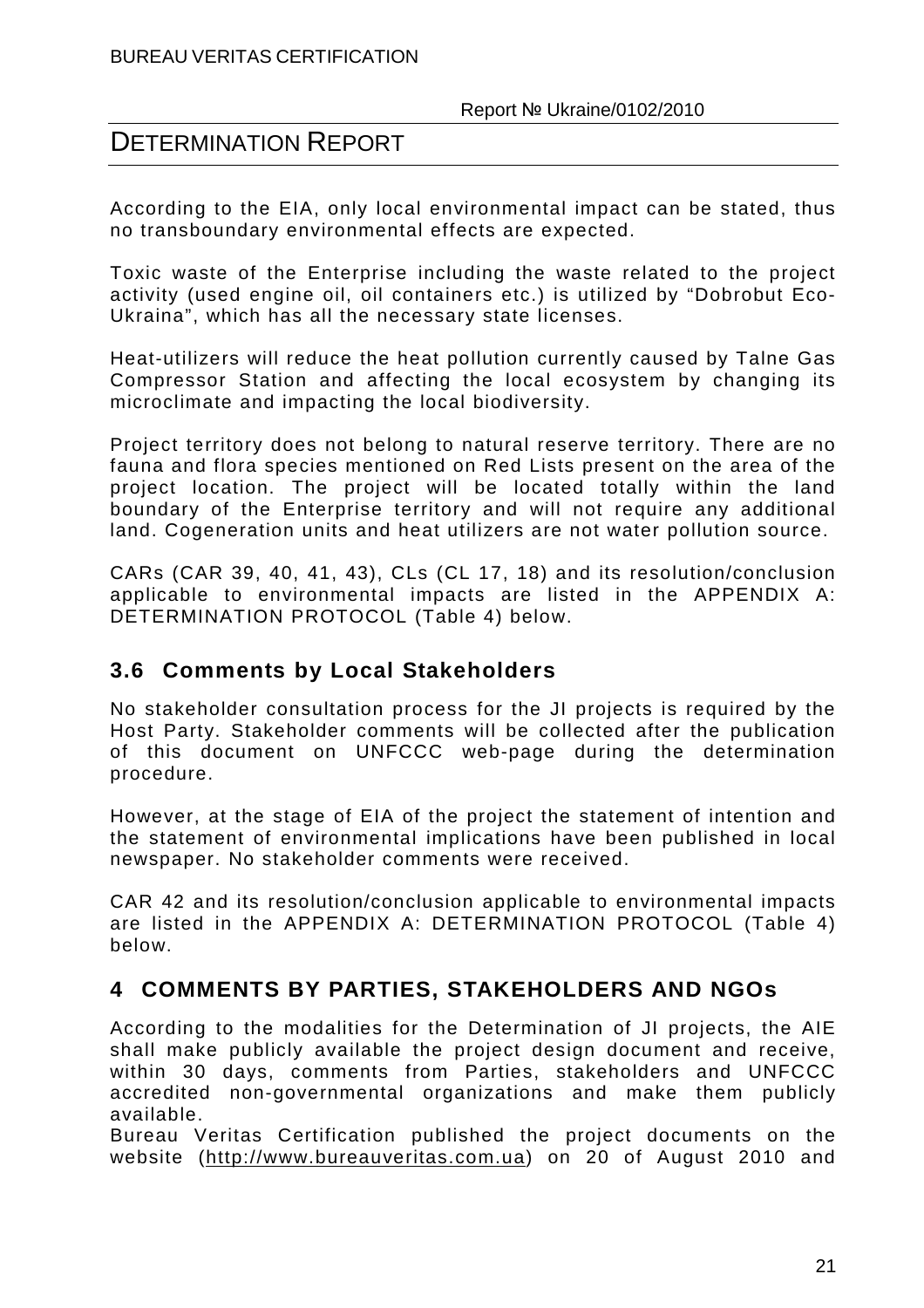invited comments by Parties, stakeholders and non-governmental organizations. There are no comments from stakeholders.

#### **5 DETERMINATION OPINION**

Bureau Veritas Certification has performed a determination of the "Cogeneration and Utilization of Waste Heat at Uman Greenhouse Combinate" located in the towns Uman and Talne, Cherkasy oblast, Ukraine. The determination was performed on the basis of UNFCCC criteria and host country criteria and also on the criteria given to provide for consistent project operations, monitoring and reporting.

The determination consisted of the following three phases: i) a desk review of the project design and the baseline and monitoring plan; ii) follow-up interviews with project stakeholders; iii) the resolution of outstanding issues and the issuance of the final determination report and opinion.

Project participant/s used the latest tool for demonstration of the additionality. In line with this tool, the PDD provides analysis of investment and other barriers to determine that the project activity itself is not the baseline scenario. Emission reductions attributable to the project are hence additional to any that would occur in the absence of the project activity. Given that the project is implemented and maintained as designed, the project is likely to achieve the estimated amount of emission reductions.

Emission reductions attributable to the project are hence additional to any that would occur in the absence of the project activity.

The review of the project design documentation and the subsequent follow-up interviews have provided Bureau Veritas Certification with sufficient evidence to determine the fulfillment of stated criteria.

The determination revealed one pending issue related to the current determination stage of the project: the issue of the written approvals of the Parties involved (the host Party and sponsor Party). If the written approval and the authorization by the host Party are awarded, it is our opinion that the project as described in the Project Design Document version 02.5 meets all the relevant UNFCCC requirements for the JI and the relevant host country criteria.

The determination is based on the information made available to us and the engagement conditions detailed in this report.

#### **6 REFERENCES**

#### **Category 1 Documents:**

Documents that relate directly to the GHG components of the project.

/1/ PDD "Cogeneration and Utilization of Waste Heat at Uman Greenhouse Combinate", ver. 1.1, dated 20.12.09.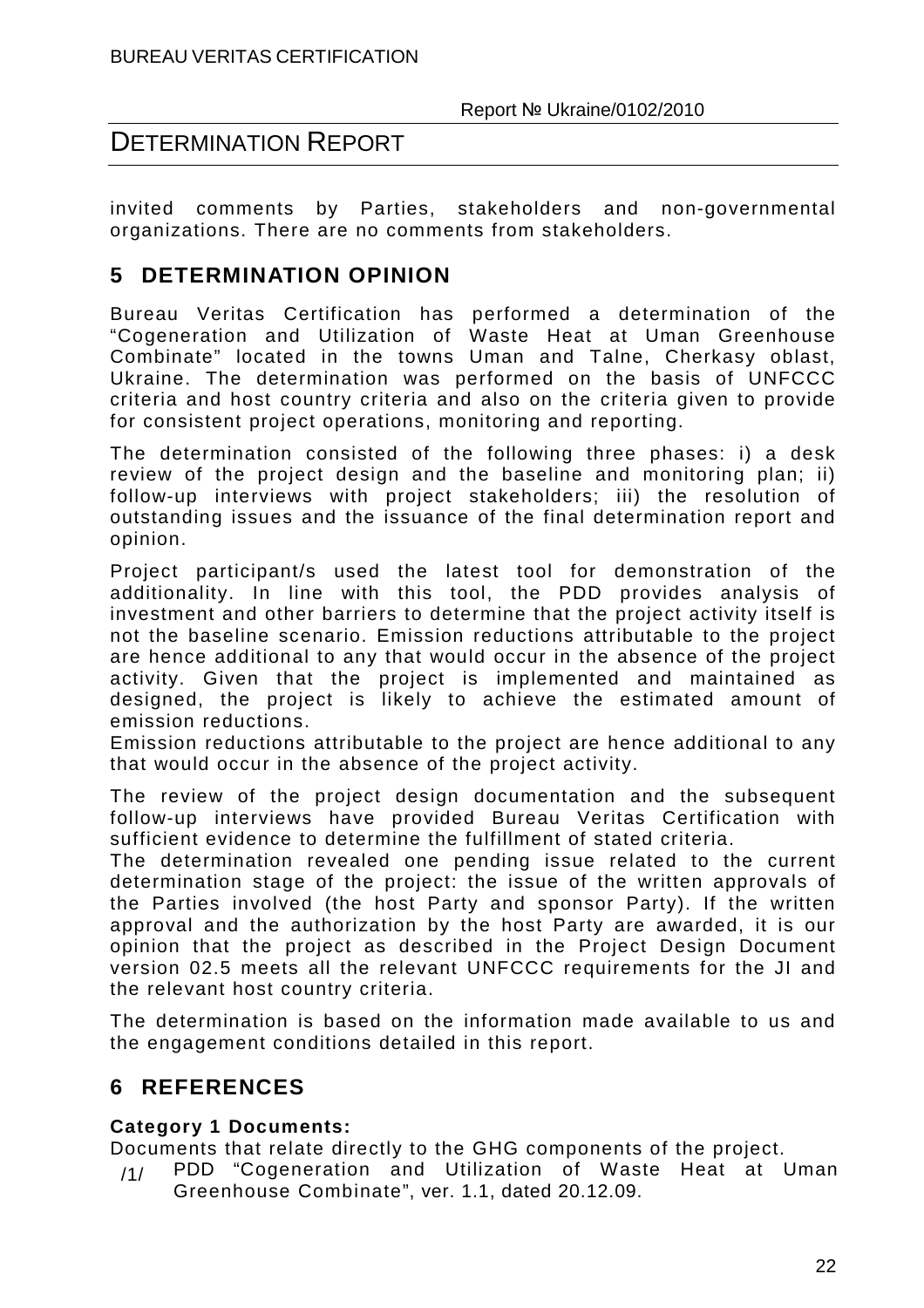#### DETERMINATION REPORT

- /2/ PDD "Cogeneration and Utilization of Waste Heat at Uman Greenhouse Combinate", ver. 2.1, dated 20.10.10.
- /3/ PDD "Cogeneration and Utilization of Waste Heat at Uman Greenhouse Combinate", ver. 2.2, dated 20.10.10.
- /4/ PDD "Cogeneration and Utilization of Waste Heat at Uman Greenhouse Combinate", ver. 02.3, dated 9.11.10.
- /5/ PDD "Cogeneration and Utilization of Waste Heat at Uman Greenhouse Combinate", ver. 02.4, dated 9.11.10.
- /6/ PDD "Cogeneration and Utilization of Waste Heat at Uman Greenhouse Combinate", ver. 02.5, dated 11.11.10.
- /7/ Guidelines for users of the JI SSC PDD form and the form for submission of bundled JI SSC projects (version 04).
- /8/ Glossary of JI terms, ver. 03, JISC.
- $/9/$  Guidance on criteria for baseline setting and monitoring, ver. 02.
- $/10/$  Tool for the demonstration and assessment of additionality, ver. 05.2.
- /11/ Approved baseline methodology AM0014 "Natural gas-based package cogeneration", ver. 04, dated 10.08.2007.
- /12/ Approved consolidated baseline and monitoring methodology ACM0012 "Consolidated baseline methodology for GHG emission reductions from waste energy recovery projects", ver. 03.2, dated 16.08.2008.
- $/13/$  JISC "Clarification regarding the public availability of documents under the verification procedure under the Joint Implementation Supervisory Committee.", ver. 03.
- /14/ Letter of Endorsement  $N<sup>°</sup>$  516/23/7 dated 15.05.2009 issued by the National Environmental Investments Agency of Ukraine.

#### **Category 2 Documents:**

Background documents related to the design and methodologies employed in the design or other reference documents.

- /1/ Extract from minutes of the government authorities of PRAE "Uman Greenhouse Combinate" dated 24 January 2006.
- /2/ Statement on inspection board for taking into operation a constructed facility. Heat recovery station at CS. 29 December 2008.
- /3/ Permit #399 on construction works for building heat recovery system at GCS "Talne" dated 26 November 2007.
- /4/ Statement of readiness to operation. Construction (arrangement) of the cogeneration units at the boiler house of PRAE "Uman Greenhouse Combinate". 30 November 2009.
- /5/ Certificate #2300000447 on compliance of constructed facility with project documentation, requirements of state standards, building regulations dated 28.12.2009.
- /6/ Licence for supply electricity according to nonregulated tariff. Series АВ, №469980. Term of validity: 29.10.2009 -28.10.2012.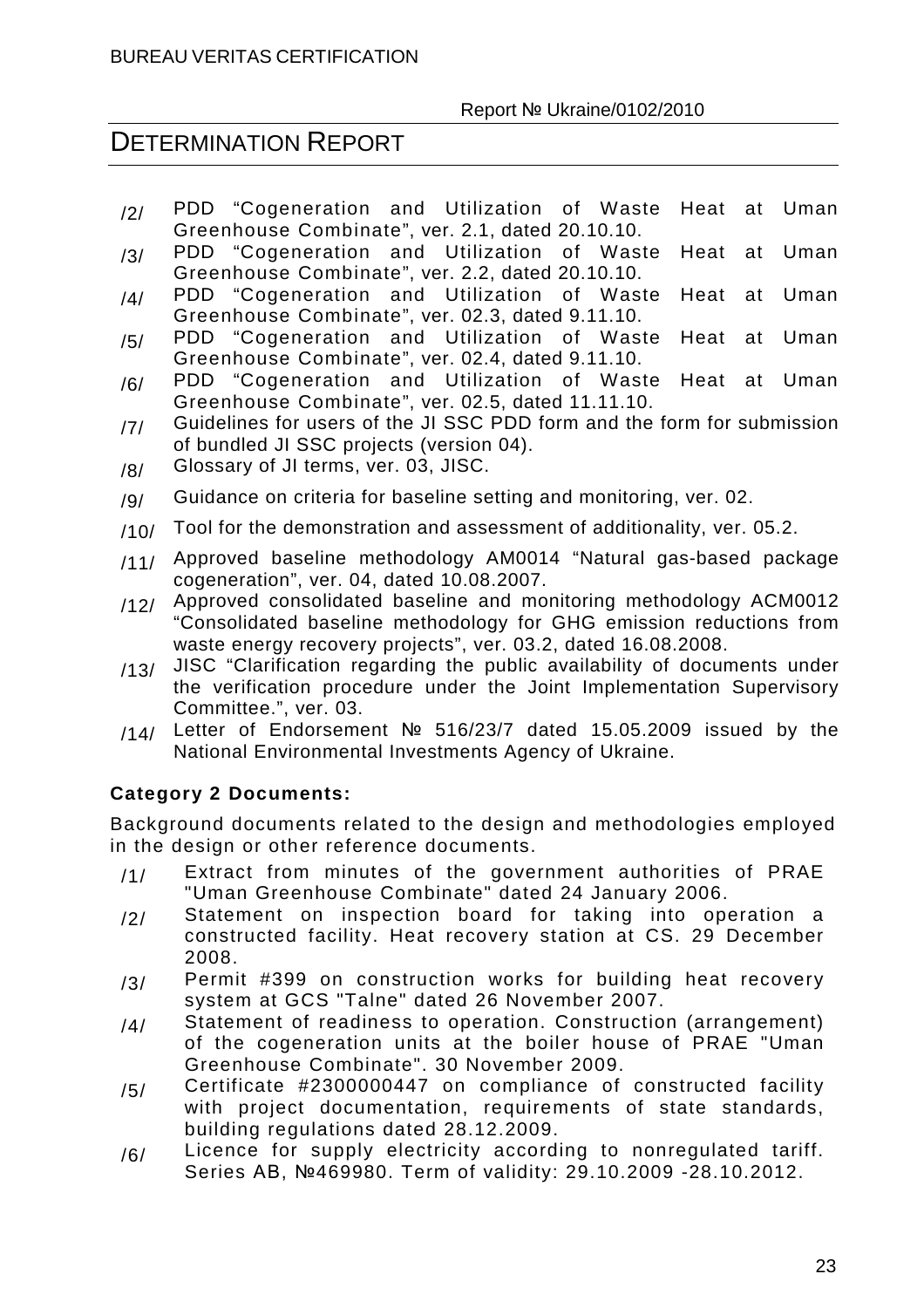- /7/ Statement on licence issuance for supply of electroenergy according to nonregulated tariff dated 07 October 2009.
- /8/ Certificate on state registration of legal body. Series AOO, #650208. 02 February 1993.
- /9/ State comission decision on taking into operation of heat recovery system at CS "Talne".
- /10/ Report on taking into operation GZN00610 dated 14.10.2009.
- /11/ Report on taking into operation GZN00702 dated 16.10.2009.
- /12/ Report on taking into operation GZN00611 dated 15.10.2009.
- $/13/$  Technical passport of cogeneration units on the base of gas reciprocating electricity station Caterpillar G3520.
- /14/ Technical specification of gas reciprocating engine G3520С.
- /15/ Working project. Reconstruction of electrical industries at the boiler house with cogeneration units installation PRAE "Uman Greenhouse Combinate". Environmental impact assessment. 32- 2008-EIA.
- /16/ Licence for construction activity. Series AB, #117062. Validity term of licence: 28 April 2006 - 28 April 2011.
- $/17/$  Statement of environmental effects, the aim of which is<br>installation of gas reciprocating electricity station for reciprocating technological needs of greenhouses. 2008.
- /18/ Statement of intention. Technical and technological data: three cogeneration units on the base of gas reciprocating generators G3520C with electrical capacity 2,07 MW and thermal capacity 2,73 MW.
- /19/ Volume I. Book 1. Working project. Explanatory note. Heat recovery station at CS "Talne". 2007.
- /20/ Limits for waste production and disposal for 2010 dated 10 September 2009.
- $/21/$  Permit for the start of hazardous work  $#2824.09.2009.30-01.12.0$ . Validity term of permit: 28.09.2009 - 28.09.2012.
- /22/ Resolution on issuance of permit for emissions into the<br>atmosphere by stationary sources dated 14.08.2009 atmosphere #7124010100-15 for the boiler house in Talne town, Polova str.
- $/23/$  Permit #7124010100-15 for the emissions into the atmosphere by stationary sources dated 14.08.2009.
- /24/ Opinion of state sanitary-epidemiological expertise dated 10.06.2009. #05.03.02-07/34294.
- /25/ Protocol of state sanitary-epidemiological expertise dated 10.06.2009. #03/1-1845.
- /26/ Newspaper "Ear". Statement of intention to receive the permit for emissions into the atmosphere by stationary sources dated 12 June 2009.
- /27/ Permit #7110800000-45 for emissions into the atmosphere by stationary sources. Date of permit issuance: 14.08.2009.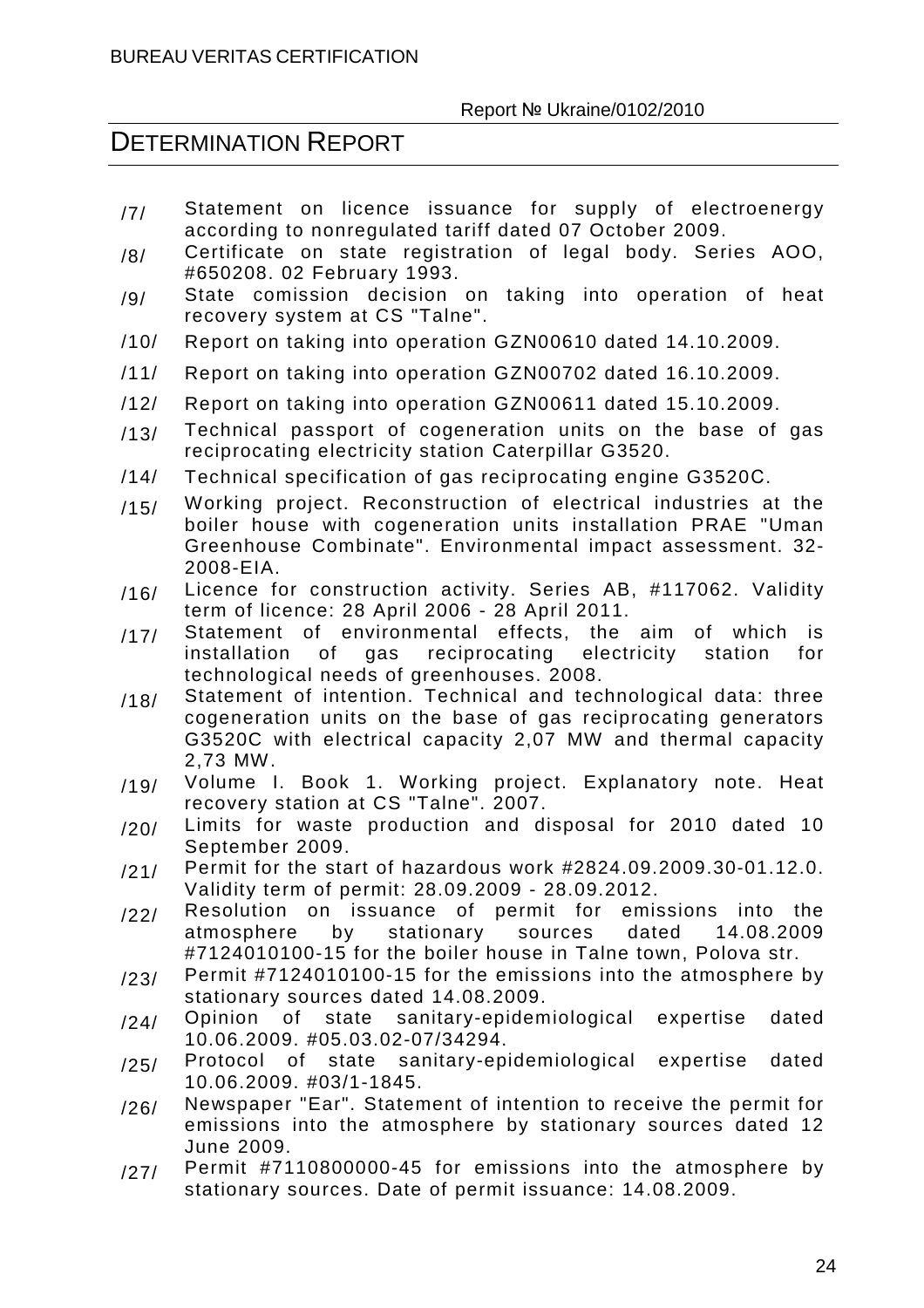- /28/ Opinion of the state sanitary-epidemiological expertise dated 10.06.2009 #05.02-07/34292.
- /29/ Protocol of state sanitary-epidemiological expertise dated 10.06.2009. #03/1-1844.
- /30/ Opinion of state of environmental expertise #23/09.06.09-019 dated 30 June 2009.
- /31/ Technical specifications #426/2008 on connection of<br>cogeneration units PRAE "Uman Greenhouse Combinate" to cogeneration units PRAE "Uman Greenhouse Combinate" electricity networks OJSC "Cherkasyoblenergo" dated 07 November 2008.
- /32/ Agreement #1on waste acceptance and storage dated 1 January 2008.
- /33/ Agreement #613 on waste acceptance and storage dated 30 December 2009.
- $/34/$  Maximum permissible discharge (MPD) in water body with return water. MPD approved 19 April 2005 for the period until 31 December 2007.
- /35/ Permit for special water use dated 19 April 2005. Validity term of permit is extended until 31 December 2010.
- /36/ Conclusion on special water use 3/283 dated 2005.
- /37/ Acceptance certificate. Meter "Energy-9", ser. #50115. Date of the last verification 29.11.08.
- /38/ Acceptance certificate. Meter "Energy-9", ser. #50107. Date of the last verification 05.11.09.
- /39/ Acceptance certificate. Meter "Energy-9",ser. #50101. Date of the last verification 05.11.09.
- /40/ Acceptance certificate. Meter "Energy-9", ser. #53294. Date of the last verification 26.05.2010.
- /41/ Acceptance certificate. Meter "Energy-9", ser. #49969. Date of the last verification 05.11.2009.
- /42/ Acceptance certificate. Meter "Energy-9", ser. #52449. Date of the last verification 02.07.2010.
- /43/ Acceptance certificate. Meter "Energy-9",ser. #53288. Date of the last verification 26.05.2010.
- $(44)$  Certificate #02/03-1220 on measuring equipment calibration. Current transformer. Valid to 06.08.2013.
- $/45/$  Certificate #94/205 on measuring equipment calibration. Voltage transformer. Valid to 11.11.2013.
- /46/ Certificate #94/205 on measuring equipment calibration. Valid to 11.11.2013.
- /47/ Certificate #02/03-1222 on measuring equipment calibration. Current transformer. Valid to 06.08.2013.
- /48/ Certificate #230/401 on measuring equipment calibration. Current transformer. Valid to 23.05.2012.
- $(49)$  Certificate #230/393 on measuring equipment calibration. Current transformer. Valid to 23.06.2012.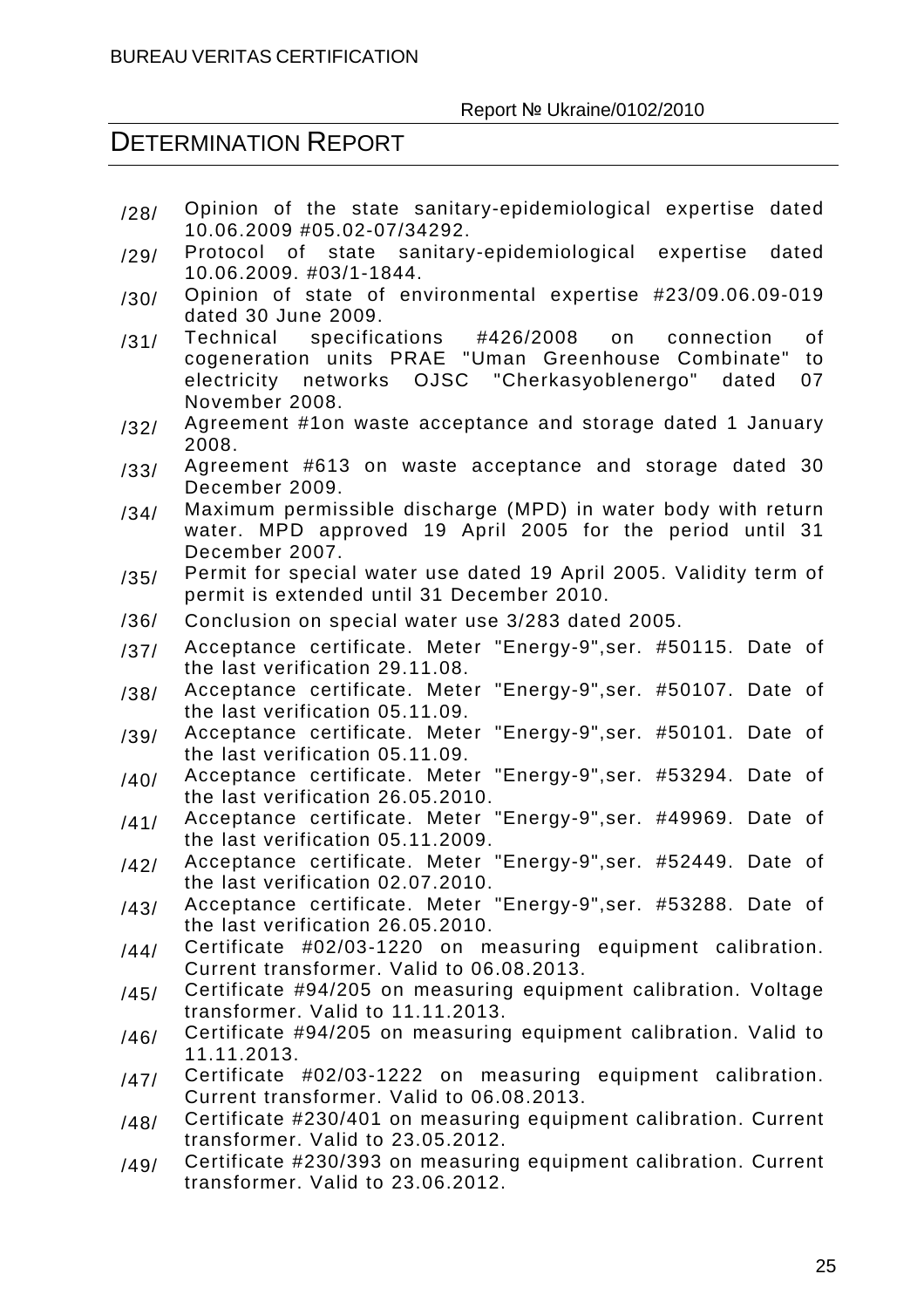- $/50/$  Certificate #230/394 on measuring equipment calibration. Current transformer. Valid to 23.06.2012.
- /51/ Certificate #230/011 on measuring equipment calibration. Current transformer. Valid to 16.01.2012.
- /52/ Certificate #230/012 on measuring equipment calibration. Current transformer. Valid to 16.01.2012.
- /53/ Certificate #230/013 on measuring equipment calibration. Current transformer. Valid to 16.01.2012.
- $/54/$  Certificate #230/010 on measuring equipment calibration. Current transformer. Valid to 16.01.2012.
- /55/ Passport physical-chemical parameters of natural gas delivered<br>by Haisynskyi LVUMG and accepted by PRAE "Uman by Haisynskyi LVUMG and accepted Greenhouse Combinate" of gas pipeline "Soyuz" for August 2010.
- /56/ Amount of sold electricity for January 2010.
- /57/ Statement on electricity production at PRAE "Uman Greenhouse Combinate" for December 2009.
- /58/ Passport. Meter for hot water consumption СВТУ-10М. М1 and М2. №16298.
- /59/ Working project. Reconstruction of commercial unit of heat distribution from heat boiler CS "Talne" for PRAE "Uman Greenhouse Combinate" in urban-type settlement Talne, 2010.
- $/60/$  Statement of measuring the internal diameter of the pipeline of flowmeter, installed in commercial unit of heat distribution from heat boiler CS "Talne" for PRAE "Uman Greenhouse Combinate".
- $/61/$  Statement on personnel training for operation of cogeneration units on the base of Caterpillar G3520C.
- /62/ List of staff of PRAE "Uman Greenhouse Combinate" who have been familiar with operation of cogeneration units on the base of Caterpillar G3520C.
- $/63/$  Statement on putting into operation of the gas engine generator plant Caterpillar G3520C with heat recovery system.
- /64/ Statement on equipment acceptance Caterpillar dated 18.12.2009.
- /65/ Protocol on putting the cogeneration unit into operation, 15.10.2009.
- /66/ Passport. Heat meter СПТ961 (mod. 961.1, 961.2). Passport. Date of the latest verification: 8.01.2009.
- /67/ General information on the product and certificate of acceptance and calibration. Sapfir DD 2420, ser. #997451. 10.04.02.
- $/68/$  Heat meter CNT961 (mod. 961.1, 961.2). Instruction manual. РАЖГ.421412.025РЭ.
- /69/ Passport for parameters and characteristics of the environment. Differential pressure sensor Sapfir-22 ДД 2420. Verification date: 30.11.09.
- /70/ Statement of acceptance-transferring of natural gas dated 31.05.2010.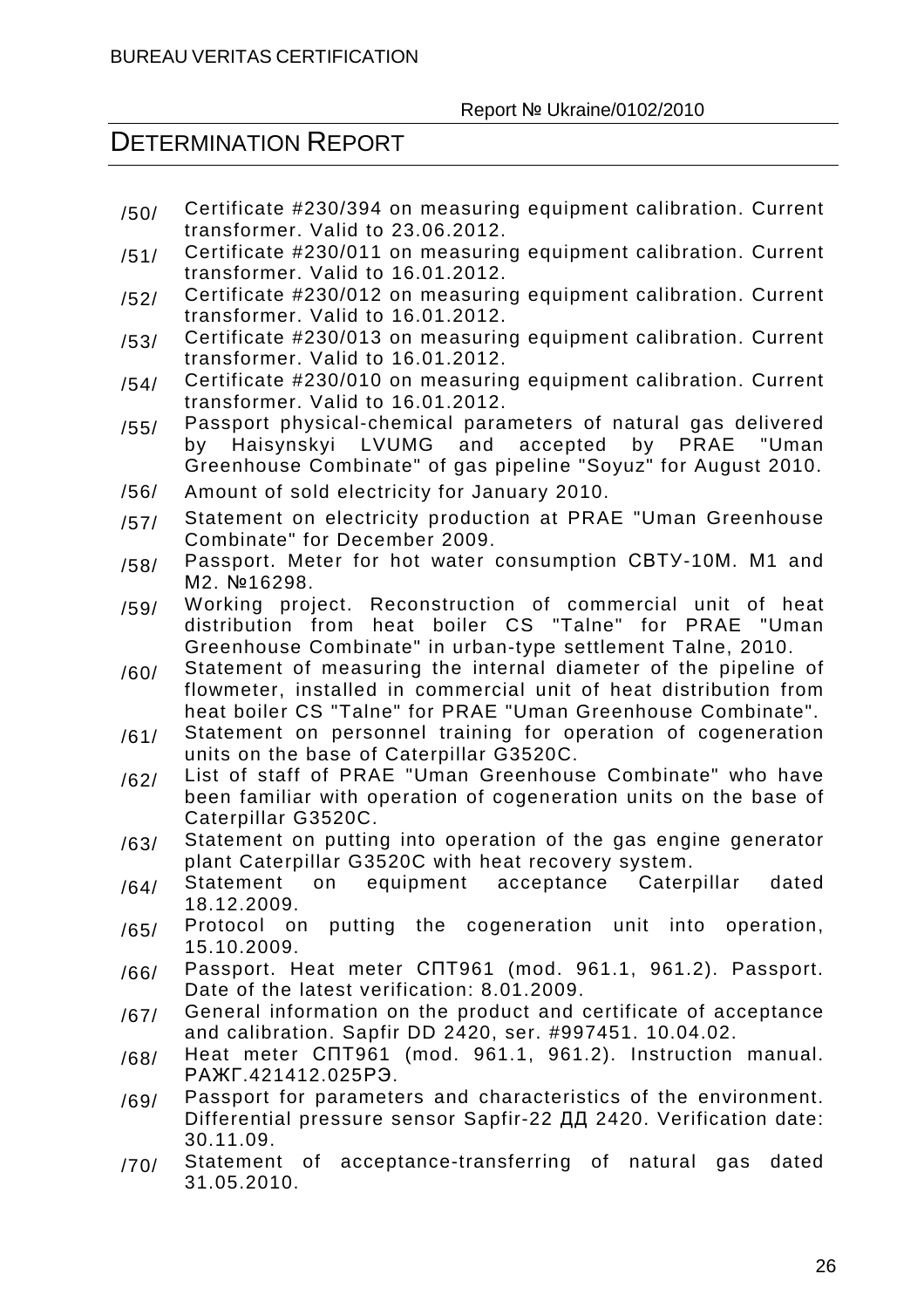- /71/ Statement of acceptance-transferring of natural gas according to the contract #03/02-Г dated 18 January 2010.
- /72/ Statement of acceptance-transferring of natural gas for needs of industrial users dated 31.05.2010.
- /73/ Statement of acceptance-transferring of natural gas transportation services dated 31.05.2010.
- /74/ Statement of acceptance-transferring of natural gas dated 01.06.2010.
- /75/ Contract on purchase and sale #PS/C/44-08 dated 16 May 2008.
- $/76/$  Statement on acceptance of assembling and preparation works dated 2008.
- /77/ Contract #323-07 dated 18.05.2007.
- /78/ Contract #15-11929/10 on natural gas transportation through pipelines to the customer who receives gas directly from gas transportation system dated 01 December 2010.
- /79/ Photo. Unit Caterpillar 0467.
- /80/ Photo. Computer control system. Terberg Control Systems. Engines survey.
- /81/ Photo. Meter СПГ761.
- /82/ Photo. Boiler АПВ-3, reg. #1835.
- /83/ Photo. Block of automatic control. Альфа-М.
- /84/ Photo. Boiler АПВ-3, reg. #1836.
- /85/ Photo. Boiler АПВ-3, reg. #13.
- /86/ Photo. Boiler AB-3, reg. #14.
- /87/ Photo. Boiler AB-3, reg. #15.
- /88/ Photo. Boiler AB-3, reg. #16.
- /89/ Photo. Boiler AB-3, reg. #17.
- /90/ Photo. Meter Actaris. Fab.#2782301106/CI/2008.
- /91/ CHP. ТП-265 ШУ-1 ІІ section AZ-2.
- /92/ CHP. ТП-265 ШУ-1 І section AZ-1.
- /93/ Photo. Meter NIK 2301 AK1.
- /94/ Photo. Meter for thermal energy and hot water. Січ Узв.
- /95/ Photo. Meter СПТ961.
- /96/ Greenhouses and greenhouse farming. Shyshko, 1993. thermotechnical calculation for greenhouses (design parameters of outer air).
- /97/ Terberg Control System. Power organiser. Instruction and description. Version 1.1.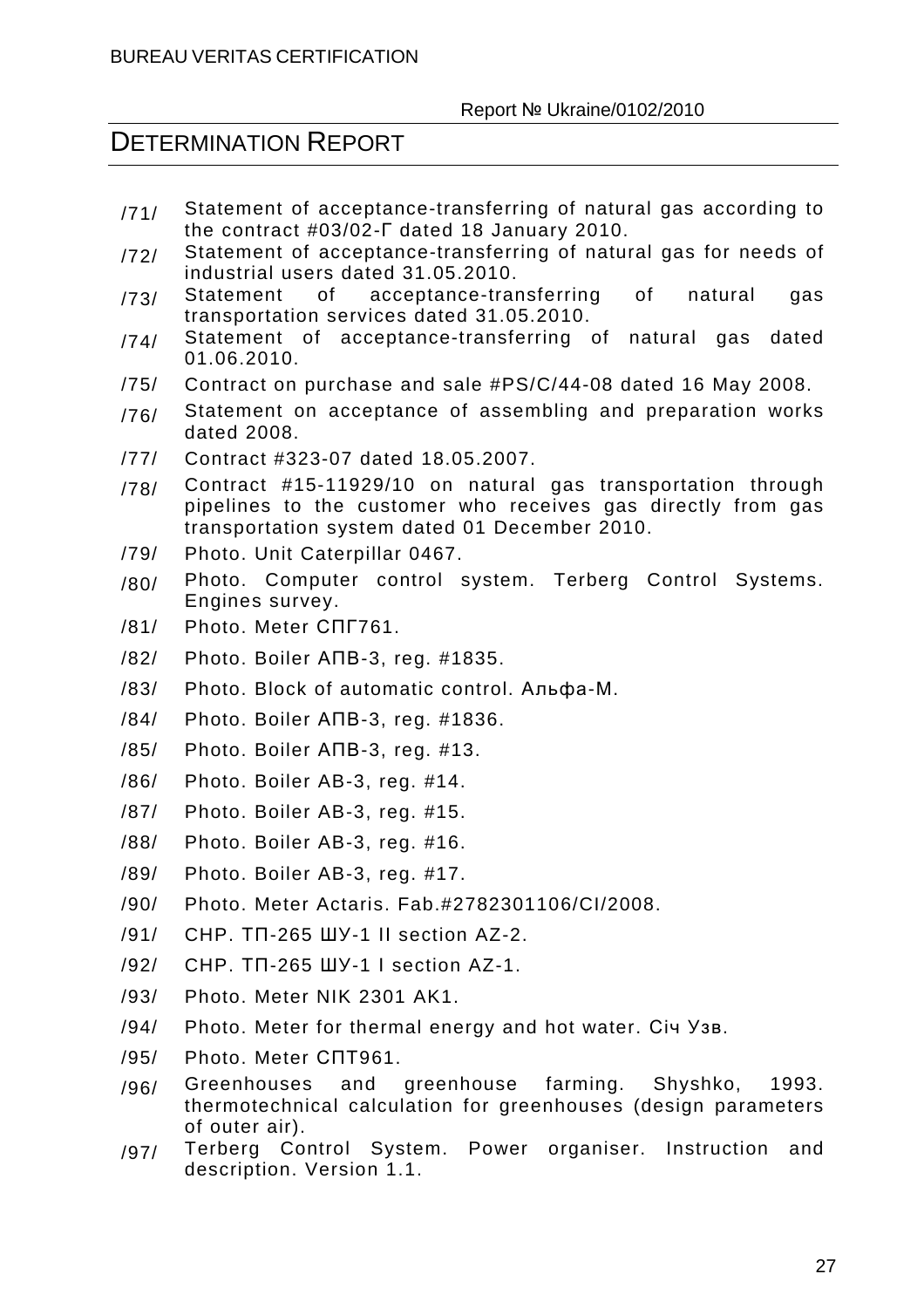- /98/ Test certificate of KCVF 594, 28.08.2008.
- /99/ Caterpillar. Description for gas-reciprocating generator set G3520C.

#### **Persons interviewed:**

List of persons interviewed during the determination or persons that contributed with other information that are not included in the documents listed above.

- /1/ M.V. Gordiy director of PRAE "Uman Greenhouse Combinate"
- $/2/$  K.M. Zozulia deputy director for technical re-equipment of PRAE "Uman Greenhouse Combinate"
- $/3/$  V.I. Petyk head of the boiler house
- $1/4$  V.I.Koroban head of accounting service
- $/5/$  I.P. Leleka foreman of electric shop
- /6/ Y.M. Gorbachenko engineer of Talne department
- /7/ O.O. Shchyt deputy director of HCS
- $/8/$  K. O. Tomlyak director of LLC "KT-Energy"
- /9/ K.D. Levyk chief specialist of LLC "KT-Energy"

- o0o -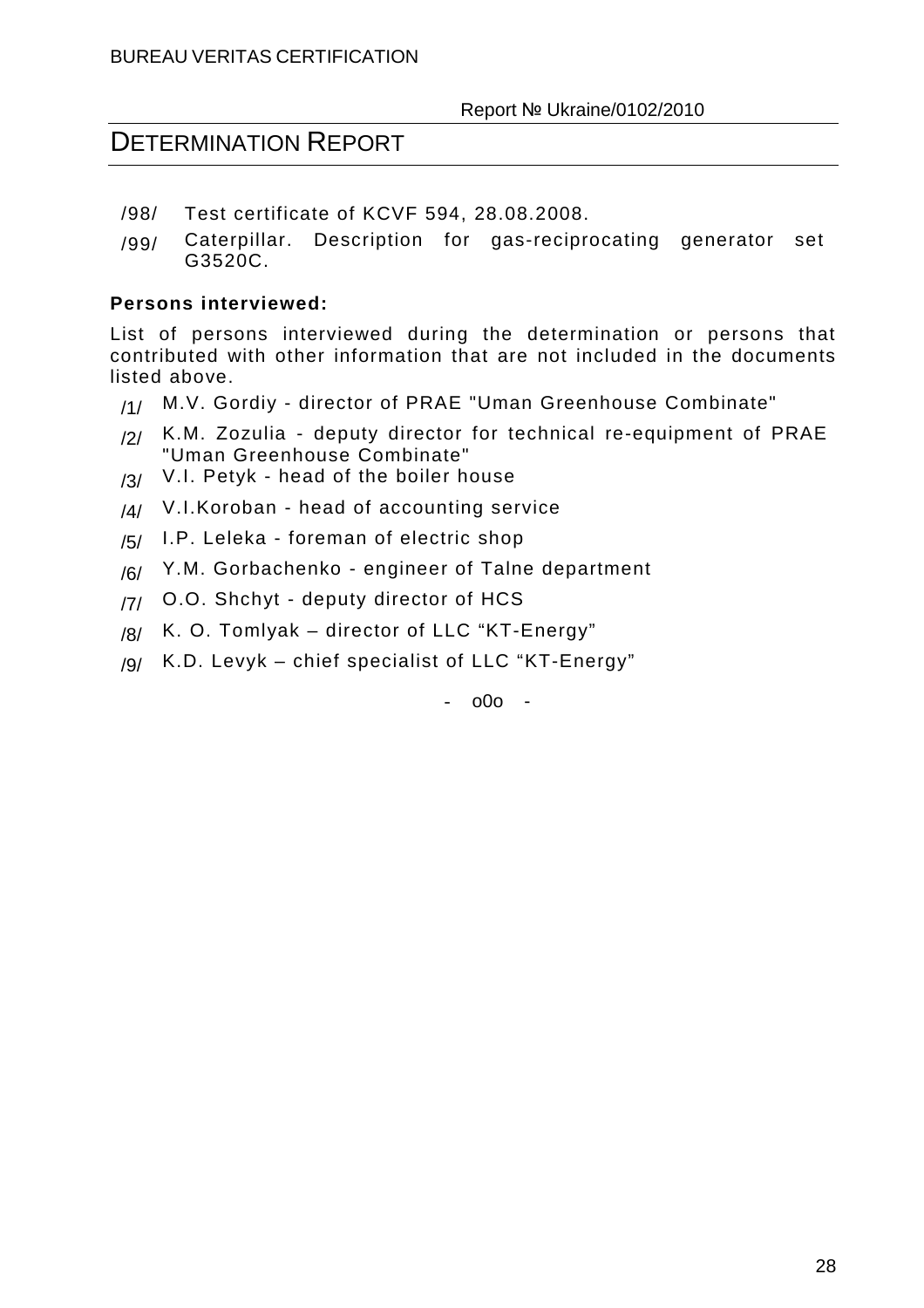

#### **APPENDIX A: COMPANY JI PROJECT DETERMINATION PROTOCOL**

#### **Table 1 Mandatory Requirements for Joint Implementation (JI) Projects**

| <b>REQUIREMENT</b>                                                | <b>REFERENCE</b>                       | <b>CONCLUSION</b>                                                                                                                                                                                                                                                                                                                                                                           | <b>Cross</b><br><b>Reference</b><br>to<br>this protocol |
|-------------------------------------------------------------------|----------------------------------------|---------------------------------------------------------------------------------------------------------------------------------------------------------------------------------------------------------------------------------------------------------------------------------------------------------------------------------------------------------------------------------------------|---------------------------------------------------------|
| 1. The project shall have the approval of the Parties<br>involved | Kyoto<br>Protocol<br>Article $6.1$ (a) | Corrective<br>Action<br>Request (CAR) 01<br>The project has no<br>approval of the host<br>Party and the sponsor<br>Party.<br>After finishing project<br>determination<br>report,<br>PDD<br>the<br>and<br>Determination<br>Report<br>will be presented to<br>National<br>Environmental<br>Investment Agency of<br>Ukraine for receiving<br>the Letter of Approval.<br>The Letter of Approval | Table 2,<br>Section A.5                                 |
|                                                                   |                                        | the country<br>from                                                                                                                                                                                                                                                                                                                                                                         |                                                         |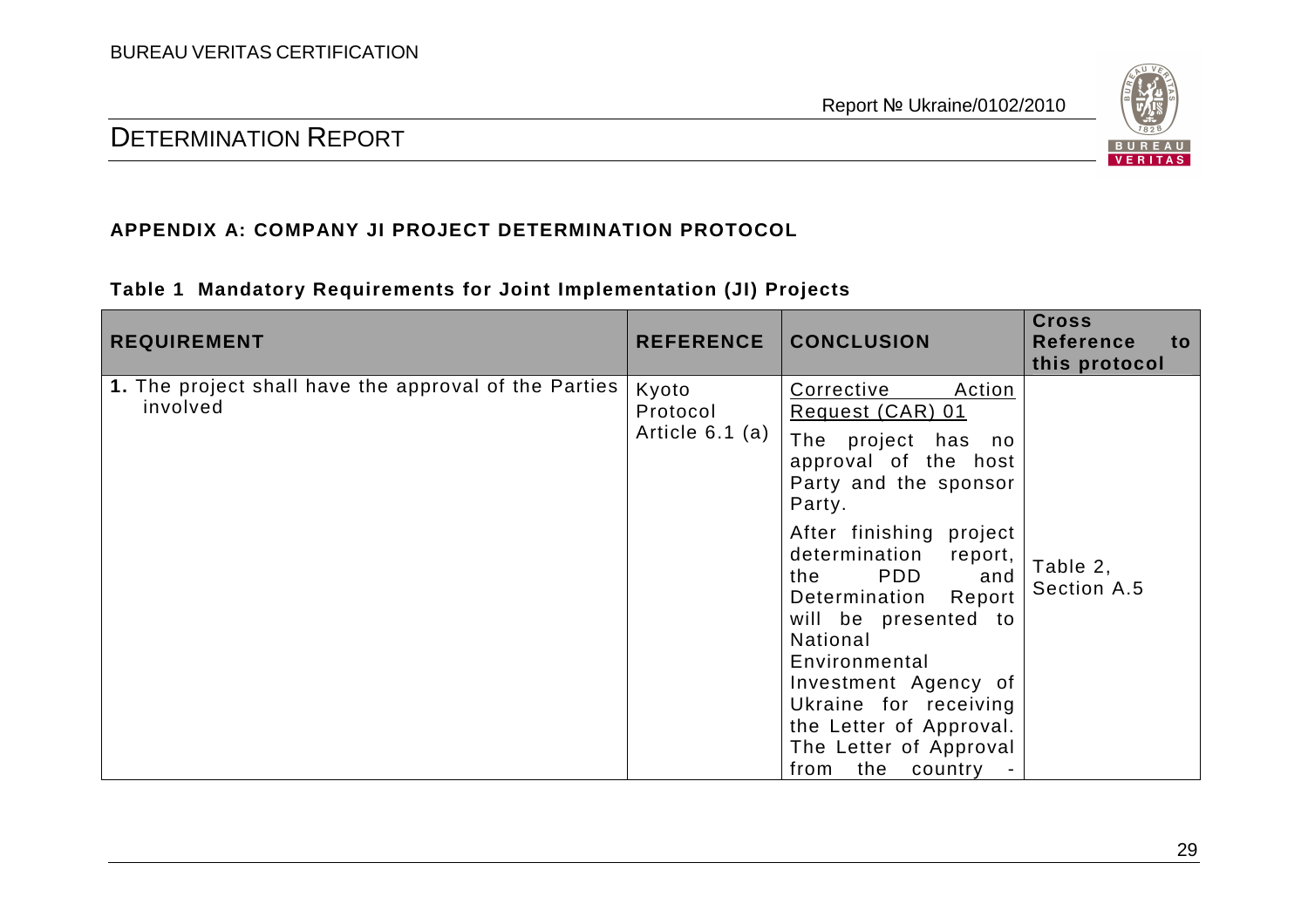

| <b>REQUIREMENT</b>                                                                                                                                                                                     | <b>REFERENCE</b>                               | <b>CONCLUSION</b>                                                                                                                                               | <b>Cross</b><br><b>Reference</b><br>to<br>this protocol |
|--------------------------------------------------------------------------------------------------------------------------------------------------------------------------------------------------------|------------------------------------------------|-----------------------------------------------------------------------------------------------------------------------------------------------------------------|---------------------------------------------------------|
|                                                                                                                                                                                                        |                                                | will<br>be<br>investor<br>provided<br>after<br>approval of project by<br>Ukraine.                                                                               |                                                         |
| 2. Emission reductions, or an enhancement of<br>removal by sinks, shall be additional to any that<br>would otherwise occur                                                                             | Kyoto<br>Protocol<br>Article $6.1$ (b)         | <b>OK</b>                                                                                                                                                       | Table 2,<br><b>Section B</b>                            |
| 3. The sponsor Party shall not acquire emission<br>reduction units if it is not in compliance with its<br>obligations under Articles 5 & 7                                                             | Kyoto<br>Protocol<br>Article $6.1$ (c)         | <b>OK</b>                                                                                                                                                       | N/A                                                     |
| 4. The acquisition of emission reduction units shall<br>be supplemental to domestic actions for the<br>purpose of meeting commitments under Article 3                                                  | Kyoto<br>Protocol<br>Article $6.1$ (d)         | <b>OK</b>                                                                                                                                                       | N/A                                                     |
| <b>5.</b> Parties participating in JI shall<br>designate<br>national focal points for approving JI projects<br>and have in place national guidelines and<br>procedures for the approval of JI projects | Marrakech<br>Accords,<br>JI Modalities,<br>§20 | Both countries have<br>designated their Focal<br>Points.<br>National<br>guidelines<br>and<br>procedures<br>for<br>approving JI projects<br>have been published. |                                                         |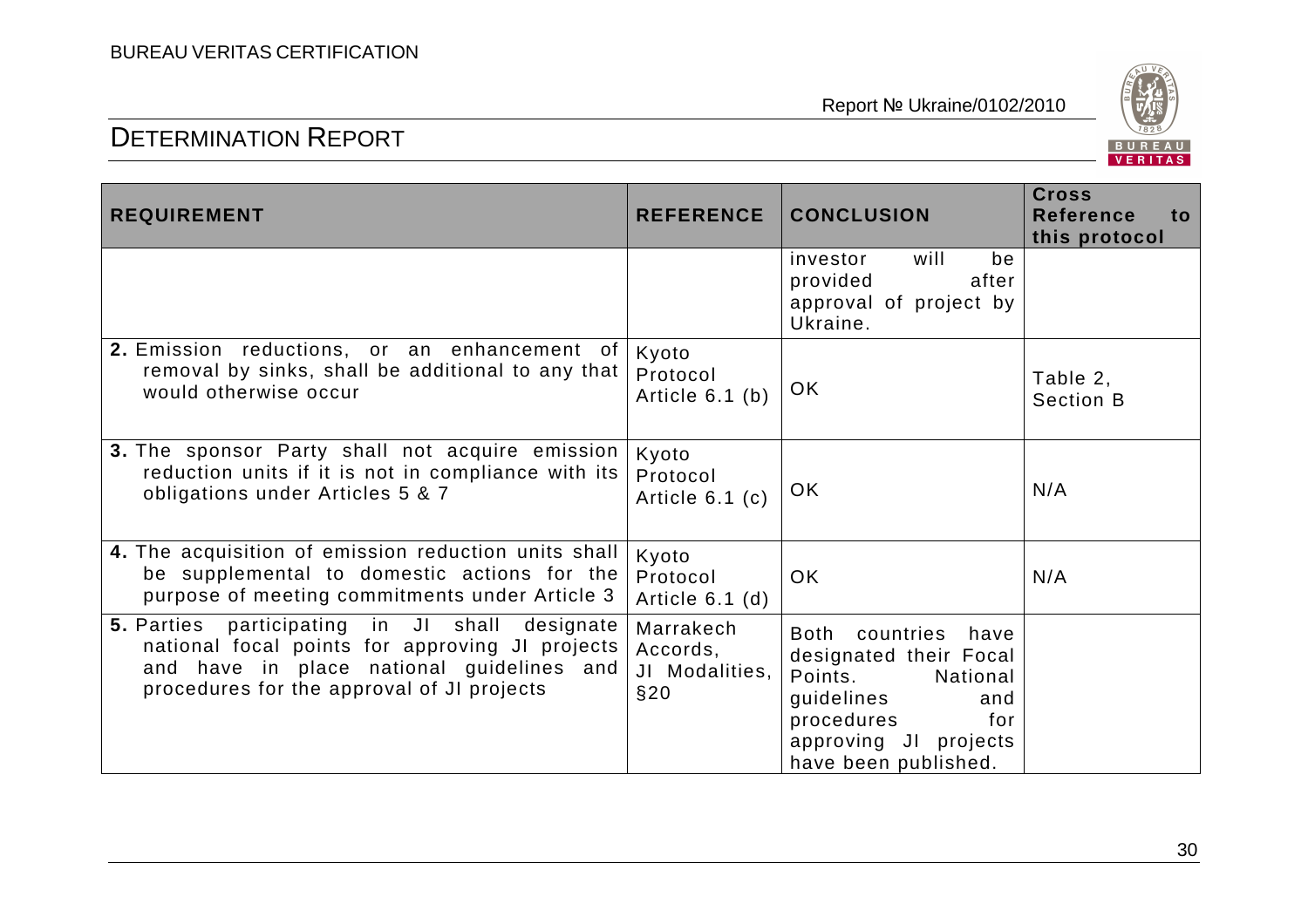

| <b>REQUIREMENT</b> | <b>REFERENCE</b> | <b>CONCLUSION</b>                                                          | <b>Cross</b><br><b>Reference</b><br>to<br>this protocol |
|--------------------|------------------|----------------------------------------------------------------------------|---------------------------------------------------------|
|                    |                  | in<br>Contact<br>data<br>Ukraine:                                          |                                                         |
|                    |                  | National<br>Environmental<br>Investment Agency of<br>Ukraine               |                                                         |
|                    |                  | 35 Urytsky Str., Kyiv,<br>P.O. 03035                                       |                                                         |
|                    |                  | Email:<br>info.neia@gmail.com                                              |                                                         |
|                    |                  | Mr. Sergiy Orlenko                                                         |                                                         |
|                    |                  | National<br>of<br>Head<br>Environmental<br>Investment Agency of<br>Ukraine |                                                         |
|                    |                  | Phone:<br>+380445949111                                                    |                                                         |
|                    |                  | Fax: +380445949115                                                         |                                                         |
|                    |                  | Contact<br>data<br>in<br>Germany:                                          |                                                         |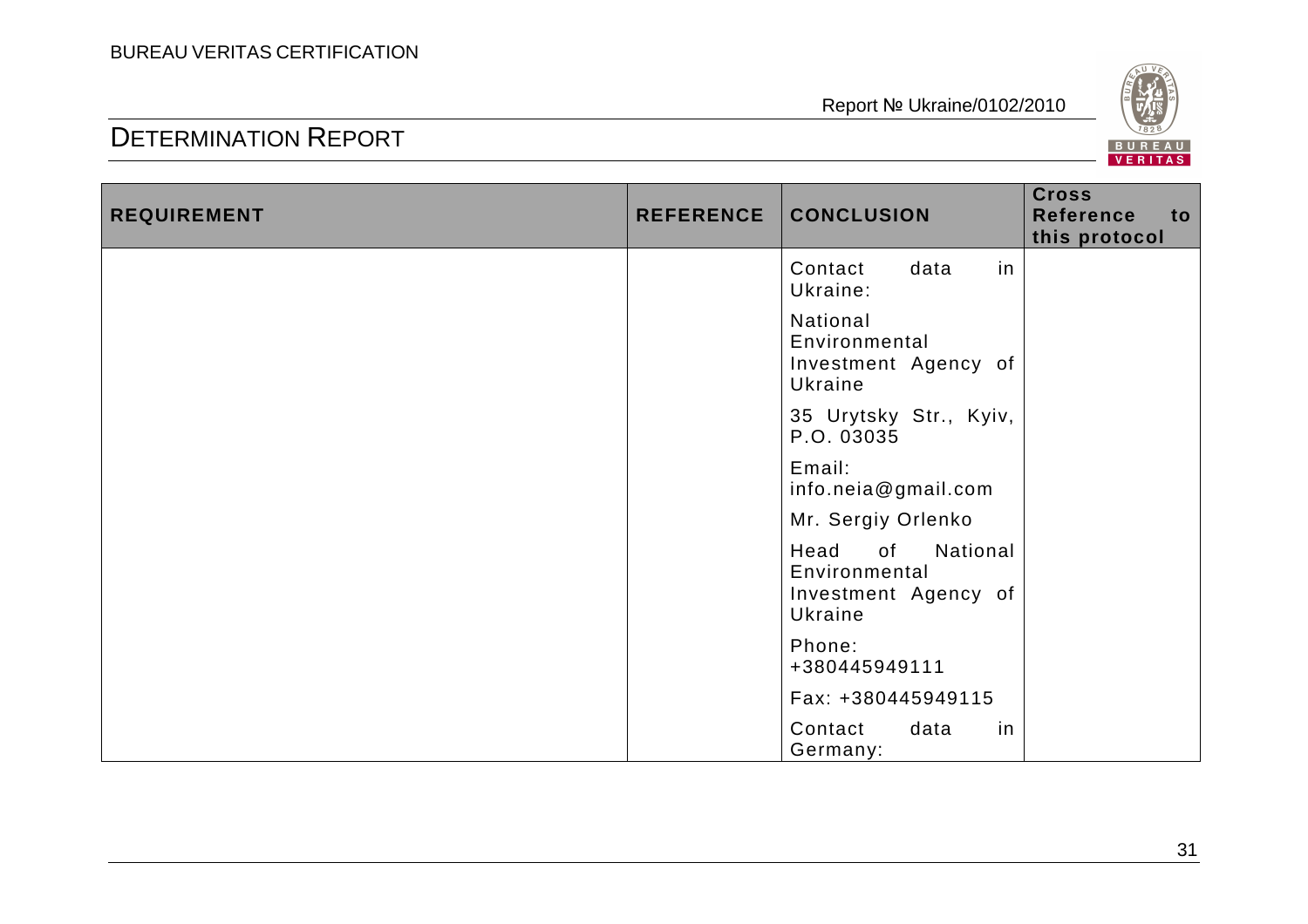

| <b>REQUIREMENT</b> | <b>REFERENCE</b> | <b>CONCLUSION</b>                                                               | <b>Cross</b><br><b>Reference</b><br>to<br>this protocol |
|--------------------|------------------|---------------------------------------------------------------------------------|---------------------------------------------------------|
|                    |                  | Federal<br>Environment<br>German<br>Agency<br>Emissions<br>Trading<br>Authority |                                                         |
|                    |                  | PO Box 33 00 22                                                                 |                                                         |
|                    |                  | 14191 Berlin                                                                    |                                                         |
|                    |                  | Germany                                                                         |                                                         |
|                    |                  | Email:<br>german.dna.dfp@uba.<br>de                                             |                                                         |
|                    |                  | Dr. Enno Harders                                                                |                                                         |
|                    |                  | Head of Department<br>E <sub>1</sub>                                            |                                                         |
|                    |                  | Phone: +49 30 8903<br>5050                                                      |                                                         |
|                    |                  | Fax: +49 30 8903 5103                                                           |                                                         |
|                    |                  | Email:<br>german.dna.dfp@uba.<br>de                                             |                                                         |
|                    |                  | Dr. Wolfgang Seidel                                                             |                                                         |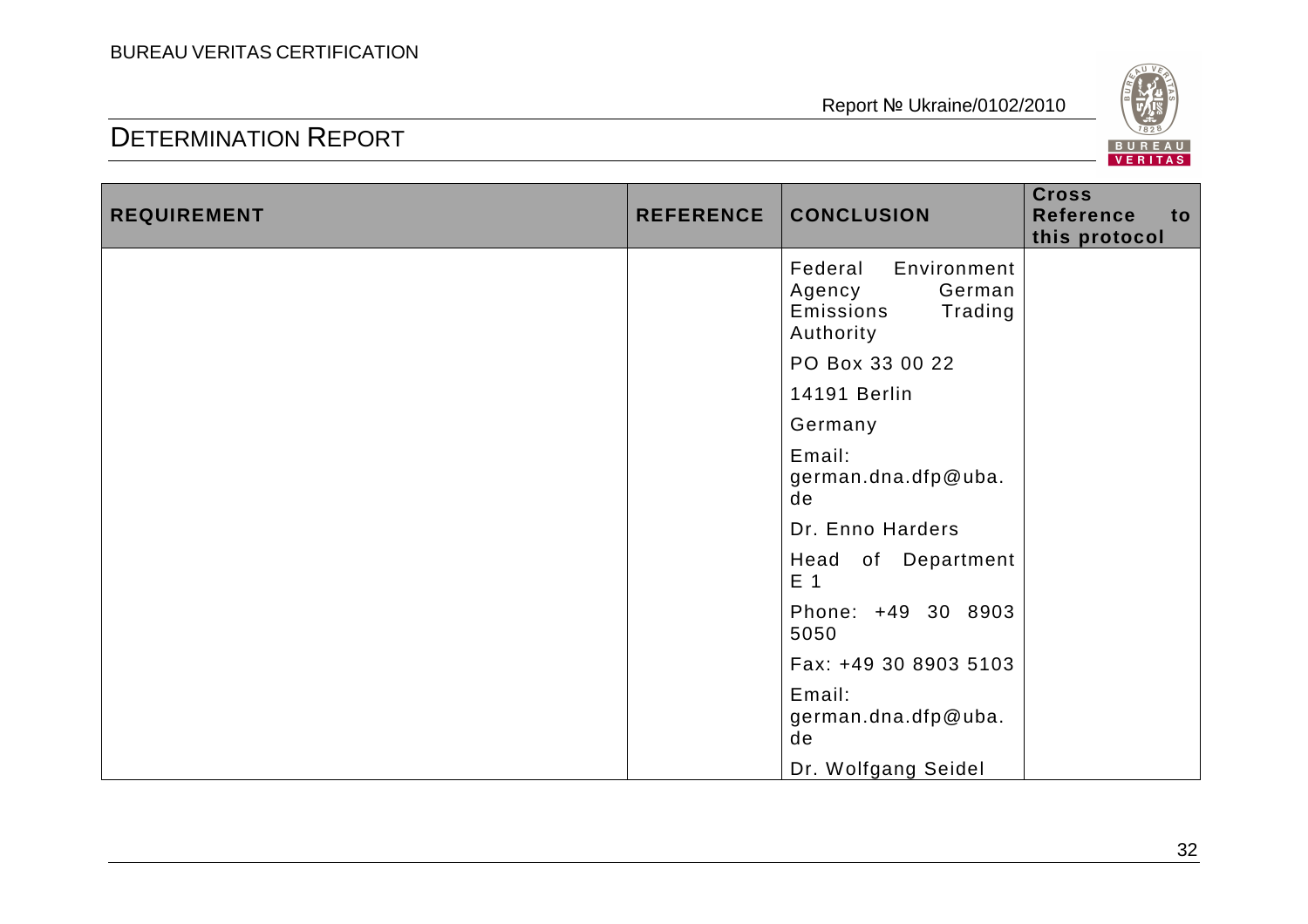

| <b>REQUIREMENT</b>                                                                                                                                            | <b>REFERENCE</b>                                         | <b>CONCLUSION</b>                                                                                                                                         | <b>Cross</b><br><b>Reference</b><br>to<br>this protocol |
|---------------------------------------------------------------------------------------------------------------------------------------------------------------|----------------------------------------------------------|-----------------------------------------------------------------------------------------------------------------------------------------------------------|---------------------------------------------------------|
|                                                                                                                                                               |                                                          | Head of Division E 1.5                                                                                                                                    |                                                         |
|                                                                                                                                                               |                                                          | Phone: +49 30 8903<br>5050                                                                                                                                |                                                         |
|                                                                                                                                                               |                                                          | Fax: +49 30 8903 5103                                                                                                                                     |                                                         |
|                                                                                                                                                               |                                                          | Email:<br>german.dna.dfp@uba.<br>de                                                                                                                       |                                                         |
| 6. The host Party shall be a Party to the Kyoto<br>Protocol                                                                                                   | Marrakech<br>Accords,<br>JI Modalities,<br>$\S$ 21(a)/24 | The Ukraine is a Party<br>(Annex I Party) to the<br>Protocol<br>Kyoto<br>and<br>has ratified the Kyoto<br>Protocol at April 12th,<br>2004.                |                                                         |
| 7. The host Party's assigned amount shall have<br>been calculated and recorded in accordance<br>with the modalities for the accounting of<br>assigned amounts | Marrakech<br>Accords,<br>JI Modalities,<br>$\S$ 21(b)/24 | In the Initial Report<br>submitted by Ukraine<br>on 29. Dec. 2006 the<br>AAUs are quantified<br>with:<br>$925$ 362 174.39 (x 5) =<br>4 626 810 872 tCO2-e |                                                         |
| 8. The host Party shall have in place a national<br>registry in accordance with Article 7, paragraph                                                          | Marrakech<br>Accords,                                    | The designed system<br>of the national registry                                                                                                           |                                                         |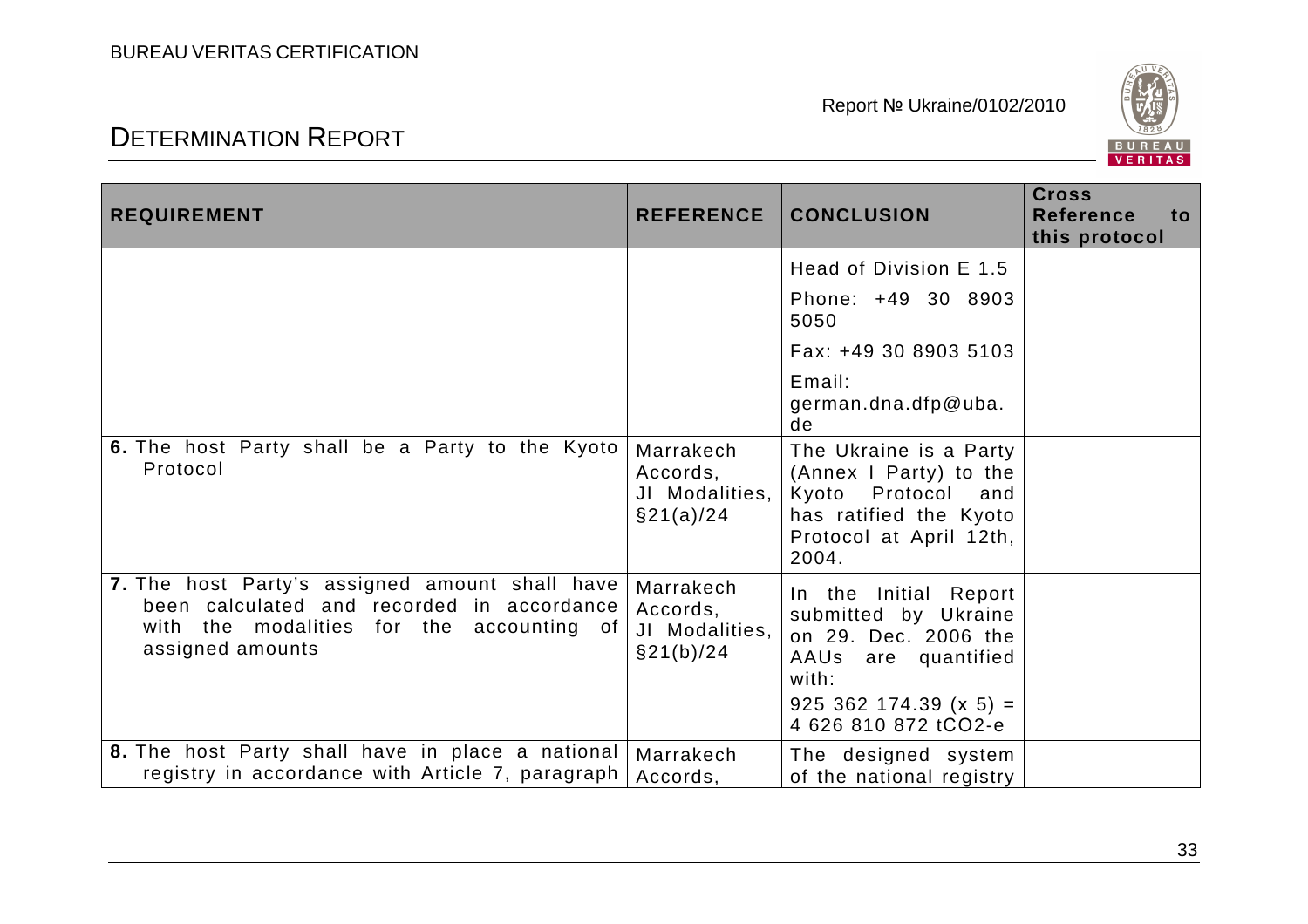

| <b>REQUIREMENT</b>                                                                                                                                                                                                                                                                                                                                                                                                                                                      | <b>REFERENCE</b>                                  | <b>CONCLUSION</b>                                                                                                                                             | <b>Cross</b><br><b>Reference</b><br>to<br>this protocol |
|-------------------------------------------------------------------------------------------------------------------------------------------------------------------------------------------------------------------------------------------------------------------------------------------------------------------------------------------------------------------------------------------------------------------------------------------------------------------------|---------------------------------------------------|---------------------------------------------------------------------------------------------------------------------------------------------------------------|---------------------------------------------------------|
| 4                                                                                                                                                                                                                                                                                                                                                                                                                                                                       | JI Modalities,<br>§21(d)/24                       | has been described in<br>Initial<br>Report<br>the<br>mentioned above.                                                                                         |                                                         |
| 9. Project<br>participants<br>shall<br>submit<br>the  <br>to<br>independent entity a project design document<br>that contains all information needed for the<br>determination                                                                                                                                                                                                                                                                                           | Marrakech<br>Accords,<br>JI Modalities,<br>§31    | RWE Power AG has<br>submitted the PDD to<br><b>Bureau</b><br>Veritas<br>Certification,<br>which<br>information<br>contains<br>needed<br>for<br>determination. |                                                         |
| 10. The project design document shall be made<br>publicly available and Parties, stakeholders and<br>UNFCCC accredited observers shall be invited<br>to, within 30 days, provide comments                                                                                                                                                                                                                                                                               | Marrakech<br>Accords,<br>JI Modalities,<br>§32    | The PDD was made<br>publicly<br>available<br>trough AIE website<br>from 20/08/2010<br>till –<br>18/09/2010.                                                   |                                                         |
| 11. Documentation<br>of<br>the<br>analysis<br>the  <br>on<br>environmental impacts of the project activity,<br>including transboundary impacts, in accordance<br>with procedures as determined by the host Party<br>shall be submitted, and, if those impacts are<br>considered significant by the project participants<br>or the Host Party, an environmental impact<br>assessment in accordance with procedures as<br>required by the Host Party shall be carried out | Marrakech<br>Accords,<br>JI Modalities,<br>§33(d) | <b>OK</b>                                                                                                                                                     | Table 2,<br><b>Section F</b>                            |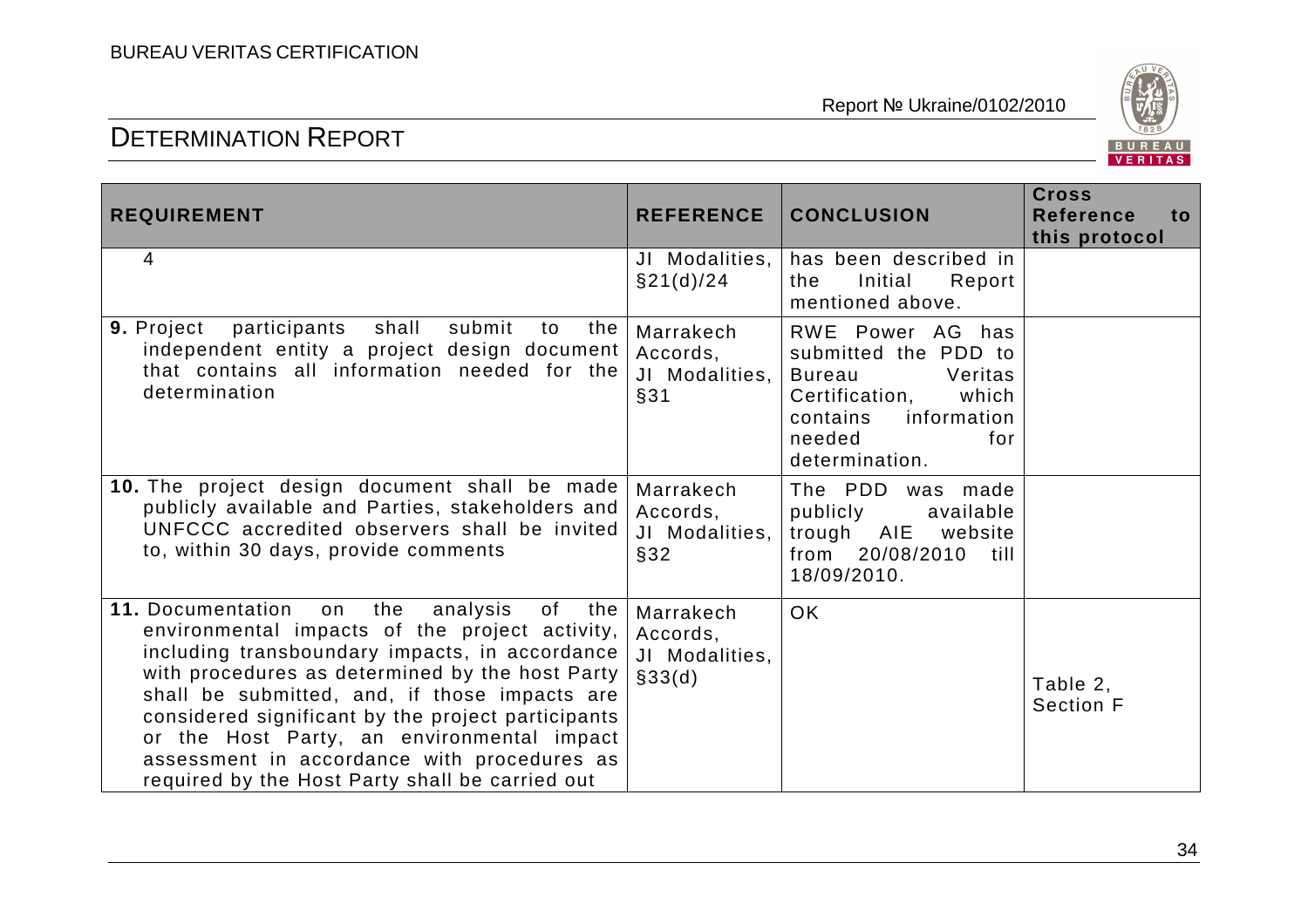

| <b>REQUIREMENT</b>                                                                                                                                                                      | <b>REFERENCE</b>                                                                      | <b>CONCLUSION</b>                                                                                                                                                | <b>Cross</b><br><b>Reference</b><br>to.<br>this protocol |
|-----------------------------------------------------------------------------------------------------------------------------------------------------------------------------------------|---------------------------------------------------------------------------------------|------------------------------------------------------------------------------------------------------------------------------------------------------------------|----------------------------------------------------------|
| 12. The baseline for a JI project shall be the<br>scenario that reasonably represents the GHG<br>emissions or removal by sources that would<br>occur in absence of the proposed project | Marrakech<br>Accords,<br>JI Modalities,<br>Appendix B                                 | <b>OK</b>                                                                                                                                                        | Table 2,<br><b>Section B</b>                             |
| 13. A baseline shall be established on a project-<br>specific basis, in a transparent manner and<br>taking into account relevant national and/or<br>sectoral policies and circumstances | Marrakech<br>Accords,<br>JI Modalities,<br>Appendix B                                 | <b>OK</b>                                                                                                                                                        | Table 2,<br><b>Section B</b>                             |
| 14. The baseline methodology shall exclude to earn<br>ERUs for decreases in activity levels outside the<br>project activity or due to force majeure                                     | Marrakech<br>Accords,<br>JI Modalities,<br>Appendix B                                 | <b>OK</b>                                                                                                                                                        | Table 2,<br><b>Section B</b>                             |
| <b>15. The</b><br>project<br>shall<br>appropriate<br>have<br>an<br>monitoring plan                                                                                                      | Marrakech<br>Accords,<br>JI Modalities,<br>§33(c)                                     | <b>OK</b>                                                                                                                                                        | Table 2,<br>Section D                                    |
| 16. A project participant may be: (a) A Party<br>involved in the JI project; or (b) A legal entity  <br>authorized by a Party involved to participate in the<br>JI project.             | <b>JISC</b><br>"Modalities of<br>communicatio<br>n of Project<br>Participants<br>with | Conclusion is pending<br>until<br>Letters<br>of<br>Approval authorizing<br>the project participants<br>by Parties involved will<br>be issued (see CAR<br>$01$ ). | Table 2,<br><b>Section A</b>                             |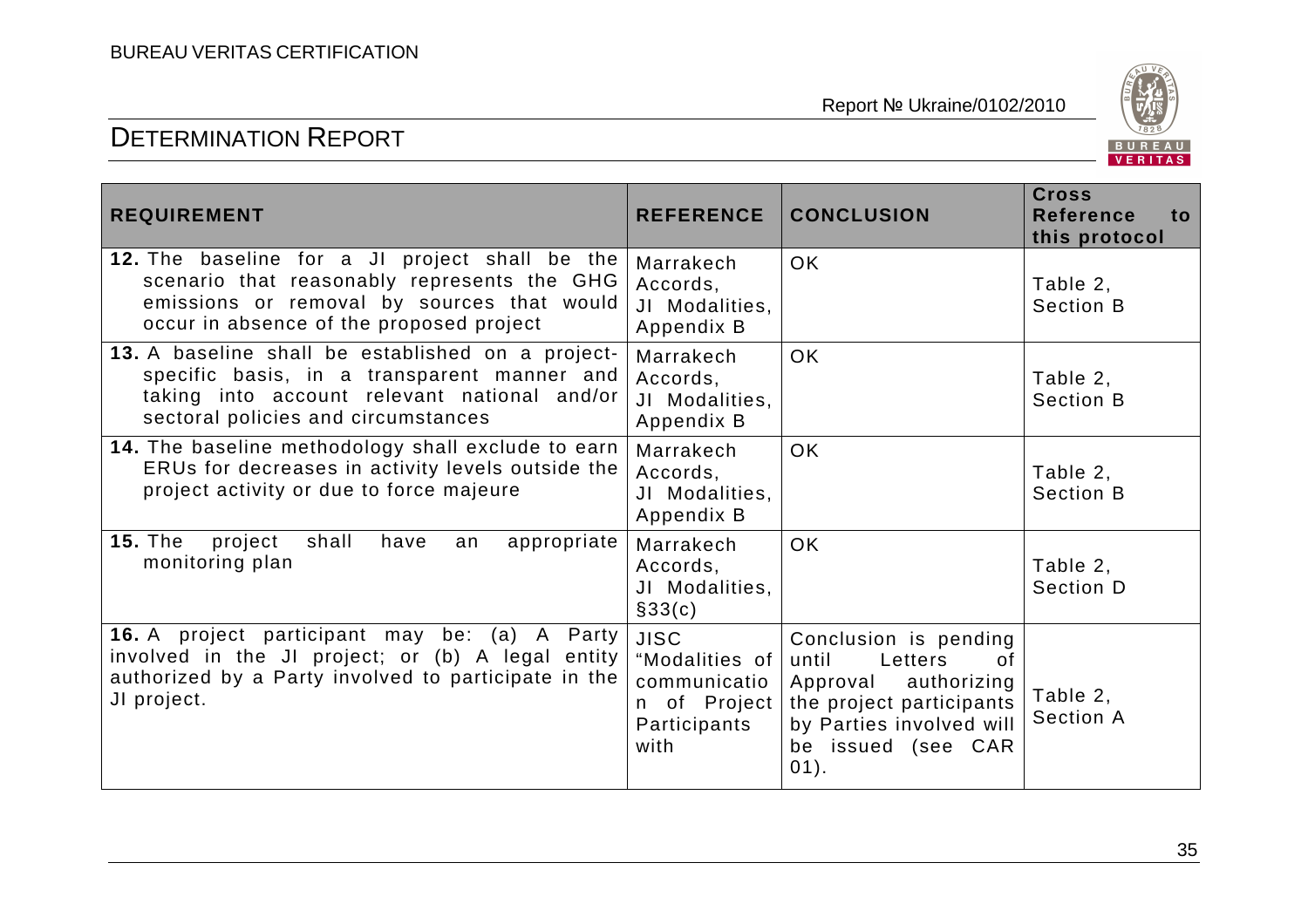

| <b>REQUIREMENT</b> |                                              | REFERENCE   CONCLUSION | <b>Cross</b><br>Reference<br>to<br>this protocol |
|--------------------|----------------------------------------------|------------------------|--------------------------------------------------|
|                    | JISC"<br>the<br>Version<br>01.<br>Clause A.3 |                        |                                                  |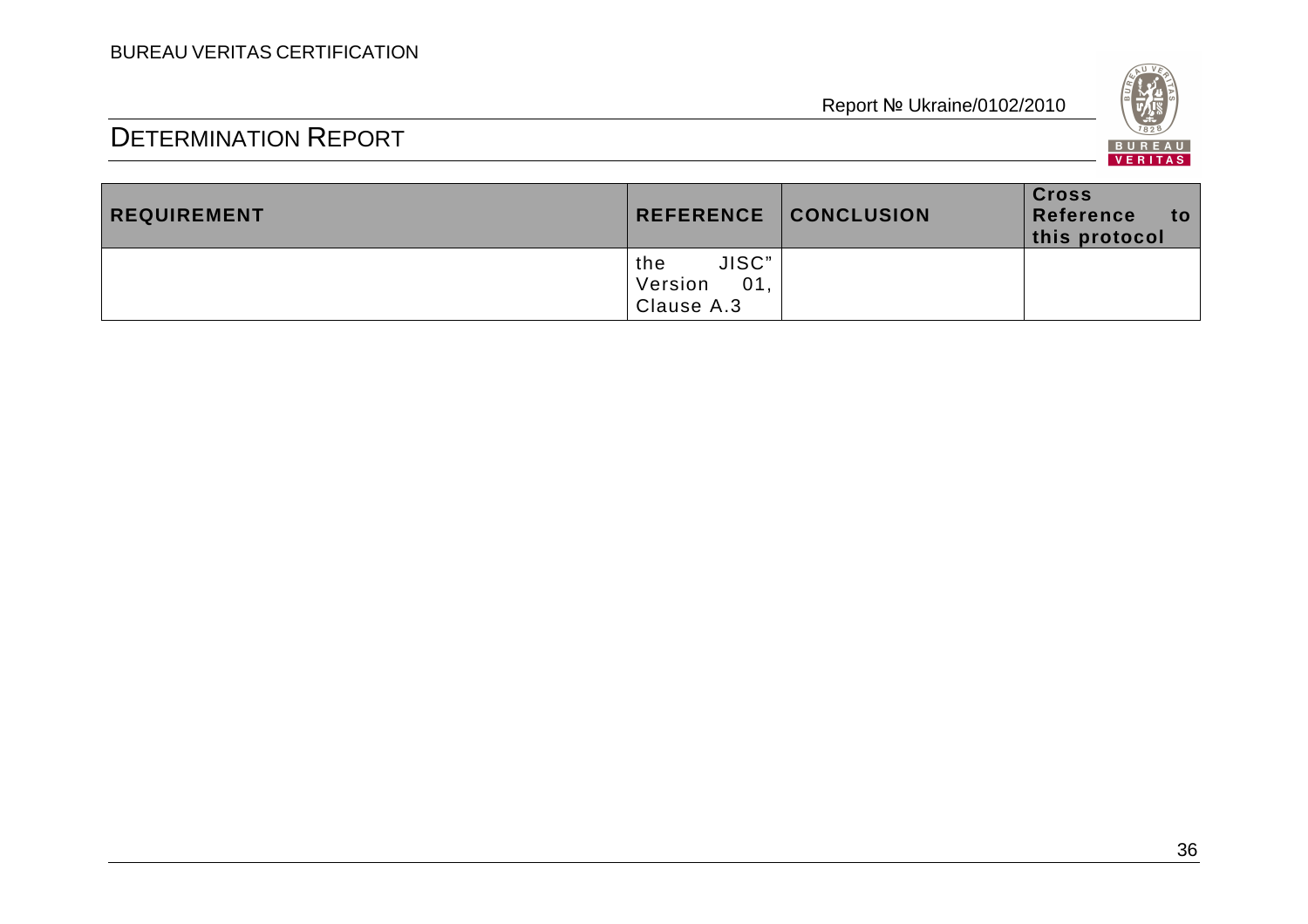

## DETERMINATION REPORT

#### **Table 2 Requirements Checklist**

| <b>CHECKLIST QUESTION</b>                                             |                       |           | Ref MoV COMMENTS                                                                                                                              | <b>Draft</b><br>Con-<br>$clu-$<br>sion | Fi-<br>nal<br>Con-<br>$clu-$<br>sion |
|-----------------------------------------------------------------------|-----------------------|-----------|-----------------------------------------------------------------------------------------------------------------------------------------------|----------------------------------------|--------------------------------------|
| A. General Description of the project                                 |                       |           |                                                                                                                                               |                                        |                                      |
| A.1 Title of the project                                              |                       |           |                                                                                                                                               |                                        |                                      |
| A.1.1.<br>title of<br>the<br>project<br>Is the<br>presented?          | 1, 2,<br>3, 4,<br>5,6 |           | of the<br>The<br>title<br>project<br>is.<br>"Cogeneration<br>indicated:<br>and<br>Utilization of Waste Heat at Uman<br>Greenhouse Combinate". |                                        |                                      |
|                                                                       |                       | <b>DR</b> | Corrective Action Request (CAR)<br>02                                                                                                         | <b>CAR</b><br>02                       | OK.                                  |
|                                                                       |                       |           | #15<br>Sectoral<br>scope<br>is<br>not<br>appropriate. Please,<br>revise<br>sectoral scope of this project.                                    |                                        |                                      |
| Is the current version number of<br>A.1.2.<br>the document presented? | 1,6                   | <b>DR</b> | The current version of the project<br>is indicated. See section A.1.                                                                          | <b>OK</b>                              | OK.                                  |
| Is the date when the document<br>A.1.3.<br>was completed presented?   | 1,6                   | <b>DR</b> | The date of completeness of the<br>current version 1.1 of the project<br>design document is 20/12/2009.                                       | <b>OK</b>                              | <b>OK</b>                            |
|                                                                       |                       |           |                                                                                                                                               |                                        |                                      |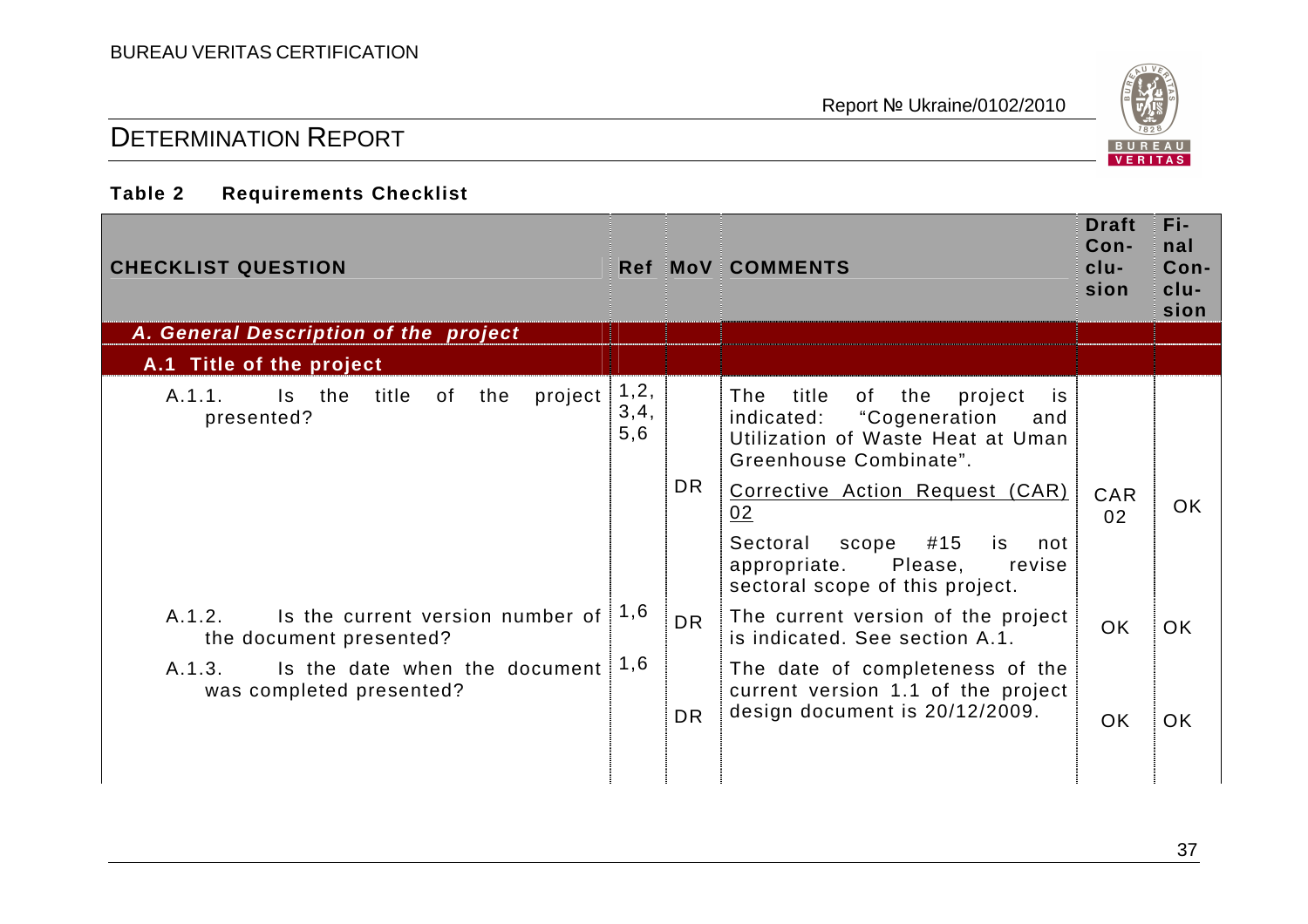

| <b>CHECKLIST QUESTION</b>                                                                           |     |           | Ref MoV COMMENTS                                                                                                                                                                                                                                                                                                                                                     | <b>Draft</b><br>Con-<br>$clu-$<br>sion | Fi-<br>nal<br>Con-<br>$clu-$<br>sion |
|-----------------------------------------------------------------------------------------------------|-----|-----------|----------------------------------------------------------------------------------------------------------------------------------------------------------------------------------------------------------------------------------------------------------------------------------------------------------------------------------------------------------------------|----------------------------------------|--------------------------------------|
| Description of the project<br>A.2.                                                                  |     |           |                                                                                                                                                                                                                                                                                                                                                                      |                                        |                                      |
| project<br>A.2.1.<br>Is the purpose of the<br>included?                                             | 1,6 | <b>DR</b> | The project is aimed at reducing<br>greenhouse gases emissions from<br>natural gas combustion and grid<br>electricity consumption at Uman<br>Greenhouse Combinate<br>(UGC),<br>oblast,<br>in Cherkasy<br>located<br>Ukraine.<br>Clarification Request (CL) 01<br>Please, justify that the proposed<br>project is not a<br>debundled<br>component of a large project. | <b>CL 01</b>                           | OK.                                  |
| A.2.2. Is it explained<br>how the proposed<br>greenhouse<br>reduces<br>project<br>gas<br>emissions? | 1,6 | <b>DR</b> | The anthropogenic emissions of<br>GHGs will be reduced by the<br>proposed JI<br>project<br>through<br>offsetting the use of state grid<br>electricity and displacing the heat<br>produced<br>by gas-fired<br>water<br>boilers.                                                                                                                                       |                                        |                                      |
|                                                                                                     |     |           | Corrective Action Request (CAR)<br>03<br>Please,<br>describe<br>briefly<br>the                                                                                                                                                                                                                                                                                       | CAR<br>03                              | OK.                                  |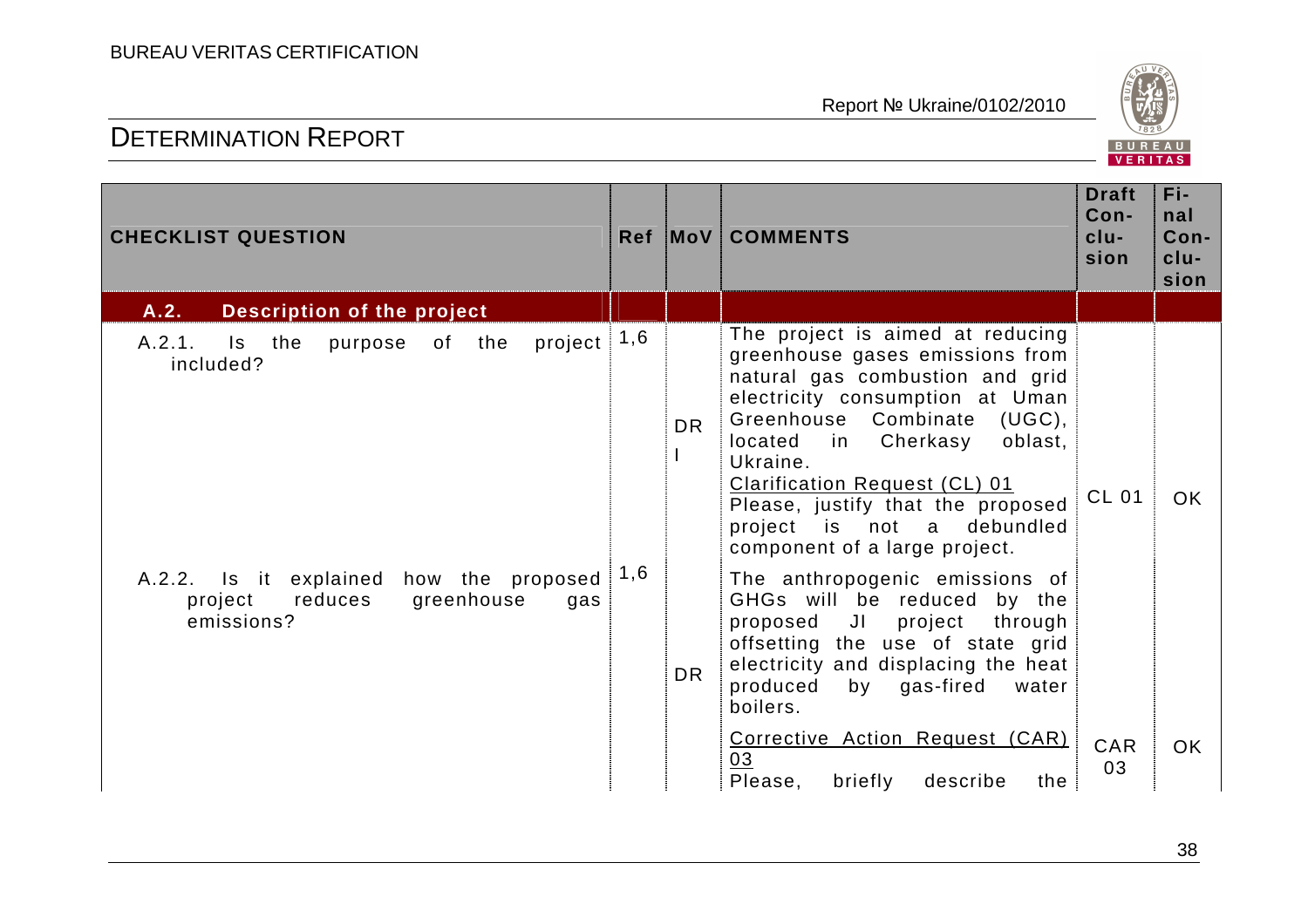

| <b>CHECKLIST QUESTION</b>                                                         |     |           | Ref MoV COMMENTS                                                                                                                                                                                                                                                                                            | <b>Draft</b><br>Con-<br>clu-<br>sion | Fi-<br>nal<br>Con-<br>clu-<br>sion |
|-----------------------------------------------------------------------------------|-----|-----------|-------------------------------------------------------------------------------------------------------------------------------------------------------------------------------------------------------------------------------------------------------------------------------------------------------------|--------------------------------------|------------------------------------|
|                                                                                   |     |           | situation existing<br>prior<br>to<br>the<br>starting date of the project.<br>Corrective Action Request (CAR)<br>04<br>Please, briefly summarize<br>the<br>of the SSC<br>history<br>project<br>(including its JI component).                                                                                 | CAR<br>04                            | <b>OK</b>                          |
| A.3.<br><b>Project participants</b>                                               |     |           |                                                                                                                                                                                                                                                                                                             |                                      |                                    |
| A.3.1. Are project participants and Party(ies)<br>involved in the project listed? | 1.6 | <b>DR</b> | Project participants and parties<br>involved are listed in the Table in<br>section A.3. of PDD version 1.1.<br>Party A is Ukraine (Host Party).<br>Legal entity for Party A is Private-<br>Agricultural<br>Rent<br>Enterprise<br>Combinate<br>Greenhouse<br>"Uman<br>$(UGC)$ ".<br>Party B is RWE Power AG. | <b>OK</b>                            | OK                                 |
| A.3.2.<br>Are project participants authorized by $6$<br>a Party involved?         |     | <b>DR</b> | See CAR01.<br>Conclusion is pending until Letters                                                                                                                                                                                                                                                           | See<br>CAR                           | Pend<br>ing                        |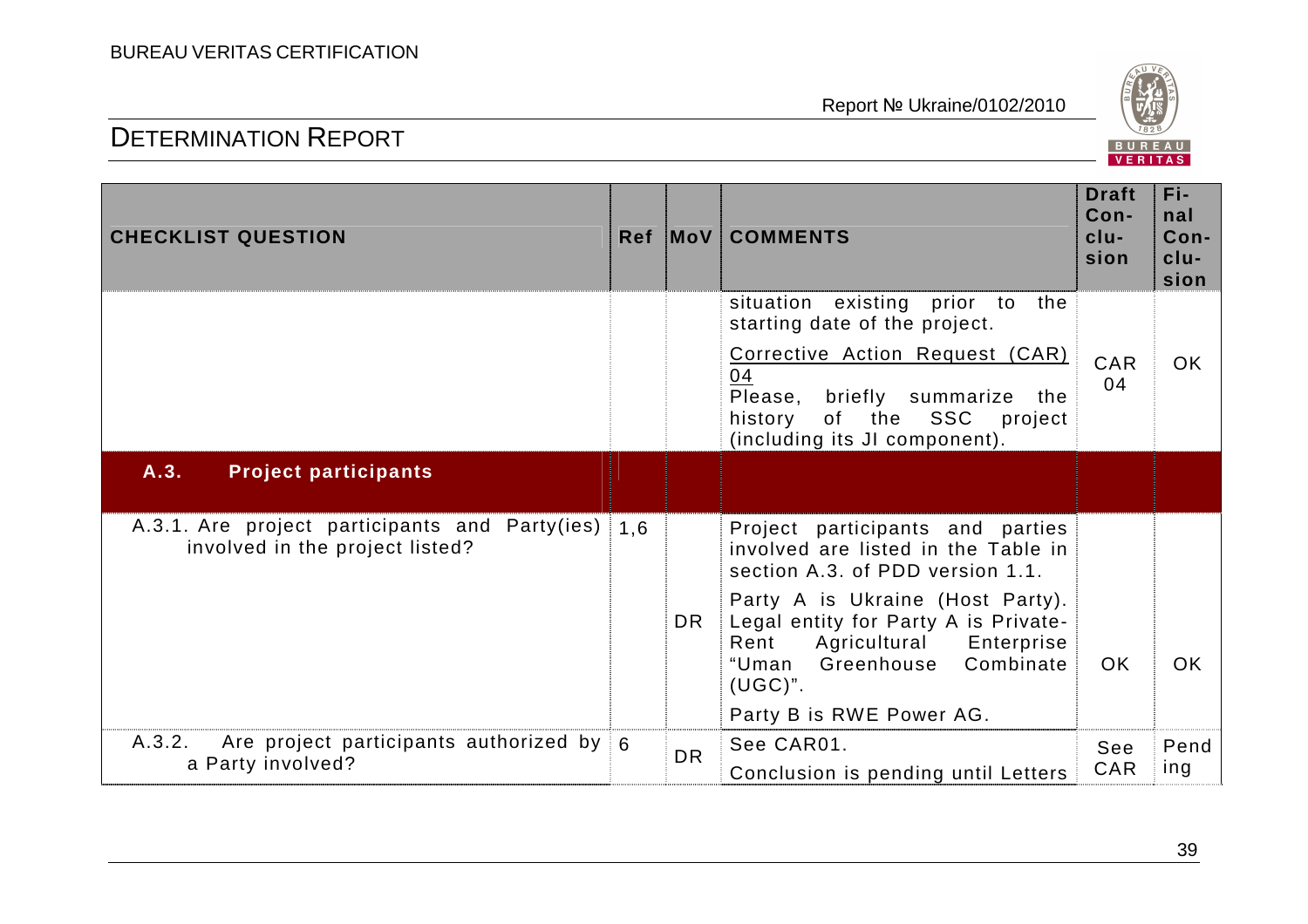

| <b>CHECKLIST QUESTION</b>                                                               |                       |           | Ref MoV COMMENTS                                                                                                                                                                                   | <b>Draft</b><br>Con-<br>$clu-$<br>sion | Fi-<br>nal<br>Con-<br>$clu-$<br>sion |
|-----------------------------------------------------------------------------------------|-----------------------|-----------|----------------------------------------------------------------------------------------------------------------------------------------------------------------------------------------------------|----------------------------------------|--------------------------------------|
|                                                                                         |                       |           | of Approval authorizing the project<br>participants by Parties involved<br>will be issued.                                                                                                         | 01                                     |                                      |
| A.3.3.<br>The data of the project participants<br>are presented in tabular format?      | 1, 2,<br>3, 4,<br>5,6 |           | Information<br>the<br>project<br>on<br>participants is presented in the<br>correct order (see section A.3. of<br>the PDD).                                                                         |                                        |                                      |
|                                                                                         |                       | <b>DR</b> | Corrective Action Request (CAR)<br>05<br>Please, preserve the format of the<br>table in section A.3. as per<br>Guidelines for users of the JI SSC<br>PDD form and the F-JI-SSC-<br>Bundle ver. 04. | CAR<br>05                              | <b>OK</b>                            |
| Is contact information provided in $1,6$<br>A.3.4.<br>annex 1 of the PDD?               |                       | DR.       | Contact information on the project<br>participants is provided in Annex 1<br>of the PDD, version 1.1, dated<br>20.12.2009.                                                                         | <b>OK</b>                              | <b>OK</b>                            |
| A.3.5.<br>Is it indicated, if it is the case, if the<br>Party involved is a host Party? | 1,6                   | <b>DR</b> | involved<br><b>Ukraine</b><br>Party<br>is<br>indicated as a Host Party.                                                                                                                            | <b>OK</b>                              | <b>OK</b>                            |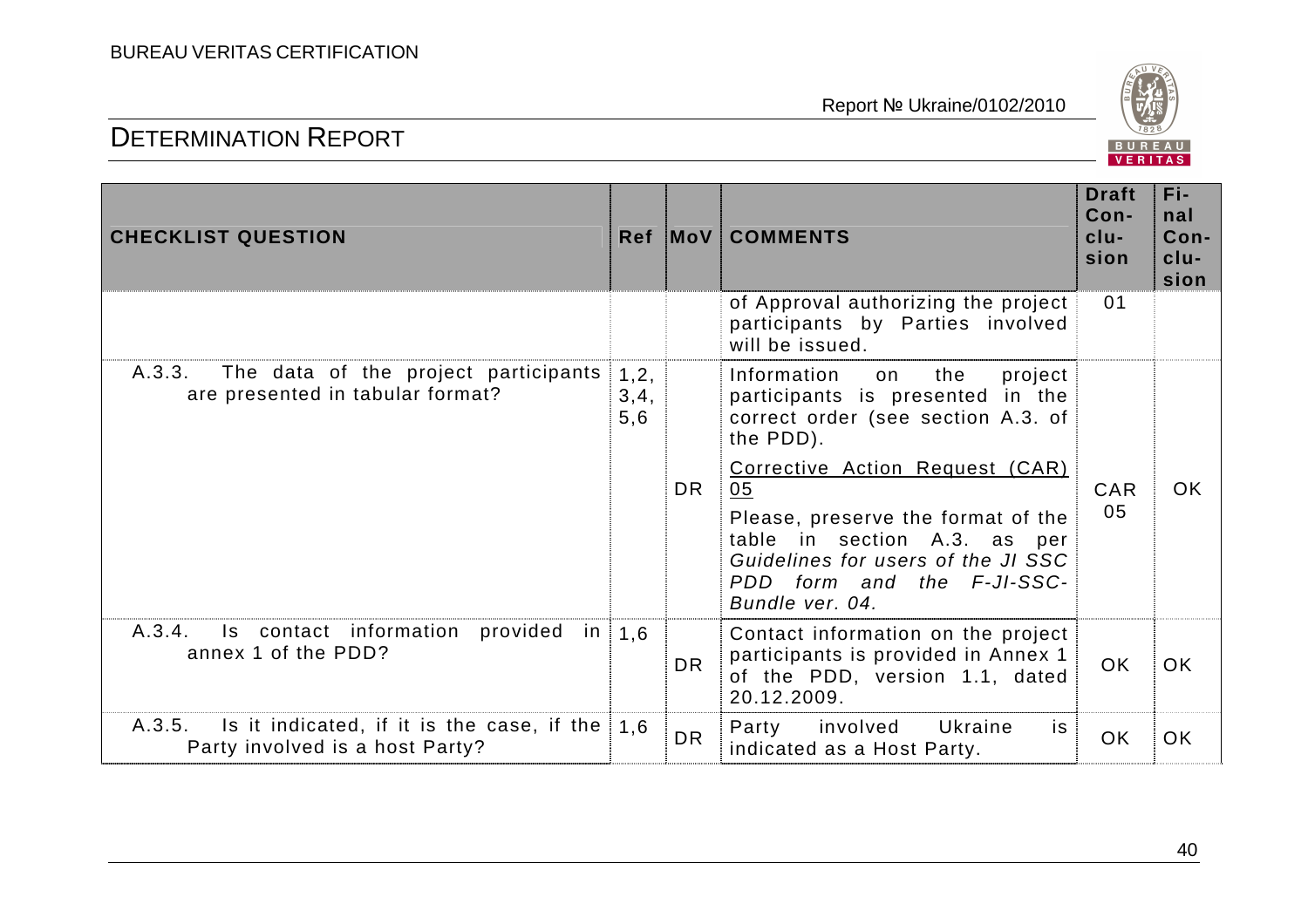

| <b>CHECKLIST QUESTION</b>                                                                                                                                                      |                       |           | Ref MoV COMMENTS                                                                                                                                                                                                                                                                               | <b>Draft</b><br>Con-<br>$clu-$<br>sion | Fi-<br>nal<br>Con-<br>$clu-$<br>sion |
|--------------------------------------------------------------------------------------------------------------------------------------------------------------------------------|-----------------------|-----------|------------------------------------------------------------------------------------------------------------------------------------------------------------------------------------------------------------------------------------------------------------------------------------------------|----------------------------------------|--------------------------------------|
| <b>Technical description of the project</b><br>A.4.                                                                                                                            |                       |           |                                                                                                                                                                                                                                                                                                |                                        |                                      |
| A.4.1. Location of the project activity                                                                                                                                        |                       |           |                                                                                                                                                                                                                                                                                                |                                        |                                      |
| A.4.1.1. Host Party(ies)                                                                                                                                                       | $\mathbf 1$           | <b>DR</b> | Ukraine is a Host Party.                                                                                                                                                                                                                                                                       | <b>OK</b>                              | <b>OK</b>                            |
| A.4.1.2. Region/State/Province etc.                                                                                                                                            | $\mathbf 1$           | <b>DR</b> | Cherkasy oblast.                                                                                                                                                                                                                                                                               | <b>OK</b>                              | <b>OK</b>                            |
| A.4.1.3. City/Town/Community etc.                                                                                                                                              | $\mathbf 1$           | DR.       | Town Uman and town Talne.                                                                                                                                                                                                                                                                      | OK.                                    | <b>OK</b>                            |
| A.4.1.4. Detail of the physical location, including<br>allowing<br>information<br>the<br>unique<br>identification of the project. (This section<br>should not exceed one page) | 1, 2,<br>3, 4,<br>5,6 | <b>DR</b> | The<br>of the<br>details<br>physical<br>of<br>location<br>the<br>project<br>are<br>presented in section A.4.1.4.<br>Corrective Action Request (CAR)<br>06<br>Section A.4.1.4 should not exceed<br>one page. Please, provide in<br>section A.4.1.4 briefer description<br>of physical location. | CAR<br>06                              | OK.                                  |
| A.4.2. Technology(ies) to be employed,<br>or<br>measures, operations or actions to be<br>implemented by the project                                                            |                       |           |                                                                                                                                                                                                                                                                                                |                                        |                                      |
| A.4.2.1. Does the project design engineering 1,6<br>reflect current good practices?                                                                                            |                       | <b>DR</b> | The proposed JI project activity<br>comprises the increase in the                                                                                                                                                                                                                              |                                        |                                      |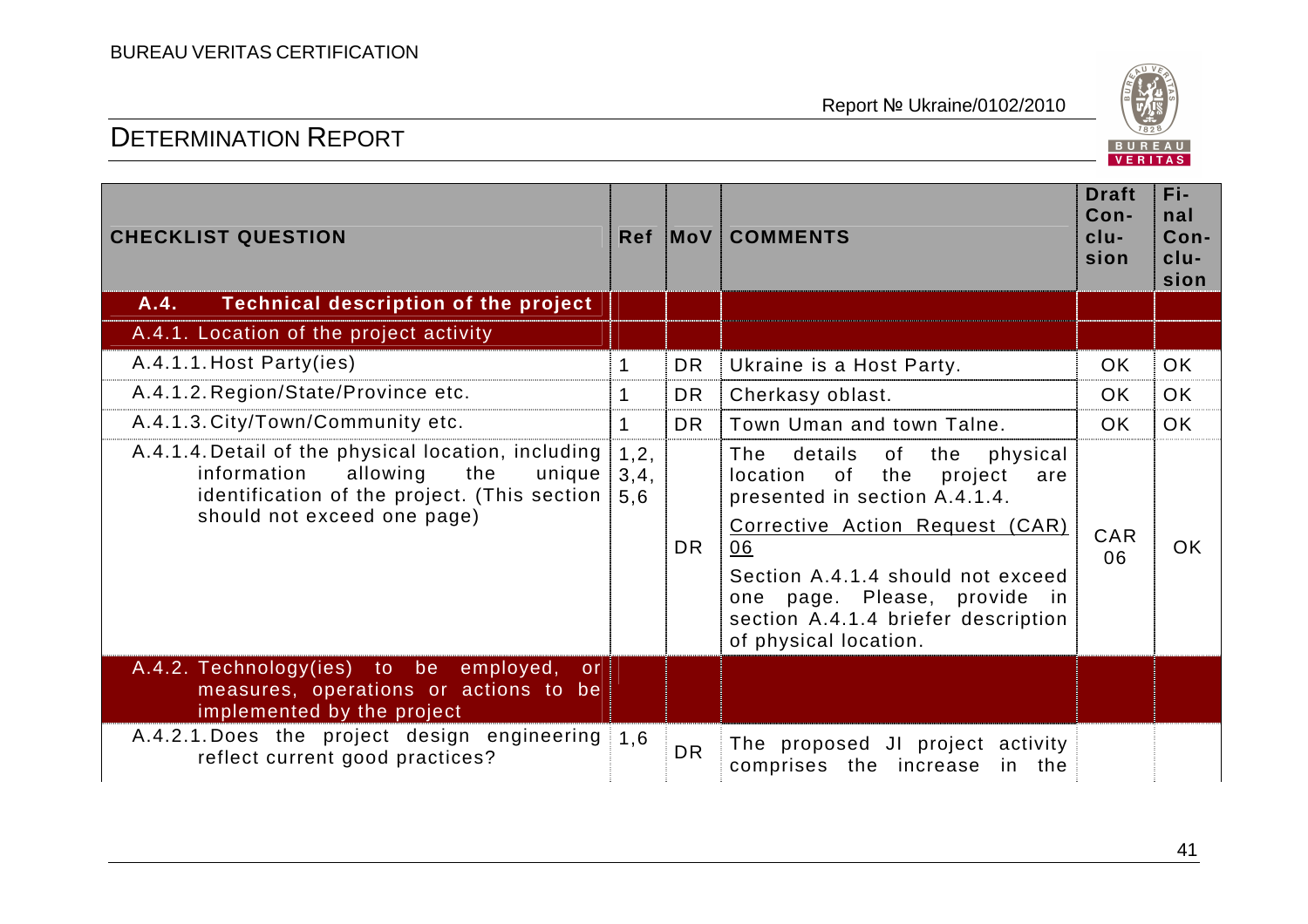

| <b>CHECKLIST QUESTION</b> |  | Ref MoV COMMENTS                                                                                                                                                                                                                   | <b>Draft</b><br>Con-<br>$clu-$<br>sion | Fi-<br>nal<br>Con-<br>$clu-$<br>sion |
|---------------------------|--|------------------------------------------------------------------------------------------------------------------------------------------------------------------------------------------------------------------------------------|----------------------------------------|--------------------------------------|
|                           |  | of<br>efficiency<br>carrier<br>energy<br>consumption resulting from two<br>project interventions:                                                                                                                                  |                                        |                                      |
|                           |  | -installation of three cogeneration<br>units "Caterpillar G3520C" with<br>"FRERK" exhaust-heat modules<br>for combined heat and power<br>generation in Uman.                                                                       |                                        |                                      |
|                           |  | - installation of two heat utilizers<br>TUV-16 for the utilization of waste<br>heat from natural gas combustion<br>at Talne Gas Compressor Station<br>"Talne", a part of Ukrtransgas -<br>the Affiliate of Naftogaz of<br>Ukraine. |                                        |                                      |
|                           |  | Corrective Action Request (CAR)<br>07                                                                                                                                                                                              | CAR<br>07                              | OK.                                  |
|                           |  | Please, preserve the format of the<br>heading of PDD section A.4.4 as<br>per JI PDD Form for Small-Scale<br>Projects ver.01.1.                                                                                                     |                                        |                                      |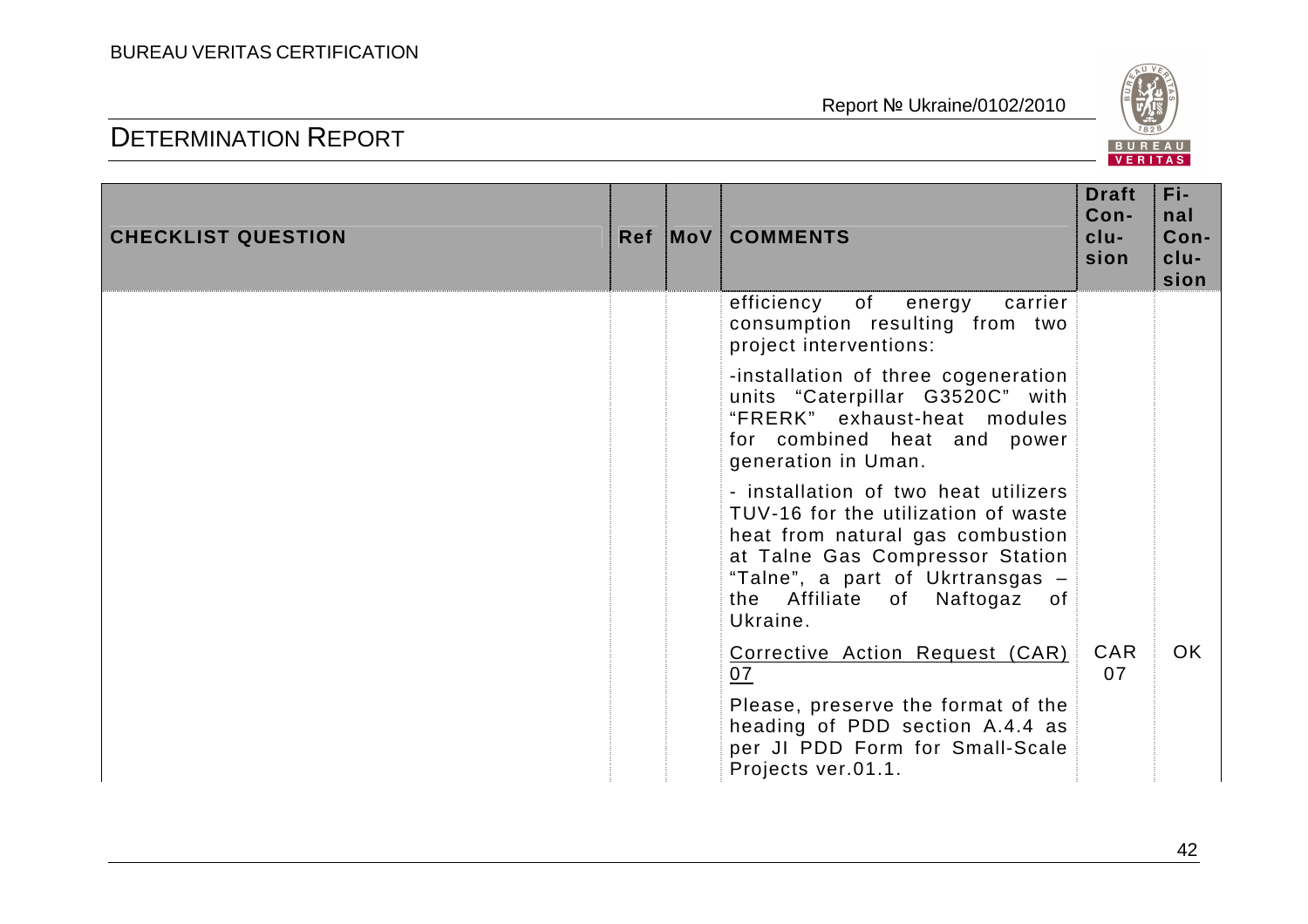

| <b>CHECKLIST QUESTION</b>                                                                                                                                                                                 |     |           | Ref MoV COMMENTS                                                                                                                                                                                                                                                                        | <b>Draft</b><br>$Con-$<br>$clu-$<br>sion | Fi-<br>nal<br>Con-<br>clu-<br>sion |
|-----------------------------------------------------------------------------------------------------------------------------------------------------------------------------------------------------------|-----|-----------|-----------------------------------------------------------------------------------------------------------------------------------------------------------------------------------------------------------------------------------------------------------------------------------------|------------------------------------------|------------------------------------|
|                                                                                                                                                                                                           |     |           | Corrective Action Request (CAR)<br>08<br>Please, in section A.4.3 present<br>the implementation schedule of<br>other<br>project<br>measures<br>or<br>activities.                                                                                                                        | <b>CAR</b><br>08                         | OK                                 |
|                                                                                                                                                                                                           |     |           | Corrective Action Request (CAR)<br>09<br>Please, give references to the<br>data that presented in A 4-7 table<br>in section A.4.3 of the PDD.                                                                                                                                           | CAR<br>09                                | OK.                                |
| A.4.2.2. Does the project use state of the art<br>technology or would the technology<br>significantly<br>result in a<br>better<br>performance than any commonly used<br>technologies in the host country? | 1,6 | <b>DR</b> | <b>Clarification Request (CL) 02</b><br>Please, clarify in section A.4 of<br>the PDD if the project uses state<br>of the art technology or the<br>technology would result in a<br>significantly better performance<br>any commonly<br>than<br>used<br>technologies in the host country. | CL 02                                    | OK.                                |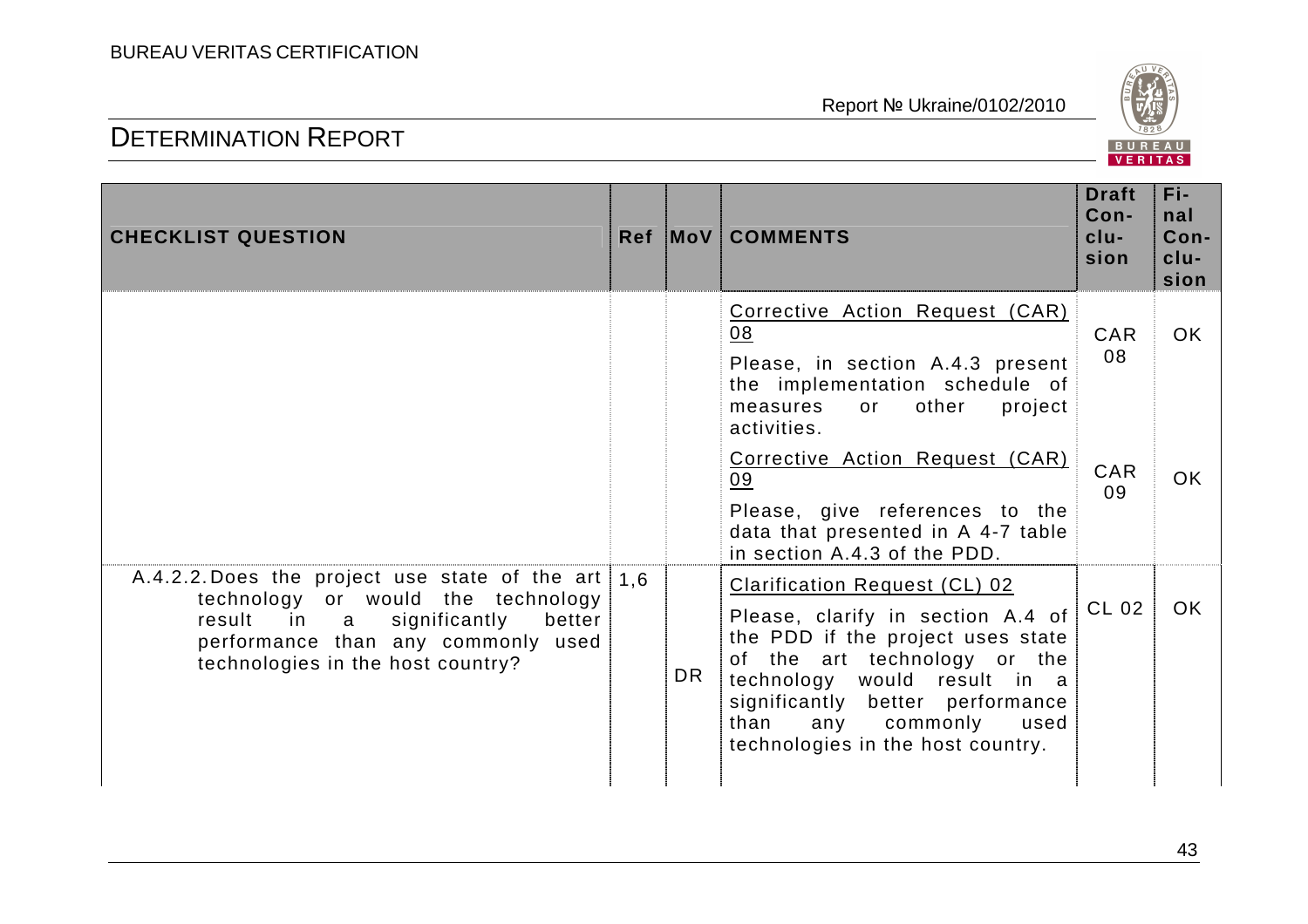

| <b>CHECKLIST QUESTION</b>                                                                                                                             |     |           | Ref MoV COMMENTS                                                                                                                                                                                                                                                                    | <b>Draft</b><br>$Con-$<br>$clu-$<br>sion | Fi-<br>nal<br>Con-<br>$clu-$<br>sion |
|-------------------------------------------------------------------------------------------------------------------------------------------------------|-----|-----------|-------------------------------------------------------------------------------------------------------------------------------------------------------------------------------------------------------------------------------------------------------------------------------------|------------------------------------------|--------------------------------------|
| A.4.2.3.1s the project technology likely to be $1.6$<br>substituted by other or more efficient<br>technologies within the project period?             |     | DR.       | <b>Clarification Request (CL) 03</b><br>Please, clearly indicate in the $CL$ 03<br>section A.4 whether the project<br>technology is likely to be<br>substituted by other or more<br>efficient technologies within the<br>project period or not.                                     |                                          | OK.                                  |
| A.4.2.4. Does the project require extensive<br>initial training and maintenance efforts in<br>order to work as presumed during the<br>project period? | 1.6 | <b>DR</b> | <b>Clarification Request (CL) 04</b><br>The determination team has found<br>that extensive trainings required<br>by the project were conducted.<br>Please, state in section A.4.3 of<br>the PDD that the project requires<br>extensive initial training and<br>maintenance efforts. | CL 04                                    | <b>OK</b>                            |
| A.4.2.5. Does the project make provisions for<br>training<br>and maintenance<br>meeting<br>needs?                                                     | 1.6 | DR.       | <b>Clarification Request (CL) 05</b><br>Please, clarify in section A.4.3 of CL 05<br>the PDD, are additional provisions<br>meeting training<br>for<br>and<br>maintenance needs envisaged.                                                                                           |                                          | OK.                                  |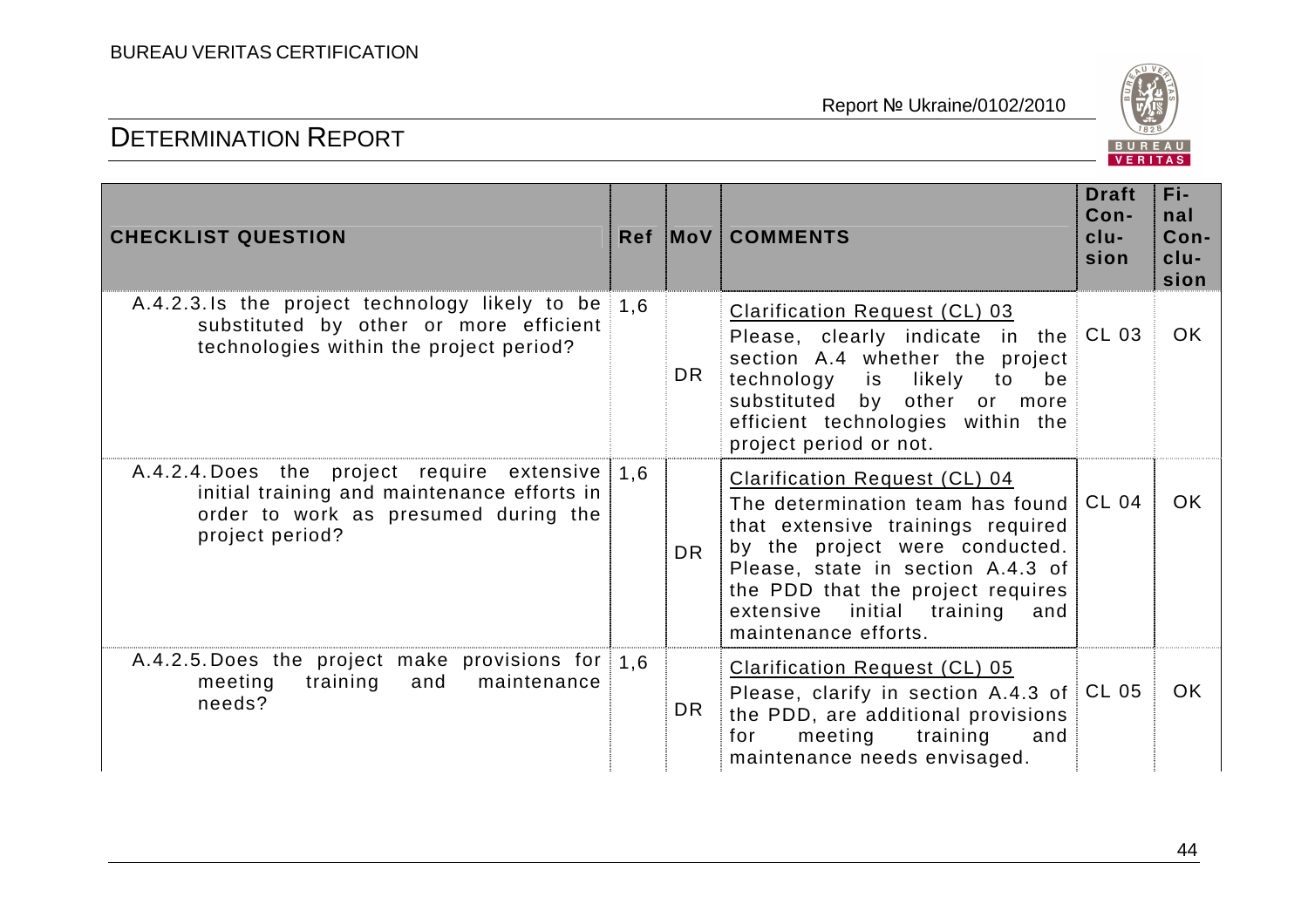## BUREAU VERITAS CERTIFICATION

| <b>CHECKLIST QUESTION</b>                                                                                                                                                                                                                                                                                                                       |                       |           | Ref MoV COMMENTS                                                                                                                                                                                                                                                                                                                                                                                                                                                                                     | <b>Draft</b><br>Con-<br>$clu-$<br>sion | Fi-<br>nal<br>Con-<br>$clu-$<br>sion |
|-------------------------------------------------------------------------------------------------------------------------------------------------------------------------------------------------------------------------------------------------------------------------------------------------------------------------------------------------|-----------------------|-----------|------------------------------------------------------------------------------------------------------------------------------------------------------------------------------------------------------------------------------------------------------------------------------------------------------------------------------------------------------------------------------------------------------------------------------------------------------------------------------------------------------|----------------------------------------|--------------------------------------|
| A.4.3. Brief<br>explanation<br>of<br>how<br>the<br>anthropogenic emissions of greenhouse<br>gases by sources are to be reduced by<br>the proposed JI project, including why<br>the emission reductions would not occur<br>in the absence of the proposed project,<br>taking into account national and/or<br>sectoral policies and circumstances |                       |           |                                                                                                                                                                                                                                                                                                                                                                                                                                                                                                      |                                        |                                      |
| A.4.3.1.1s it stated how anthropogenic GHG<br>emission reductions are to be achieved?<br>(This section should not exceed one<br>page)                                                                                                                                                                                                           | 1, 2,<br>3, 4,<br>5,6 | <b>DR</b> | Reduction of GHG emissions<br>under the JI project in comparison<br>with the baseline scenario is<br>ensured by the following:<br>overall increase<br>the<br>in.<br>efficiency of energy carrier use<br>due to the combined heat and<br>power generation;<br>on site electricity production<br>which<br>has<br>lower<br>emission<br>factor than electricity produced<br>by power plants of the national<br>electricity grid and also leads<br>to the decrease in electricity<br>transmission losses; |                                        |                                      |

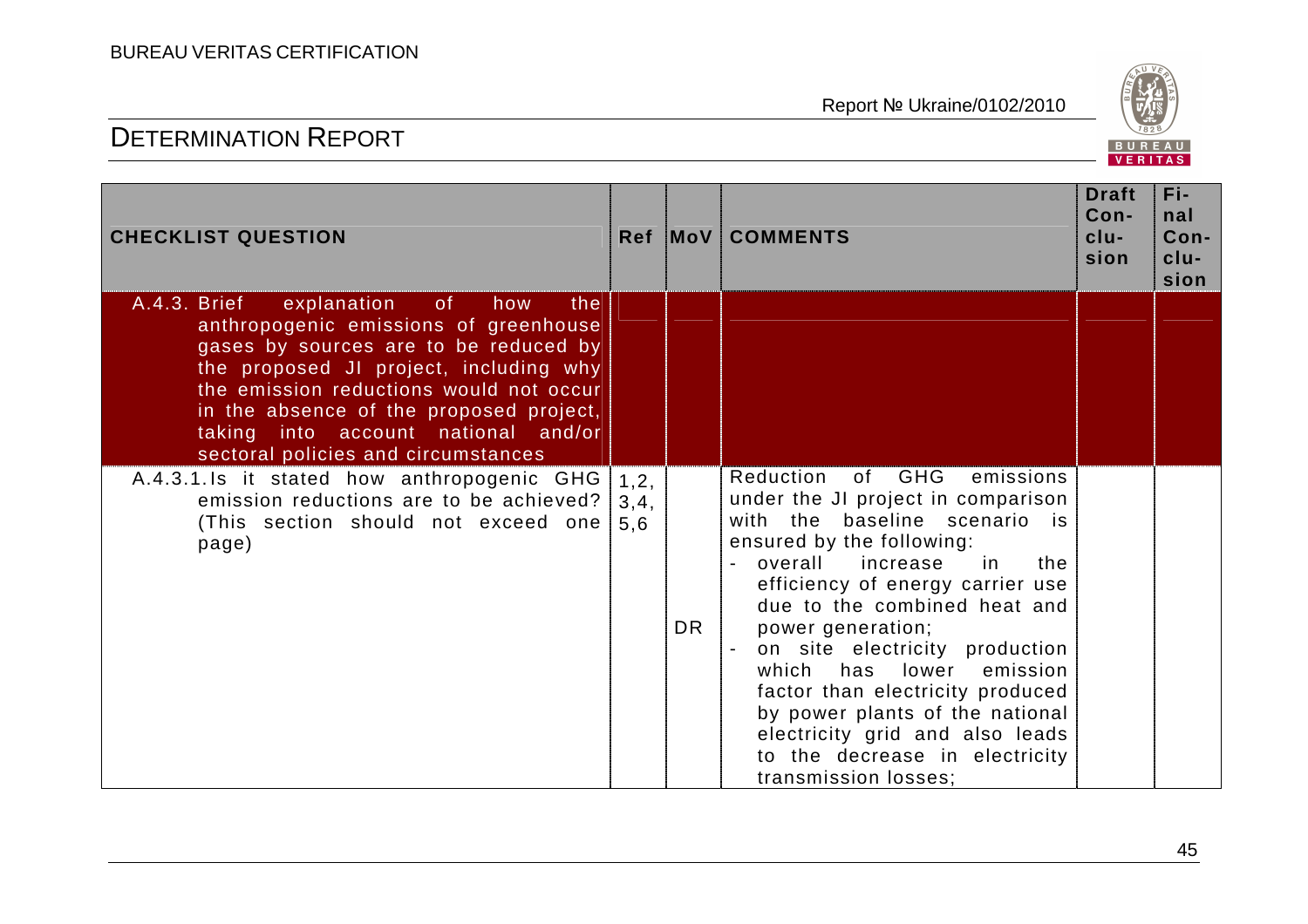

| <b>CHECKLIST QUESTION</b>                                                                  |                                           |           | Ref MoV COMMENTS                                                                                                                                                                            | <b>Draft</b><br>Con-<br>clu-<br>sion | Fi-<br>nal<br>Con-<br>$clu-$<br>sion |
|--------------------------------------------------------------------------------------------|-------------------------------------------|-----------|---------------------------------------------------------------------------------------------------------------------------------------------------------------------------------------------|--------------------------------------|--------------------------------------|
|                                                                                            |                                           |           | waste heat utilization to cover<br>part of the Enterprise's thermal<br>requirements which eliminates<br>for<br>need<br>the<br>natural<br>gas<br>combustion.                                 |                                      |                                      |
|                                                                                            |                                           |           | Corrective Action Request (CAR)<br>10<br>Please, preserve the format of the<br>headings of the PDD sections<br>A.4.4 and A.4.5 as per JI PDD<br>Form for Small-Scale Projects<br>ver.01.1.  | <b>CAR</b><br>10                     | OK.                                  |
| A.4.3.2.1s it provided the estimation of emission<br>reductions over the crediting period? | 1, 2,<br>3, 4,<br>5, 6,<br>$\overline{7}$ |           | provided<br>estimation<br>The<br>of<br>emission<br>reductions<br>the<br>over<br>crediting period 2009-2020<br>is<br>616 901 t $CO2$ equivalent.                                             |                                      |                                      |
|                                                                                            |                                           | <b>DR</b> | Corrective Action Request (CAR)<br>11<br>Estimated<br>emission<br>annual<br>reductions for the year 2009 and<br>total<br>of<br>emission<br>amount<br>reductions<br>crediting<br>the<br>over | CAR<br>11                            | OK.                                  |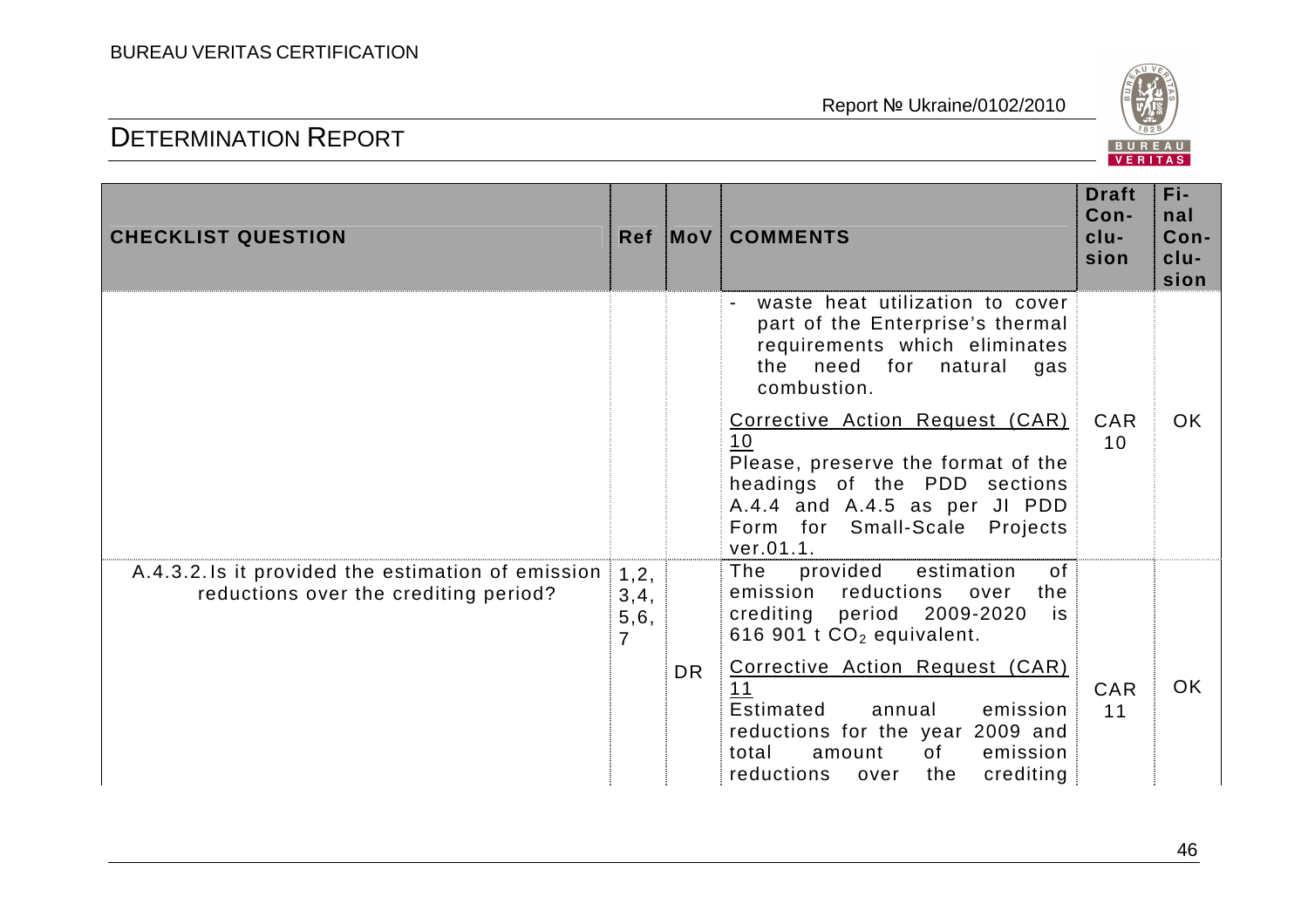

| <b>CHECKLIST QUESTION</b>                                                                             |                        |           | <b>Ref MoV COMMENTS</b>                                                                                                                                                                                | <b>Draft</b><br>Con-<br>$clu-$<br>sion | Fi-<br>nal<br>Con-<br>$clu-$<br>sion |
|-------------------------------------------------------------------------------------------------------|------------------------|-----------|--------------------------------------------------------------------------------------------------------------------------------------------------------------------------------------------------------|----------------------------------------|--------------------------------------|
|                                                                                                       |                        |           | period are not correct. Please,<br>recalculate<br>and<br>made<br>amendments first in the Excel file<br>table, than in the table A.4.4.1 of<br>the PDD version 1.1.                                     |                                        |                                      |
| A.4.3.3.1s it provided the estimated annual<br>reduction for the chosen credit period in<br>$tCO2e$ ? | 1,6,<br>$\overline{7}$ |           | The estimated annual reduction<br>for the chosen credit period in<br>$tCO2e$ is provided in the table of<br>section A.4.4.1. of the PDD<br>version 1.1.                                                | CAR<br>12                              |                                      |
|                                                                                                       |                        | <b>DR</b> | Corrective Action Request (CAR)<br>12<br>Please, preserve the format of the<br>table in section A.4.4.1. as per<br>Guidelines for users of the JI SSC<br>PDD form and the F-JI-SSC-<br>Bundle ver. 04. |                                        | OK.                                  |
| A.4.3.4. Are the data from questions A.4.3.2 to<br>A.4.3.4 above presented in tabular<br>format?      | 1,7                    | <b>DR</b> | Yes, the data about emission<br>reduction calculation is presented<br>in tabular format (see Table in the<br>PDD section A.4.4.1).                                                                     | <b>OK</b>                              | <b>OK</b>                            |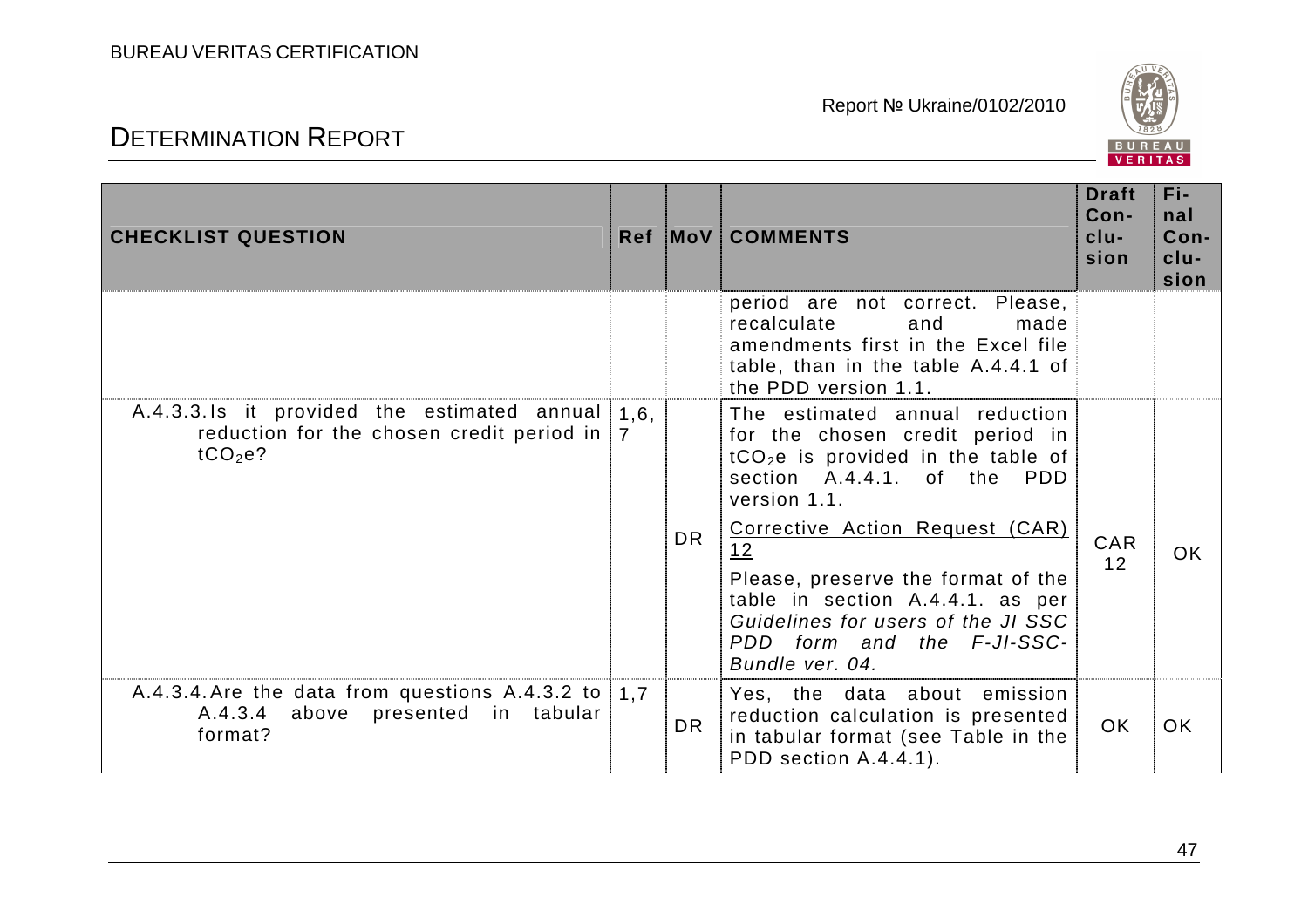

| <b>CHECKLIST QUESTION</b>                                                 |             |     | Ref MoV COMMENTS                                                                                                                                                                                                            | <b>Draft</b><br>Con-<br>$clu-$<br>sion | Fi-<br>nal<br>Con-<br>$clu-$<br>sion |
|---------------------------------------------------------------------------|-------------|-----|-----------------------------------------------------------------------------------------------------------------------------------------------------------------------------------------------------------------------------|----------------------------------------|--------------------------------------|
| A.5.<br>Project<br>approval<br>the<br><b>Parties</b><br>by<br>involved    |             |     |                                                                                                                                                                                                                             |                                        |                                      |
| A.5.1. Are written project approvals by the<br>Parties involved attached? | 1, 7,<br>14 | DR, | The Project Idea Note had been<br>submitted for review of the<br>National Environment Investment<br>Agency of Ukraine. The National<br>Environment Investment Agency<br>issued a Letter of Endorsement for<br>this project. |                                        |                                      |
|                                                                           |             |     | Corrective Action Request (CAR)<br>13<br>Please, correct the name of the<br>National Focal Point in Ukraine (in<br>the section A.5. of the PDD).                                                                            | CAR<br>13                              | OK.                                  |
|                                                                           |             |     | <b>Clarification Request (CL) 06</b><br>Please, state in the PDD number<br>of the<br>Letter of Endorsement<br>the<br>National<br>issued<br>by<br>Environment Investment Agency.<br>After<br>finishing<br>Project<br>the     | CL 06                                  | OK.                                  |